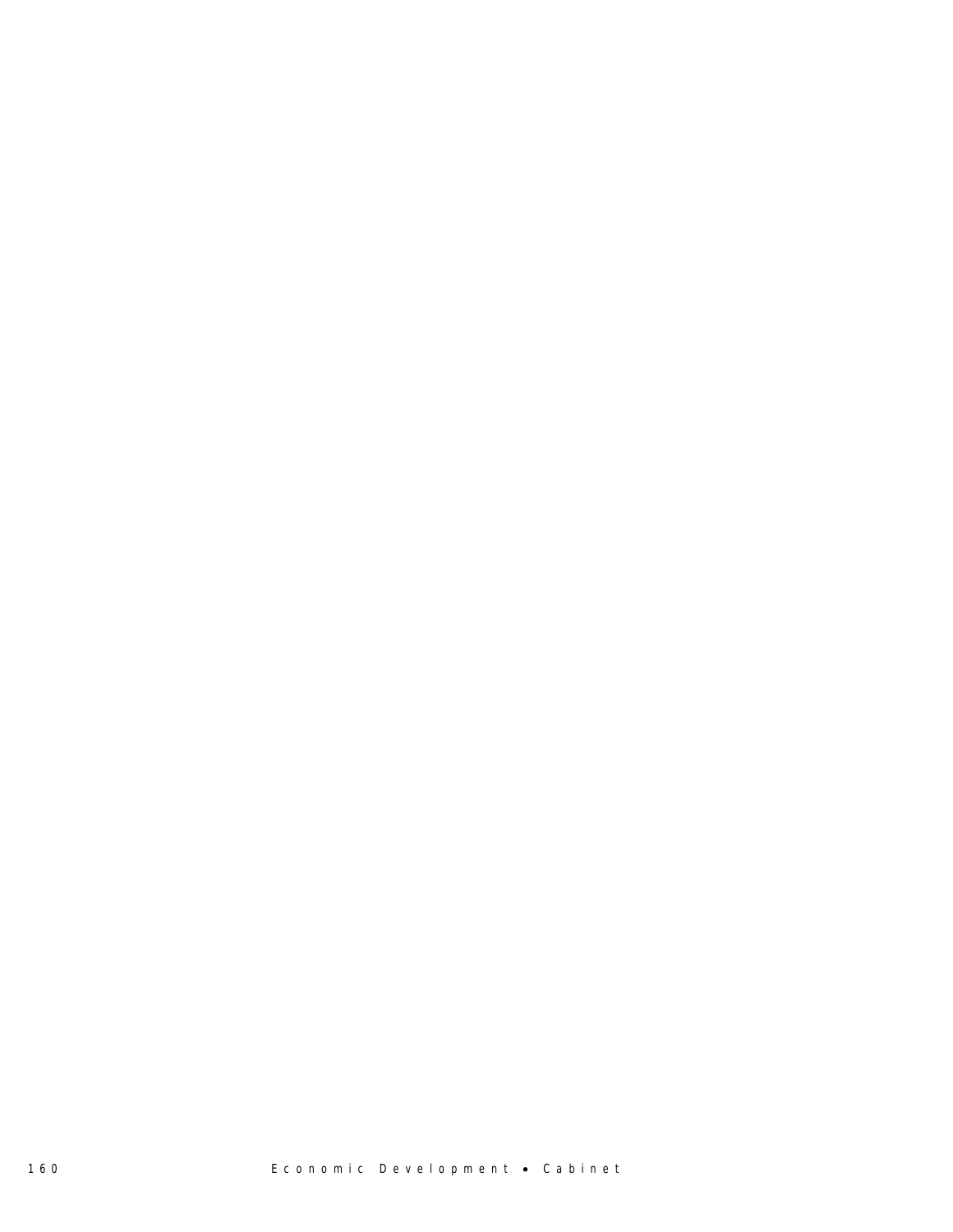## Economic Development

#### *John Barros, Chief of Economic Development*

#### *Cabinet Mission*

The mission of the Economic Development Cabinet is to lead a broad effort to streamline and support areas of focus that contribute to Boston's economy including tourism, jobs and employment, business development, and real estate development. The cabinet will concern itself with increasing transparency and promoting accessibility for all Bostonians - especially women- and minority-owned businesses and local businesses -– to share in and benefit from the economic boom in Boston.

| <b>Operating Budget</b>            | Program Name                                                                                           | <b>Total Actual '14</b>                      | <b>Total Actual '15</b>                      | Total Approp '16                             | <b>Total Budget '17</b>                                 |
|------------------------------------|--------------------------------------------------------------------------------------------------------|----------------------------------------------|----------------------------------------------|----------------------------------------------|---------------------------------------------------------|
|                                    | Consumer Affairs & Licensing<br>Licensing Board<br>Office of Economic Development<br>Office of Tourism | 428,218<br>661.276<br>1,102,778<br>1,800,097 | 459,930<br>704.753<br>1,552,694<br>1,011,559 | 456.831<br>833.629<br>1,885,040<br>1,155,750 | 1,177,027<br>$\left( \right)$<br>2,460,613<br>1,399,709 |
|                                    | <b>Total</b>                                                                                           | 3,992,369                                    | 3,728,936                                    | 4,331,250                                    | 5,037,349                                               |
| <b>Capital Budget Expenditures</b> |                                                                                                        | Actual '14                                   | Actual '15                                   | <b>Estimated '16</b>                         | Projected '17                                           |
|                                    | <b>Boston Redevelopment Authority</b>                                                                  | 2,150,880                                    | 2,312,129                                    | 8,848,145                                    | 5,823,576                                               |
|                                    | <b>Total</b>                                                                                           | 2,150,880                                    | 2,312,129                                    | 8,848,145                                    | 5,823,576                                               |
| <b>External Funds Expenditures</b> |                                                                                                        | <b>Total Actual '14</b>                      | <b>Total Actual '15</b>                      | Total Approp '16                             | <b>Total Budget '17</b>                                 |
|                                    | Consumer Affairs & Licensing<br>Office of Economic Development<br>Office of Tourism                    | 52,000<br>0<br>108,671                       | 54,437<br>$\Omega$<br>87,768                 | 52,000<br>500,000<br>100,000                 | 52,000<br>4,597,382<br>140,000                          |
|                                    | <b>Total</b>                                                                                           | 160,671                                      | 142,205                                      | <i><b>652,000</b></i>                        | 4,789,382                                               |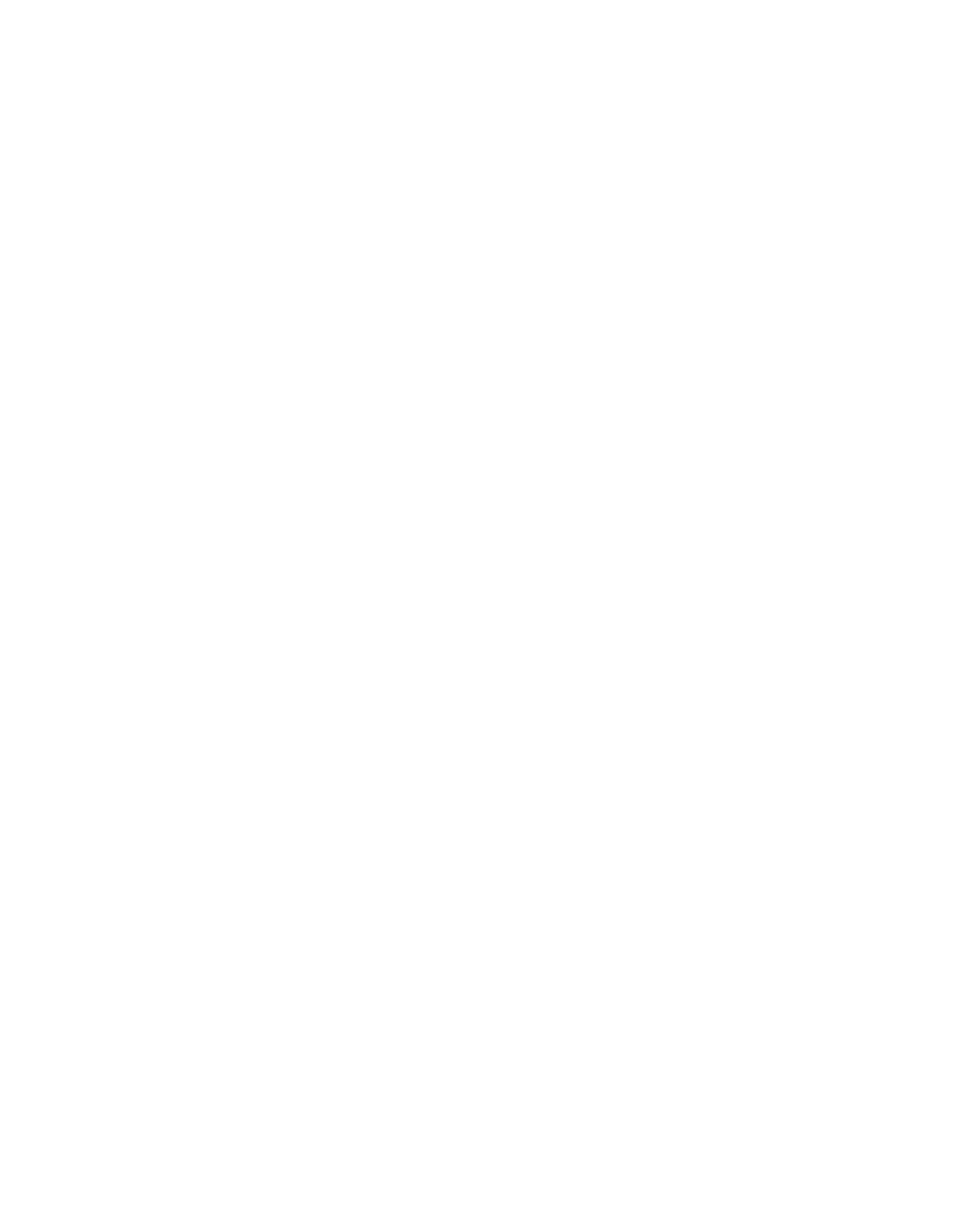# Boston Redevelopment Authority Operating Budget

#### *Brian Golden, Director, Appropriation 171*

#### *Department Mission*

In partnership with communities, the BRA plans Boston's future while respecting its past. We prepare our residents for new opportunities through training, human services and job creation. The BRA guides physical, social, and economic change in Boston's neighborhoods and its downtown to shape a more prosperous, comfortable, and beautiful city for all.

\*The Boston Redevelopment Authority's operating budget is not funded by the City's general fund but is included in the City's capital plan.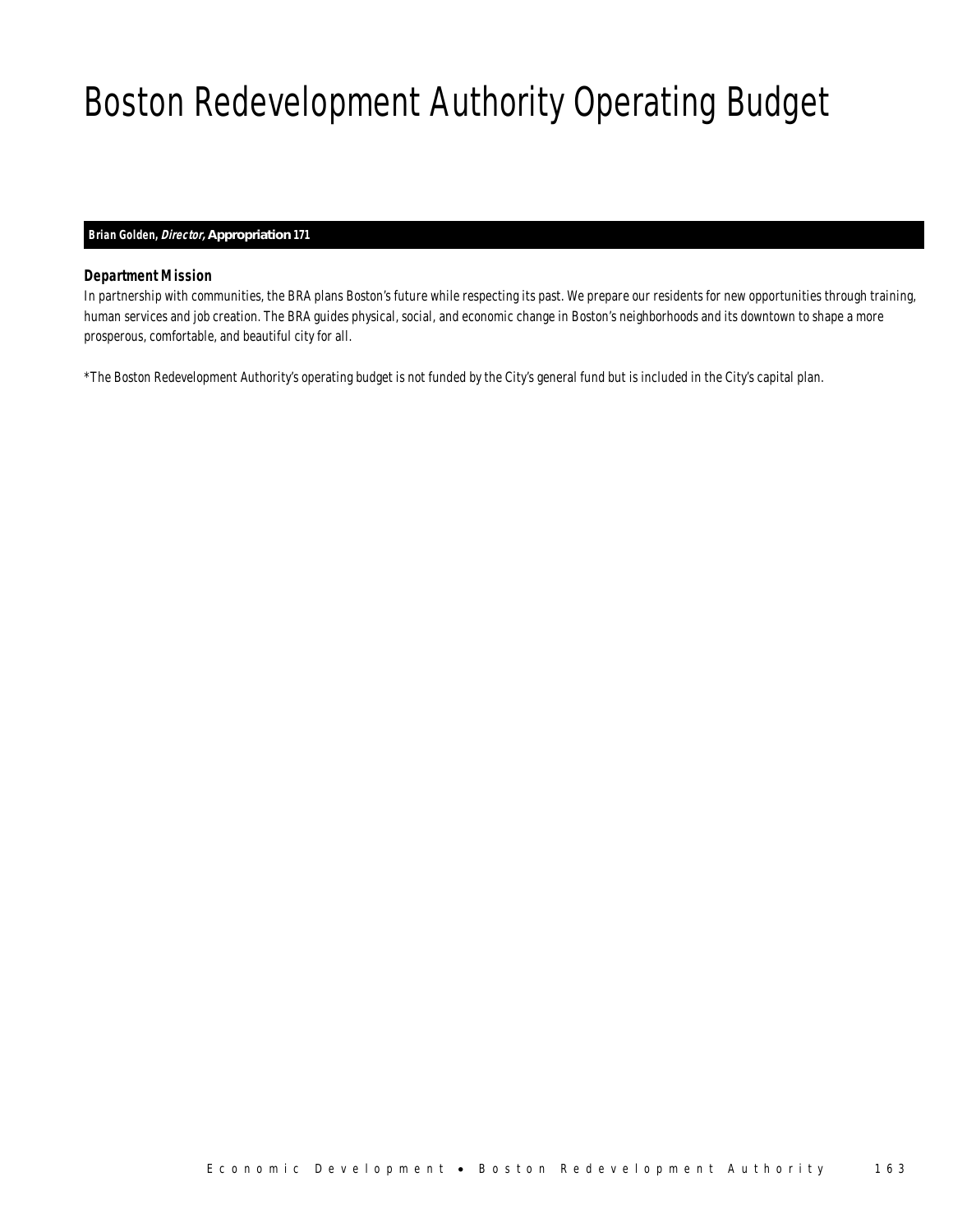164 E conomic Development • Boston Redevelopment Authority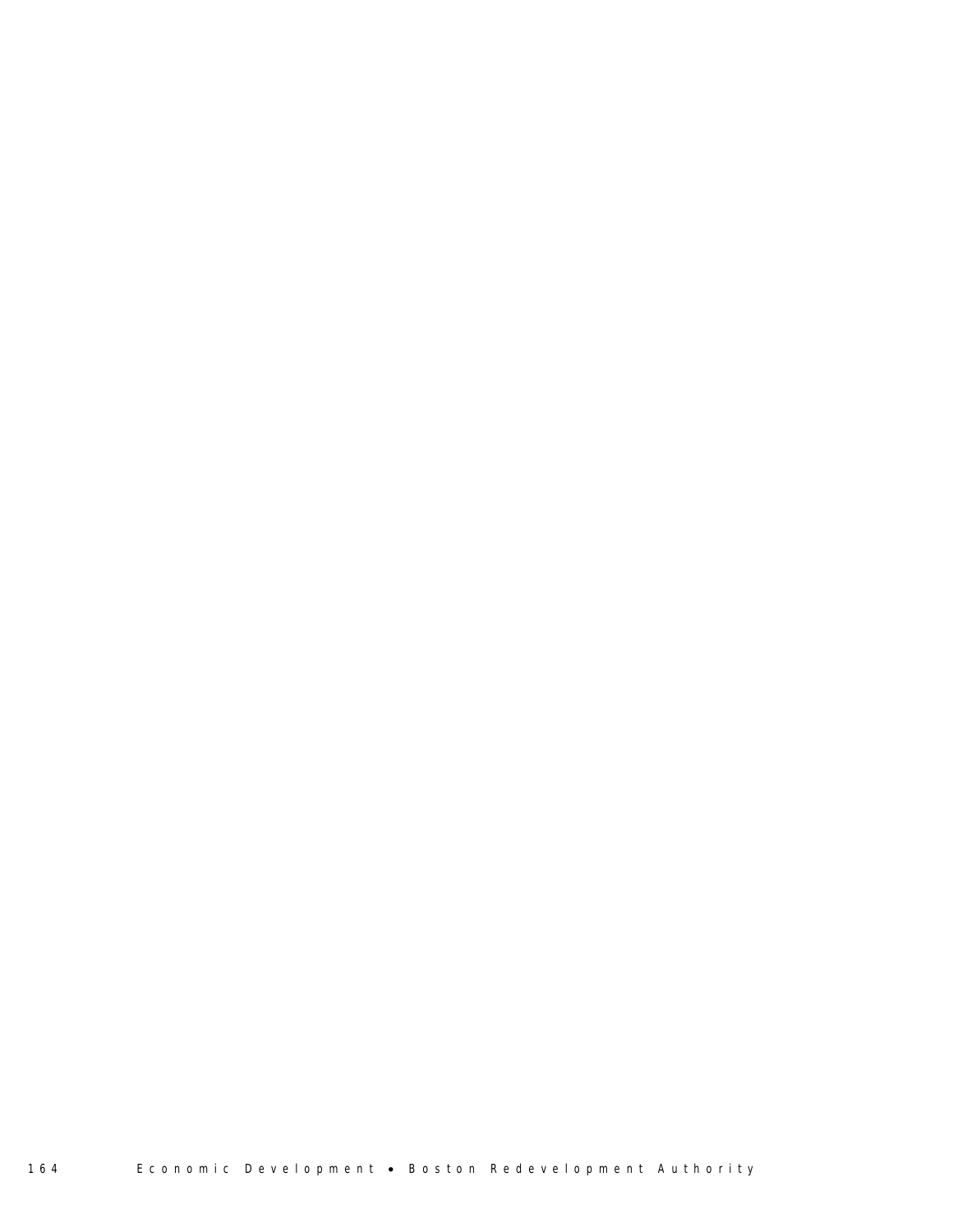# Boston Redevelopment Authority Capital Budget

### *Overview*

The Boston Redevelopment Authority, functioning as Boston's central planning organization, will continue providing in-house planning expertise and will also help leverage external resources necessary to shape Boston's future. The Capital Plan will support opportunities in the city-owned development areas such as the Charlestown Navy Yard and Boston Marine Industrial Park.

#### *FY17 Major Initiatives*

- Construction for several pier improvement and marine infrastructure projects in the Charlestown Navy Yard and Boston Marine Industrial Park will begin.
- Construction for several roadway and street lighting improvement projects in the Boston Marine Industrial Park will begin.
- The BRA, together with the Public Works Department and the Transportation Department, is supporting the design and construction of Harrison Avenue between East Berkeley Street and Herald Street, in conjunction with private partners, to provide sidewalk and roadway upgrades. Construction is expected to begin during the second half of FY17.

| <b>Capital Budget Expenditures</b> | Total Actual '14 | Total Actual '15 |           | <b>Estimated '16 Total Projected '17</b> |
|------------------------------------|------------------|------------------|-----------|------------------------------------------|
| Total Department                   | 2.150.880        | 2.312.129        | 8.848.145 | 5,823,576                                |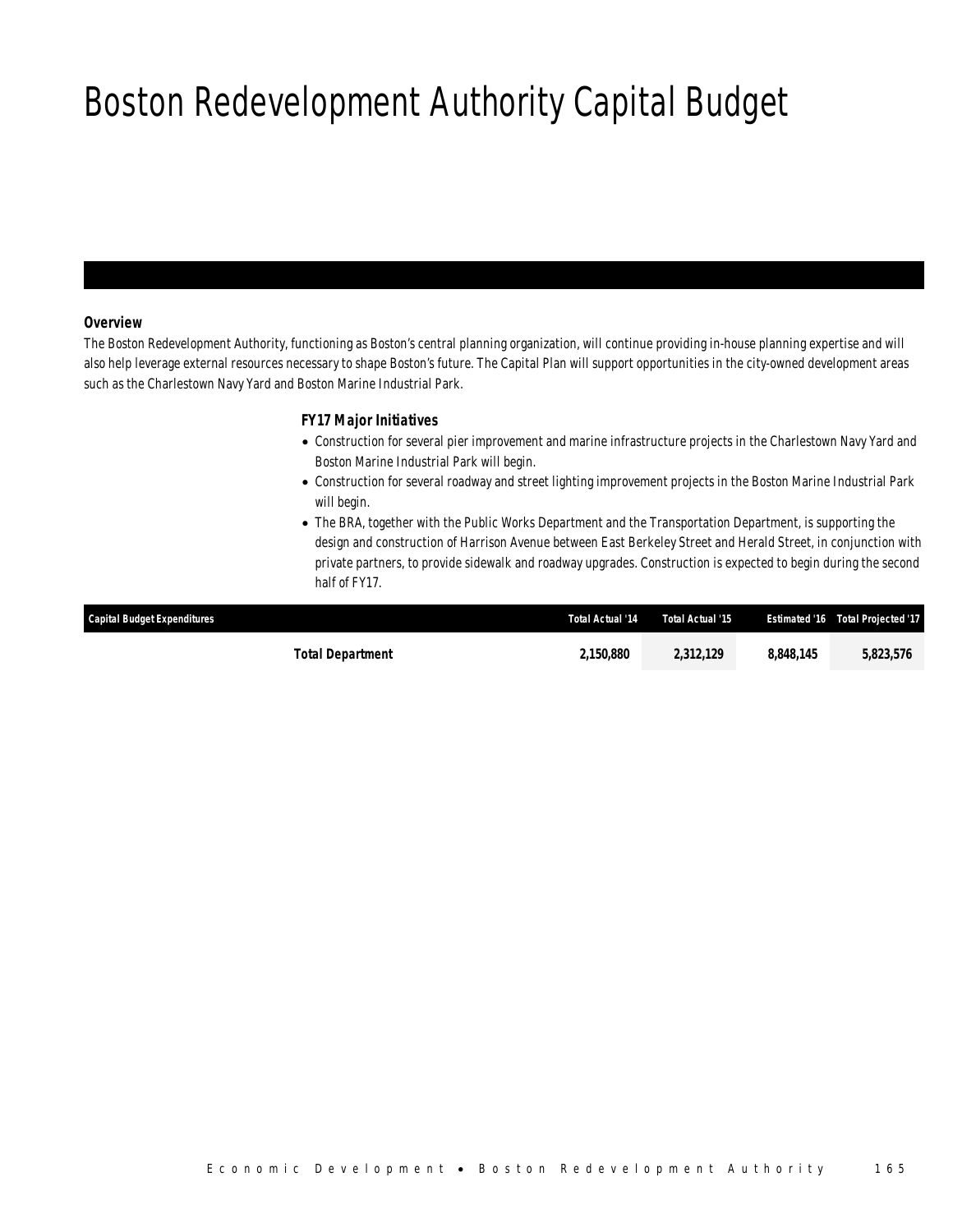#### *BMIP: BLACK FALCON AVENUE AND TERMINAL STREET*

#### *Project Mission*

Resurface Black Falcon Avenue and Terminal Street. Replace sidewalk and improve street lighting. *Managing Department,* Boston Redevelopment Authority *Status,* To Be Scheduled*Location,* South Boston *Operating Impact,* No

| <b>Authorizations</b>                    |          |             |             |             |         |
|------------------------------------------|----------|-------------|-------------|-------------|---------|
|                                          |          |             |             | Non Capital |         |
| Source                                   | Existing | <b>FY17</b> | Future      | Fund        | Total   |
| City Capital                             | 400,000  | 0           | 0           | 0           | 400,000 |
| Grants/Other                             | 0        | 0           | 0           | 0           | U       |
| Total                                    | 400,000  | 0           | $\mathbf 0$ | 0           | 400,000 |
| <b>Expenditures (Actual and Planned)</b> |          |             |             |             |         |
|                                          | Thru     |             |             |             |         |
| Source                                   | 6/30/15  | <b>FY16</b> | <b>FY17</b> | FY18-21     | Total   |
| City Capital                             | 0        | 0           | 325,000     | 75,000      | 400,000 |
| Grants/Other                             | 0        | 0           | 0           | 0           | 0       |
| Total                                    | 0        | 0           | 325,000     | 75,000      | 400,000 |

#### *BMIP: BULKHEAD RESTORATION ALONG FID KENNEDY AVENUE*

*Project Mission* 

Replace bulkhead along Fid Kennedy Avenue in the Boston Marine Industrial Park. *Managing Department,* Boston Redevelopment Authority *Status,* In Construction*Location,* South Boston *Operating Impact,* No

| <b>Authorizations</b>                    |           |             |             |             |           |  |  |  |
|------------------------------------------|-----------|-------------|-------------|-------------|-----------|--|--|--|
|                                          |           |             |             | Non Capital |           |  |  |  |
| Source                                   | Existing  | <b>FY17</b> | Future      | Fund        | Total     |  |  |  |
| City Capital                             | 2,200,000 |             | 0           | 0           | 2,200,000 |  |  |  |
| Grants/Other                             | 0         | $\Omega$    |             | 0           | 0         |  |  |  |
| Total                                    | 2,200,000 | $\theta$    | $\mathbf 0$ | 0           | 2,200,000 |  |  |  |
| <b>Expenditures (Actual and Planned)</b> |           |             |             |             |           |  |  |  |
|                                          | Thru      |             |             |             |           |  |  |  |
| Source                                   | 6/30/15   | <b>FY16</b> | <b>FY17</b> | FY18-21     | Total     |  |  |  |
| City Capital                             | 0         | 0           | 1.550.000   | 650,000     | 2,200,000 |  |  |  |
| Grants/Other                             | 0         |             |             | O           | 0         |  |  |  |
| Total                                    | 0         | $\theta$    | 1,550,000   | 650,000     | 2,200,000 |  |  |  |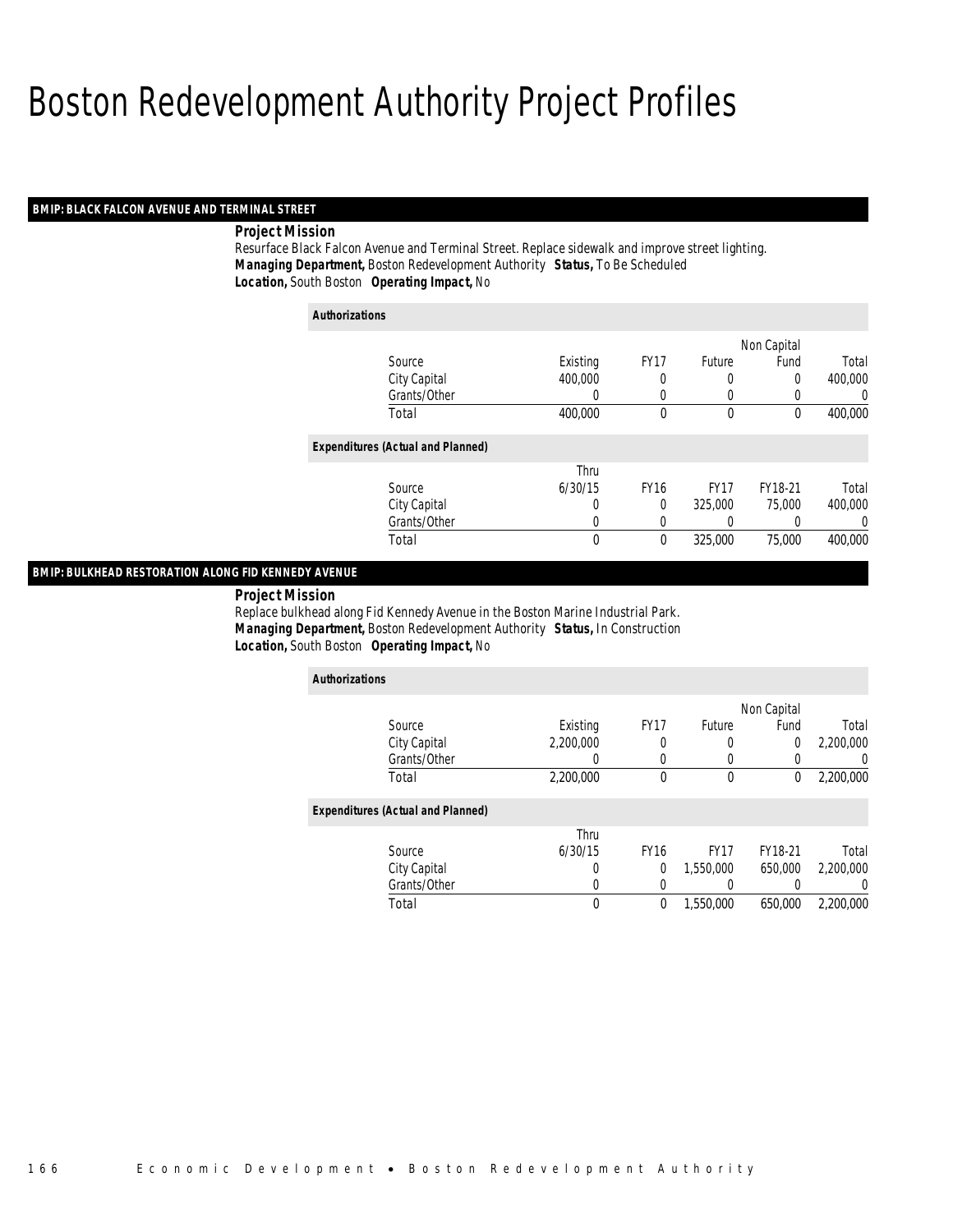#### *BMIP: DRAINAGE SYSTEM IMPROVEMENTS*

#### *Project Mission*

Perform drainage system improvements.

*Managing Department,* Boston Redevelopment Authority *Status,* To Be Scheduled

*Location,* South Boston *Operating Impact,* No

| <b>Authorizations</b>                    |          |             |               |             |         |
|------------------------------------------|----------|-------------|---------------|-------------|---------|
|                                          |          |             |               | Non Capital |         |
| Source                                   | Existing | <b>FY17</b> | <b>Future</b> | Fund        | Total   |
| City Capital                             | 610,000  |             | 0             | 0           | 610,000 |
| Grants/Other                             | $\Omega$ | 0           | 0             | $\Omega$    | 0       |
| Total                                    | 610,000  | 0           | $\mathbf 0$   | 0           | 610,000 |
| <b>Expenditures (Actual and Planned)</b> |          |             |               |             |         |
|                                          | Thru     |             |               |             |         |
| Source                                   | 6/30/15  | <b>FY16</b> | <b>FY17</b>   | FY18-21     | Total   |
| City Capital                             | 0        | 510,000     | 100,000       | $\Omega$    | 610,000 |
| Grants/Other                             | 0        |             |               | 0           | 0       |
| Total                                    | 0        | 510,000     | 100,000       | 0           | 610,000 |
|                                          |          |             |               |             |         |

#### *BMIP: FID KENNEDY AVENUE IMPROVEMENTS*

#### *Project Mission*

 Install street lights and other improvements on Fid Kennedy Way from Tide Street to Dolphin Way. *Managing Department,* Boston Redevelopment Authority *Status,* In Design*Location,* South Boston *Operating Impact,* No

| <b>Authorizations</b>                    |          |                  |              |             |         |
|------------------------------------------|----------|------------------|--------------|-------------|---------|
|                                          |          |                  |              | Non Capital |         |
| Source                                   | Existing | FY <sub>17</sub> | Future       | Fund        | Total   |
| City Capital                             | 240,000  | 0                | 0            | $\Omega$    | 240,000 |
| Grants/Other                             | 0        | $\left($         | 0            | $\left($    | 0       |
| Total                                    | 240,000  | 0                | $\mathbf{0}$ | 0           | 240,000 |
| <b>Expenditures (Actual and Planned)</b> |          |                  |              |             |         |
|                                          | Thru     |                  |              |             |         |
| Source                                   | 6/30/15  | <b>FY16</b>      | <b>FY17</b>  | FY18-21     | Total   |
| City Capital                             | 0        | 80.000           | 160,000      | $\Omega$    | 240,000 |
| Grants/Other                             | 0        | 0                | 0            | $\Omega$    | 0       |
| Total                                    | 0        | 80,000           | 160,000      | $\theta$    | 240,000 |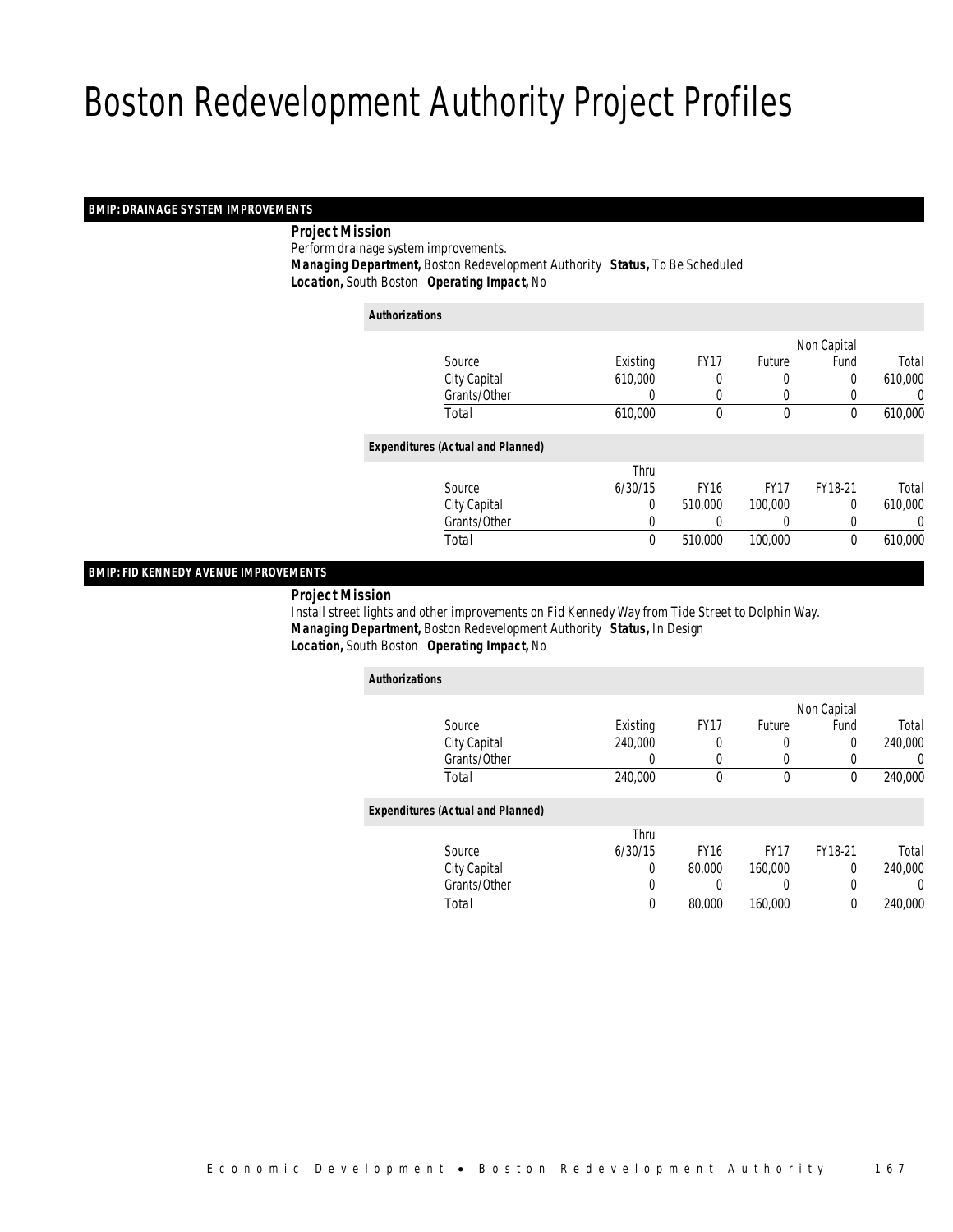#### *BMIP: HARBOR STREET IMPROVEMENTS*

### *Project Mission*

Install new sidewalk on Harbor Street from Drydock Ave to Northern Ave. Install street lighting, drainage, regulatory signage and striping.

*Managing Department,* Boston Redevelopment Authority *Status,* In Design

*Location,* South Boston *Operating Impact,* No

| <b>Authorizations</b>                    |                  |             |             |             |         |  |
|------------------------------------------|------------------|-------------|-------------|-------------|---------|--|
|                                          |                  |             |             | Non Capital |         |  |
| Source                                   | Existing         | <b>FY17</b> | Future      | Fund        | Total   |  |
| City Capital                             | 215,000          | 0           | 0           | $\Omega$    | 215,000 |  |
| Grants/Other                             |                  | 0           | 0           | $\Omega$    |         |  |
| Total                                    | 215,000          | $\Omega$    | $\mathbf 0$ | 0           | 215,000 |  |
| <b>Expenditures (Actual and Planned)</b> |                  |             |             |             |         |  |
|                                          | Thru             |             |             |             |         |  |
| Source                                   | 6/30/15          | <b>FY16</b> | <b>FY17</b> | FY18-21     | Total   |  |
| City Capital                             | 0                | 50,000      | 165,000     | $\Omega$    | 215,000 |  |
| Grants/Other                             | $\left( \right)$ | 0           | 0           | $\Omega$    |         |  |
| Total                                    | $\theta$         | 50,000      | 165,000     | $\theta$    | 215,000 |  |

#### *BMIP: PIER 5 / DRYDOCK 4 IMPROVEMENTS*

 *Project Mission* Pier and drydock repairs. *Managing Department,* Boston Redevelopment Authority *Status,* In Design*Location,* South Boston *Operating Impact,* No

| <b>Authorizations</b>                    |                  |             |              |                |         |
|------------------------------------------|------------------|-------------|--------------|----------------|---------|
|                                          |                  |             |              | Non Capital    |         |
| Source                                   | Existing         | <b>FY17</b> | Future       | Fund           | Total   |
| City Capital                             | 975,000          | 0           | 0            | $\overline{0}$ | 975,000 |
| Grants/Other                             |                  | 0           | 0            | 0              |         |
| Total                                    | 975,000          | $\theta$    | $\mathbf{0}$ | $\theta$       | 975,000 |
| <b>Expenditures (Actual and Planned)</b> |                  |             |              |                |         |
|                                          | Thru             |             |              |                |         |
| Source                                   | 6/30/15          | <b>FY16</b> | <b>FY17</b>  | FY18-21        | Total   |
| City Capital                             | 0                | 200,000     | 655,000      | 120,000        | 975,000 |
| Grants/Other                             | $\left( \right)$ | $\left($    | 0            | 0              |         |
| Total                                    | $\theta$         | 200,000     | 655,000      | 120,000        | 975,000 |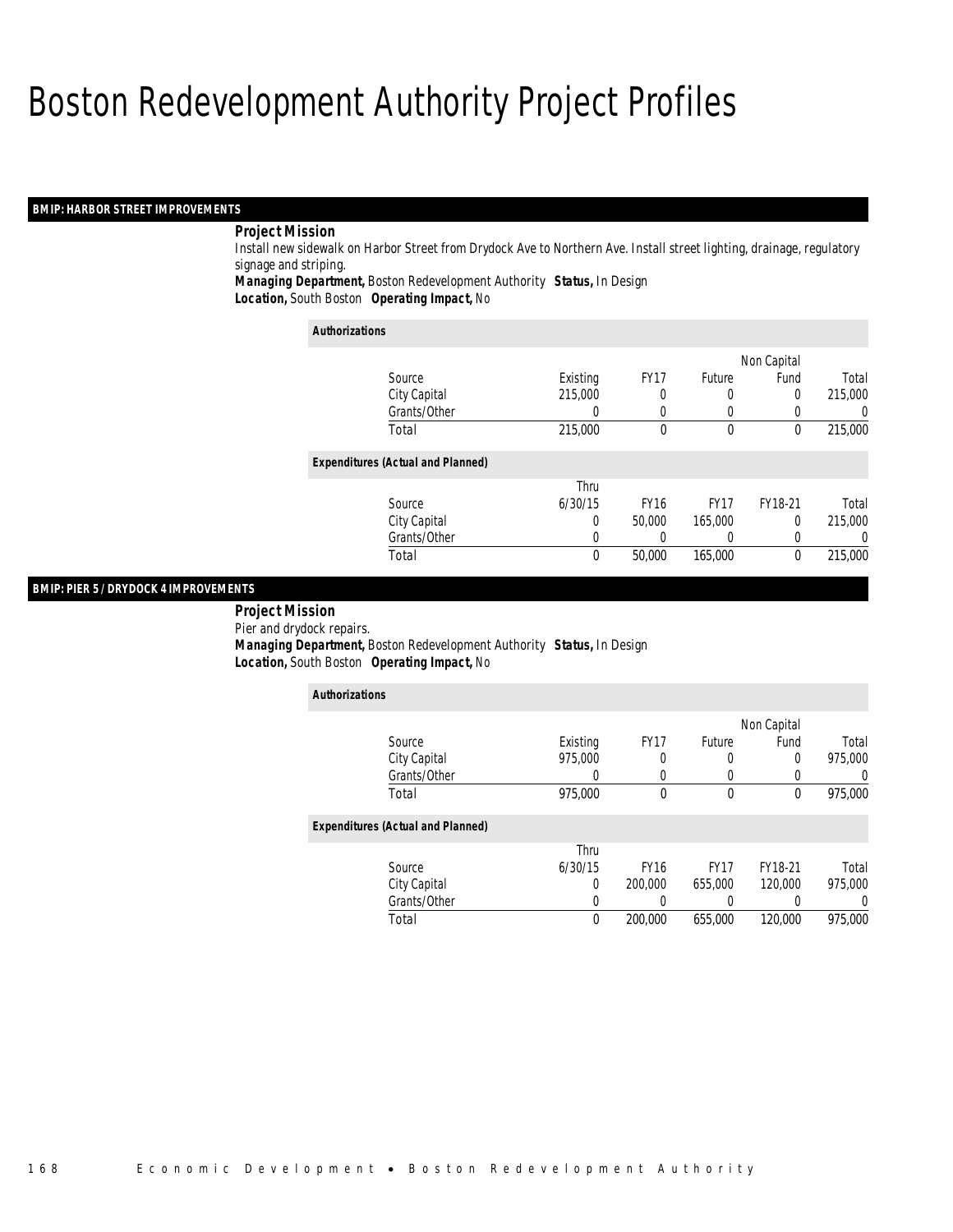#### *BMIP: PIER 5 COFFERDAM SHEET PILING REPAIRS*

*Project Mission*

 Repairs to cofferdam sheet piling on the outbound section of Pier 5.*Managing Department,* Boston Redevelopment Authority *Status,* In Construction

*Location,* South Boston *Operating Impact,* No

*Authorizations*

| <b>Authorizations</b>                    |              |              |              |             |             |         |
|------------------------------------------|--------------|--------------|--------------|-------------|-------------|---------|
|                                          |              |              |              |             | Non Capital |         |
| Source                                   |              | Existing     | <b>FY17</b>  | Future      | Fund        | Total   |
| City Capital                             |              | 900,000      | 0            | $\left($    | 0           | 900,000 |
|                                          | Grants/Other | 0            |              | 0           |             | 0       |
| Total                                    |              | 900,000      | $\theta$     | $\theta$    | $\theta$    | 900,000 |
| <b>Expenditures (Actual and Planned)</b> |              |              |              |             |             |         |
|                                          |              | Thru         |              |             |             |         |
| Source                                   |              | 6/30/15      | <b>FY16</b>  | <b>FY17</b> | FY18-21     | Total   |
| City Capital                             |              | 0            | $\Omega$     | 600,000     | 300,000     | 900,000 |
|                                          | Grants/Other | 0            |              |             |             | 0       |
| Total                                    |              | $\mathbf{0}$ | $\mathbf{0}$ | 600,000     | 300,000     | 900,000 |
|                                          |              |              |              |             |             |         |

#### *BMIP: SOUTH AND EAST JETTY REPAIRS*

#### *Project Mission*

 Repair area adjacent to the bulkhead and around the jetties. *Managing Department,* Boston Redevelopment Authority *Status,* To Be Scheduled*Location,* South Boston *Operating Impact,* No

| <b>Authorizations</b>                    |          |             |             |             |          |
|------------------------------------------|----------|-------------|-------------|-------------|----------|
|                                          |          |             |             | Non Capital |          |
| Source                                   | Existing | <b>FY17</b> | Future      | Fund        | Total    |
| City Capital                             | 800,000  | 0           | 0           | 0           | 800,000  |
| Grants/Other                             | 0        | 0           | $\left($    |             | 0        |
| Total                                    | 800,000  | 0           | $\mathbf 0$ | 0           | 800,000  |
| <b>Expenditures (Actual and Planned)</b> |          |             |             |             |          |
|                                          | Thru     |             |             |             |          |
| Source                                   | 6/30/15  | <b>FY16</b> | <b>FY17</b> | FY18-21     | Total    |
| City Capital                             | 335.524  | $\Omega$    | $\Omega$    | 464.476     | 800,000  |
| Grants/Other                             | 0        | 0           | 0           | 0           | $\Omega$ |
| Total                                    | 335,524  | $\theta$    | $\mathbf 0$ | 464,476     | 800,000  |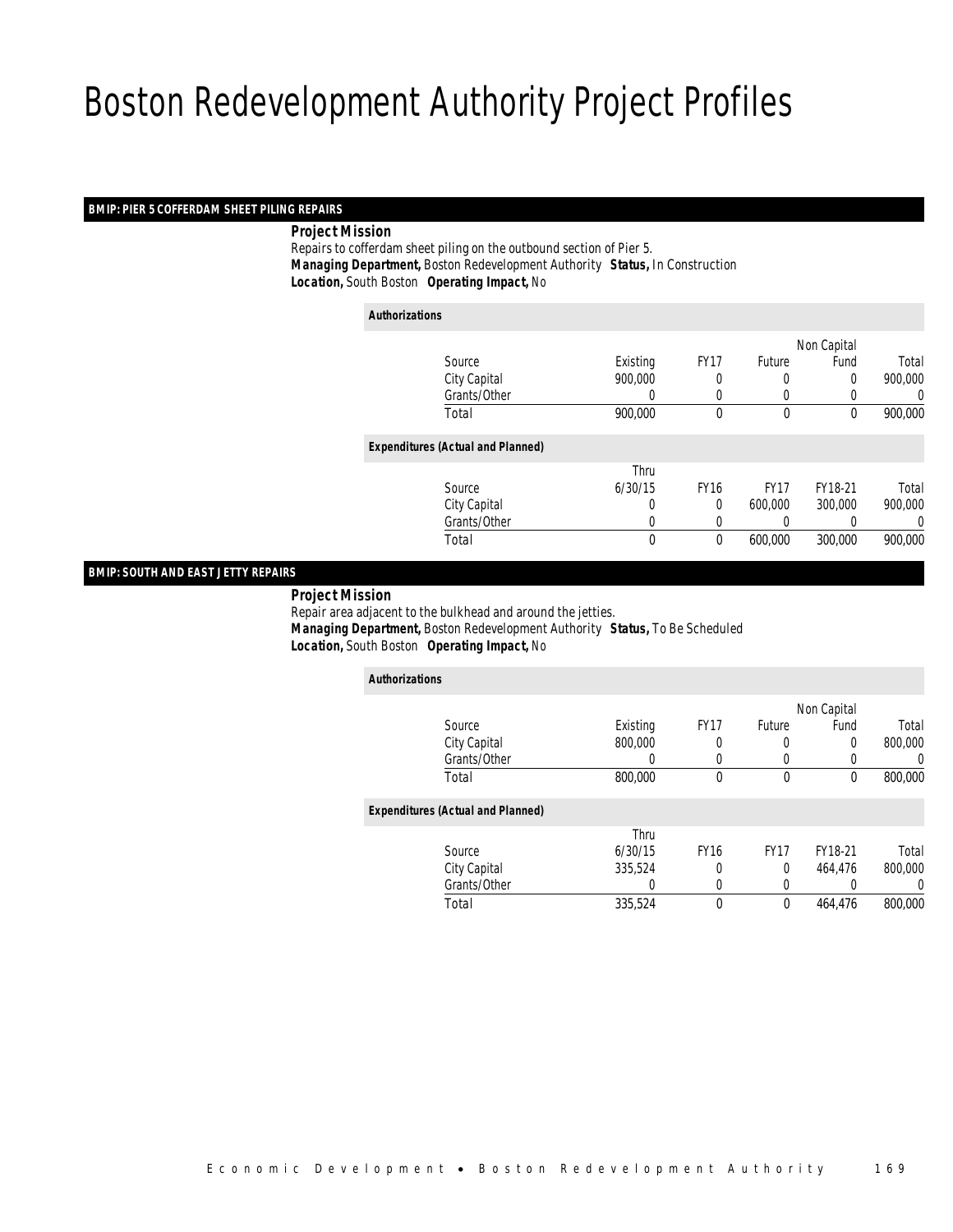#### *BMIP: TIDE STREET IMPROVEMENTS*

#### *Project Mission*

Roadway improvements including sidewalk reconstruction, roadway repaving, and new street lighting. *Managing Department,* Boston Redevelopment Authority *Status,* To Be Scheduled*Location,* South Boston *Operating Impact,* No

| <b>Authorizations</b> |                                          |          |             |             |             |          |
|-----------------------|------------------------------------------|----------|-------------|-------------|-------------|----------|
|                       |                                          |          |             |             | Non Capital |          |
|                       | Source                                   | Existing | <b>FY17</b> | Future      | Fund        | Total    |
|                       | City Capital                             | 330,000  | 0           | 0           | $\Omega$    | 330,000  |
|                       | Grants/Other                             | 0        | 0           | 0           | 0           | 0        |
|                       | Total                                    | 330,000  | 0           | 0           | 0           | 330,000  |
|                       | <b>Expenditures (Actual and Planned)</b> |          |             |             |             |          |
|                       |                                          | Thru     |             |             |             |          |
|                       | Source                                   | 6/30/15  | <b>FY16</b> | <b>FY17</b> | FY18-21     | Total    |
|                       | City Capital                             | 0        | 20,000      | 100,000     | 210,000     | 330,000  |
|                       | Grants/Other                             | 0        | 0           | 0           | 0           | $\left($ |
|                       | Total                                    | 0        | 20,000      | 100,000     | 210,000     | 330,000  |

#### *CITY HALL PLAZA IMPROVEMENTS*

*Project Mission* 

Design services for select construction projects on City Hall Plaza. *Managing Department,* Public Facilities Department *Status,* Study Underway*Location,* Government Center/Faneuil Hall *Operating Impact,* No

| <b>Authorizations</b>                    |          |             |             |             |         |  |  |  |
|------------------------------------------|----------|-------------|-------------|-------------|---------|--|--|--|
|                                          |          |             |             | Non Capital |         |  |  |  |
| Source                                   | Existing | <b>FY17</b> | Future      | Fund        | Total   |  |  |  |
| City Capital                             | 500,000  | 0           | 0           | 0           | 500,000 |  |  |  |
| Grants/Other                             | 0        | $\Omega$    |             | 0           | 0       |  |  |  |
| Total                                    | 500,000  | $\theta$    | 0           | 0           | 500,000 |  |  |  |
| <b>Expenditures (Actual and Planned)</b> |          |             |             |             |         |  |  |  |
|                                          | Thru     |             |             |             |         |  |  |  |
| Source                                   | 6/30/15  | <b>FY16</b> | <b>FY17</b> | FY18-21     | Total   |  |  |  |
| City Capital                             | 0        | 150,000     | 250,000     | 100,000     | 500,000 |  |  |  |
| Grants/Other                             | 0        |             | $\left($    | 0           | 0       |  |  |  |
| Total                                    | $\theta$ | 150,000     | 250,000     | 100,000     | 500,000 |  |  |  |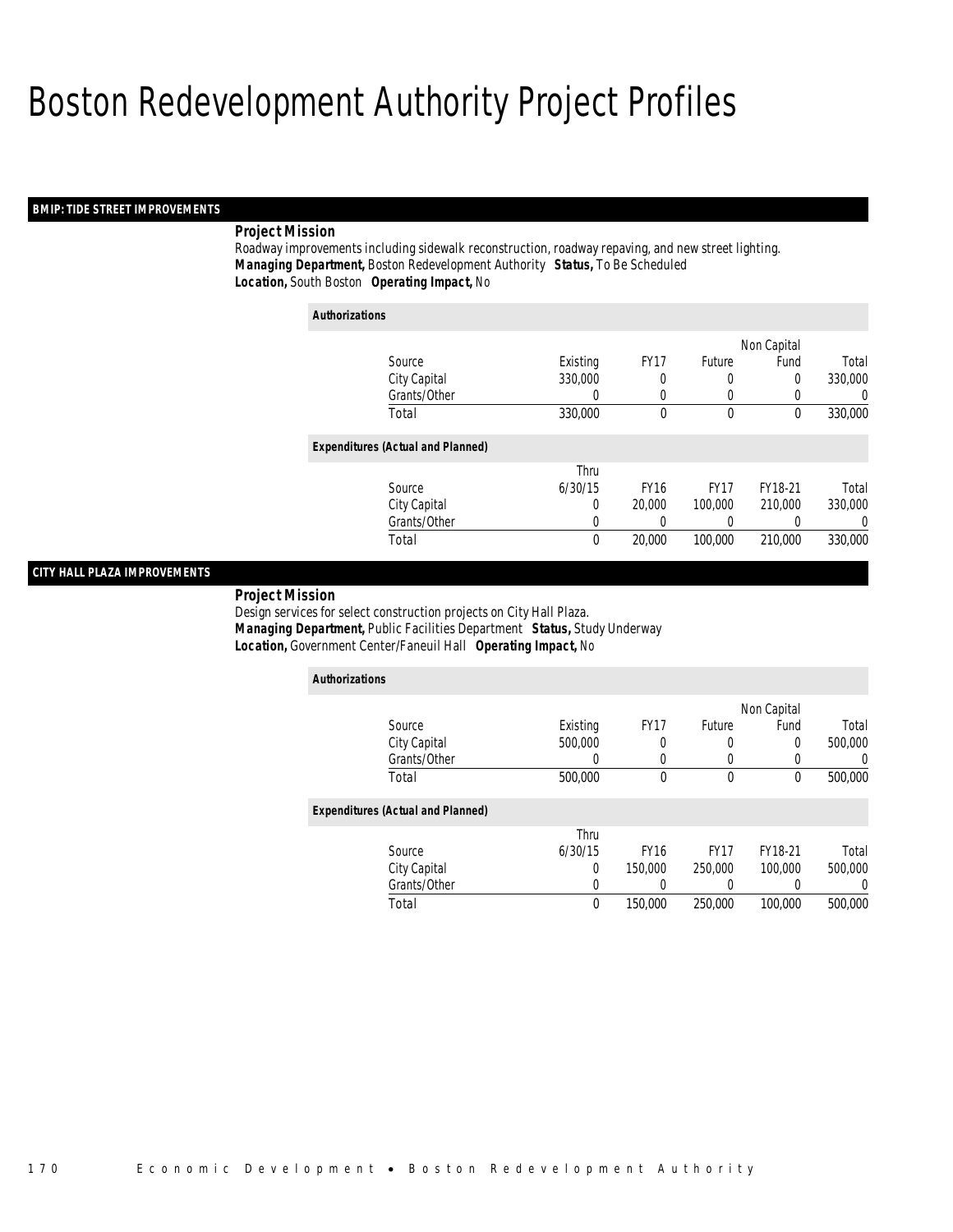#### *CNY: DRYDOCK 5 MARITIME IMPROVEMENTS*

*Project Mission*

 Design services for maritime improvements to Drydock 5 to support vessel docking. *Managing Department,* Boston Redevelopment Authority *Status,* To Be Scheduled*Location,* Charlestown *Operating Impact,* No

| <b>Authorizations</b>                    |          |             |             |             |         |
|------------------------------------------|----------|-------------|-------------|-------------|---------|
|                                          |          |             |             | Non Capital |         |
| Source                                   | Existing | <b>FY17</b> | Future      | Fund        | Total   |
| City Capital                             | 155,000  | 0           | 0           | 0           | 155,000 |
| Grants/Other                             | $\left($ | 0           | $\Omega$    | 0           | 0       |
| Total                                    | 155,000  | $\mathbf 0$ | 0           | 0           | 155,000 |
| <b>Expenditures (Actual and Planned)</b> |          |             |             |             |         |
|                                          | Thru     |             |             |             |         |
| Source                                   | 6/30/15  | <b>FY16</b> | <b>FY17</b> | FY18-21     | Total   |
| City Capital                             | $\Omega$ | 20,000      | 135,000     | 0           | 155,000 |
| Grants/Other                             | 0        | 0           | 0           | 0           | 0       |
| Total                                    | 0        | 20,000      | 135,000     | 0           | 155,000 |

*CNY: PIER 11 FENDER SYSTEM IMPROVEMENTS* 

*Project Mission*

Install new fender piles and wales at Pier 11.

*Managing Department,* Boston Redevelopment Authority *Status,* To Be Scheduled

*Location,* Charlestown *Operating Impact,* No

| <b>Authorizations</b> |                                          |          |             |             |             |         |
|-----------------------|------------------------------------------|----------|-------------|-------------|-------------|---------|
|                       |                                          |          |             |             | Non Capital |         |
|                       | Source                                   | Existing | <b>FY17</b> | Future      | Fund        | Total   |
|                       | City Capital                             | 375,000  | 0           | 0           | 0           | 375,000 |
|                       | Grants/Other                             | $\Omega$ | 0           | 0           | 0           | 0       |
|                       | Total                                    | 375,000  | $\mathbf 0$ | 0           | 0           | 375,000 |
|                       | <b>Expenditures (Actual and Planned)</b> |          |             |             |             |         |
|                       |                                          | Thru     |             |             |             |         |
|                       | Source                                   | 6/30/15  | <b>FY16</b> | <b>FY17</b> | FY18-21     | Total   |
|                       | City Capital                             | 0        | 250,000     | 50,000      | 75,000      | 375,000 |
|                       | Grants/Other                             | 0        | 0           | 0           | 0           | 0       |
|                       | Total                                    | $\theta$ | 250,000     | 50,000      | 75,000      | 375,000 |
|                       |                                          |          |             |             |             |         |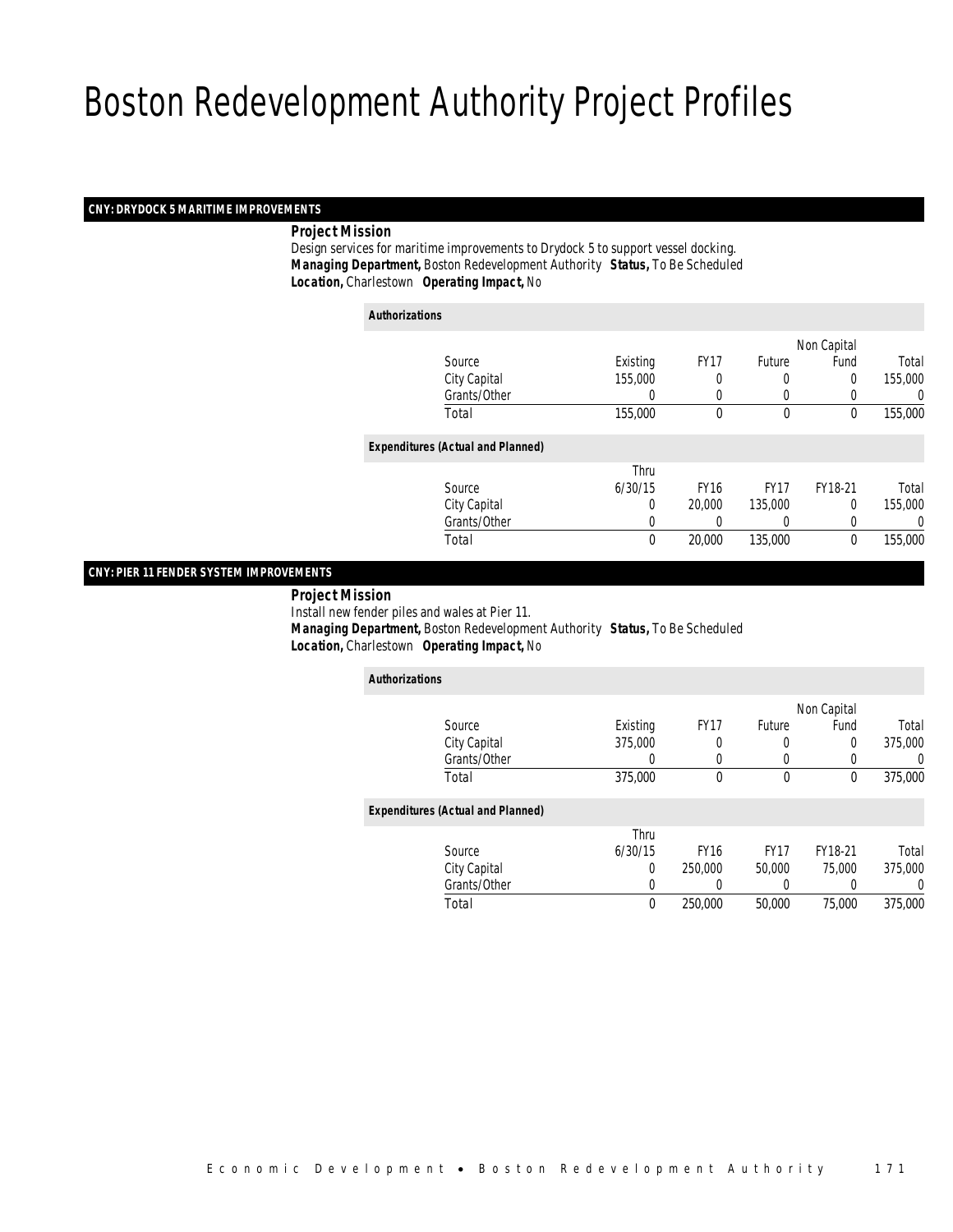#### *CNY: PIER 4 IMPROVEMENTS*

#### *Project Mission*

Design and install pier infrastructure improvements at Pier 4 at the Charlestown Navy Yard. External marine facility construction funding anticipated.

*Managing Department,* Boston Redevelopment Authority *Status,* In Design*Location,* Charlestown *Operating Impact,* No

| <b>Authorizations</b>                    |          |             |             |             |           |
|------------------------------------------|----------|-------------|-------------|-------------|-----------|
|                                          |          |             |             | Non Capital |           |
| Source                                   | Existing | <b>FY17</b> | Future      | Fund        | Total     |
| City Capital                             | 927,500  | 0           | 0           | 0           | 927,500   |
| Grants/Other                             | 0        | 0           | 0           | 1,583,500   | 1,583,500 |
| Total                                    | 927,500  | 0           | 0           | 1,583,500   | 2,511,000 |
| <b>Expenditures (Actual and Planned)</b> |          |             |             |             |           |
|                                          | Thru     |             |             |             |           |
| Source                                   | 6/30/15  | <b>FY16</b> | <b>FY17</b> | FY18-21     | Total     |
| City Capital                             | 82.608   | 200,000     | 494.892     | 150,000     | 927,500   |
| Grants/Other                             | 0        | 0           |             | 0           | 0         |
| Total                                    | 82.608   | 200,000     | 494.892     | 150,000     | 927.500   |

#### *EAST BOSTON GREENWAY*

#### *Project Mission*

Design and construction for the final segment of the East Boston Greenway. *Managing Department,* Boston Redevelopment Authority *Status,* In Construction*Location,* East Boston *Operating Impact,* No

| <b>Authorizations</b>                    |           |             |             |             |                  |
|------------------------------------------|-----------|-------------|-------------|-------------|------------------|
|                                          |           |             |             | Non Capital |                  |
| Source                                   | Existing  | <b>FY17</b> | Future      | Fund        | Total            |
| City Capital                             | 1,370,000 |             | 0           | 0           | 1,370,000        |
| Grants/Other                             | 0         | $\Omega$    | 0           | 0           | $\left( \right)$ |
| Total                                    | 1,370,000 | $\theta$    | 0           | 0           | 1,370,000        |
| <b>Expenditures (Actual and Planned)</b> |           |             |             |             |                  |
|                                          | Thru      |             |             |             |                  |
| Source                                   | 6/30/15   | <b>FY16</b> | <b>FY17</b> | FY18-21     | Total            |
| City Capital                             | 133,139   | 1,073,177   | 163,684     | 0           | 1,370,000        |
| Grants/Other                             | 0         |             |             | 0           | $\left( \right)$ |
| Total                                    | 133,139   | 1,073,177   | 163,684     | 0           | 1,370,000        |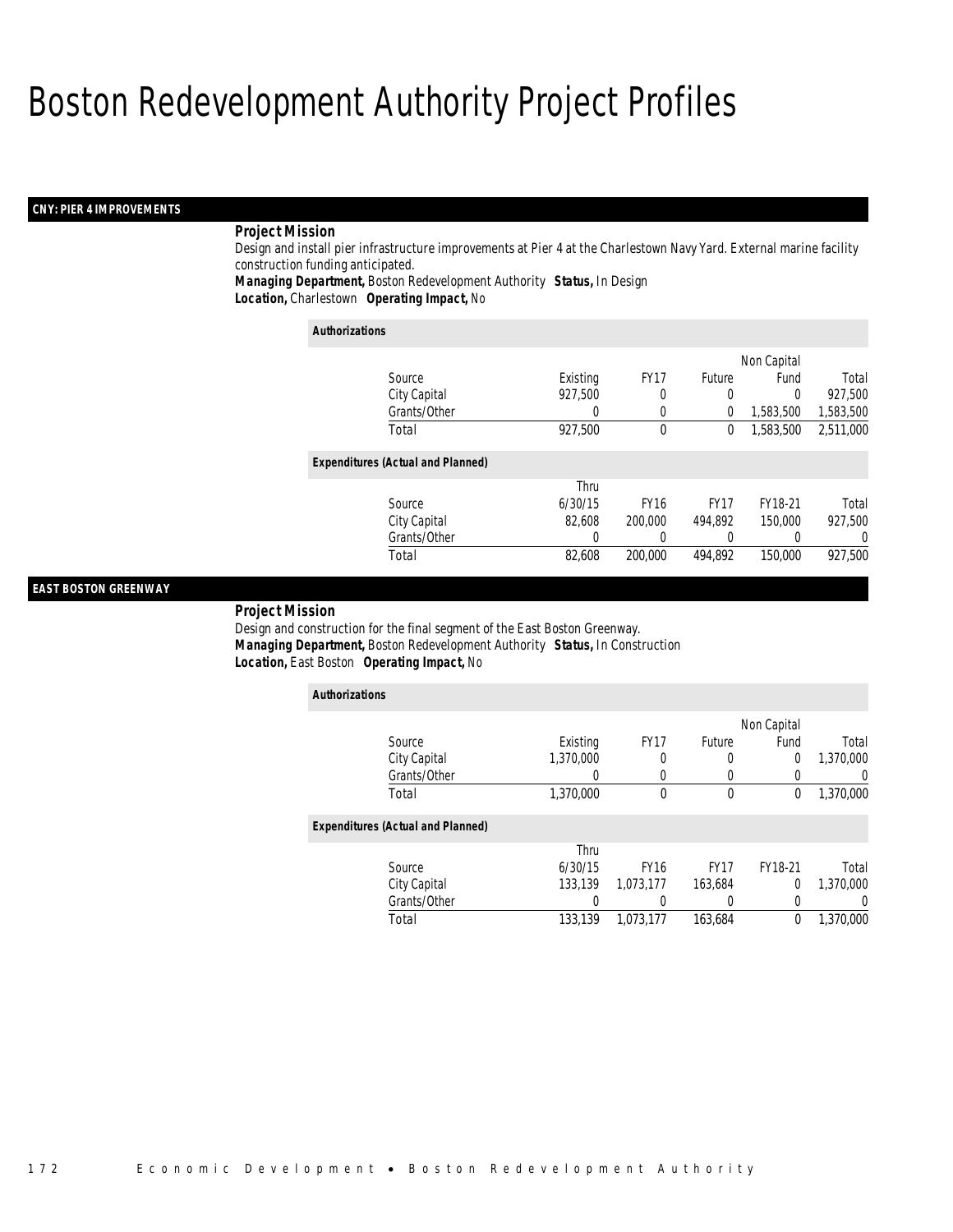#### *HARRISON AVENUE IMPROVEMENTS*

#### *Project Mission*

 Road reconstruction improvements to Harrison Avenue between East Berkeley Street and Herald Street. *Managing Department,* Public Works Department *Status,* In Design*Location,* South End *Operating Impact,* No

*Authorizations*

|                                          |             |             |             | Non Capital    |           |
|------------------------------------------|-------------|-------------|-------------|----------------|-----------|
| Source                                   | Existing    | <b>FY17</b> | Future      | Fund           | Total     |
| City Capital                             | 2,600,000   | 0           | 0           | $\overline{0}$ | 2,600,000 |
| Grants/Other                             | 0           | 1,220,000   | 0           | 0              | 1,220,000 |
| Total                                    | 2,600,000   | 1,220,000   | 0           | 0              | 3,820,000 |
| <b>Expenditures (Actual and Planned)</b> |             |             |             |                |           |
|                                          | Thru        |             |             |                |           |
| Source                                   | 6/30/15     | <b>FY16</b> | <b>FY17</b> | FY18-21        | Total     |
| City Capital                             | 0           | 0           | $\theta$    | 2,600,000      | 2,600,000 |
| Grants/Other                             | 0           | 0           | 800,000     | 420,000        | 1,220,000 |
| Total                                    | $\mathbf 0$ | 0           | 800,000     | 3,020,000      | 3,820,000 |
|                                          |             |             |             |                |           |

*STRATEGIC PLANNING AREA TRANSPORTATION STUDY* 

#### *Project Mission*

 Analyze transportation capacity and develop conceptual design and cost for future infrastructure improvements for Dorchester Avenue in South Boston, Washington Street in Jamaica Plain/Roxbury, Glovers Corner in Dorchester, and Dudley Square in Roxbury.

*Managing Department,* Boston Redevelopment Authority *Status,* New Project*Location,* Various neighborhoods *Operating Impact,* No

| <b>Authorizations</b> |                                          |          |             |                  |             |         |
|-----------------------|------------------------------------------|----------|-------------|------------------|-------------|---------|
|                       |                                          |          |             |                  | Non Capital |         |
|                       | Source                                   | Existing | <b>FY17</b> | Future           | Fund        | Total   |
|                       | City Capital                             | 250,000  | 0           | 0                | 0           | 250,000 |
|                       | Grants/Other                             | 0        | 0           | 0                | 0           | 0       |
|                       | Total                                    | 250,000  | 0           | 0                | 0           | 250,000 |
|                       | <b>Expenditures (Actual and Planned)</b> |          |             |                  |             |         |
|                       |                                          | Thru     |             |                  |             |         |
|                       | Source                                   | 6/30/15  | <b>FY16</b> | FY <sub>17</sub> | FY18-21     | Total   |
|                       | City Capital                             | 0        | 0           | 250,000          | 0           | 250,000 |
|                       | Grants/Other                             | 0        | 0           | 0                | 0           | 0       |
|                       | Total                                    | 0        | 0           | 250,000          | 0           | 250,000 |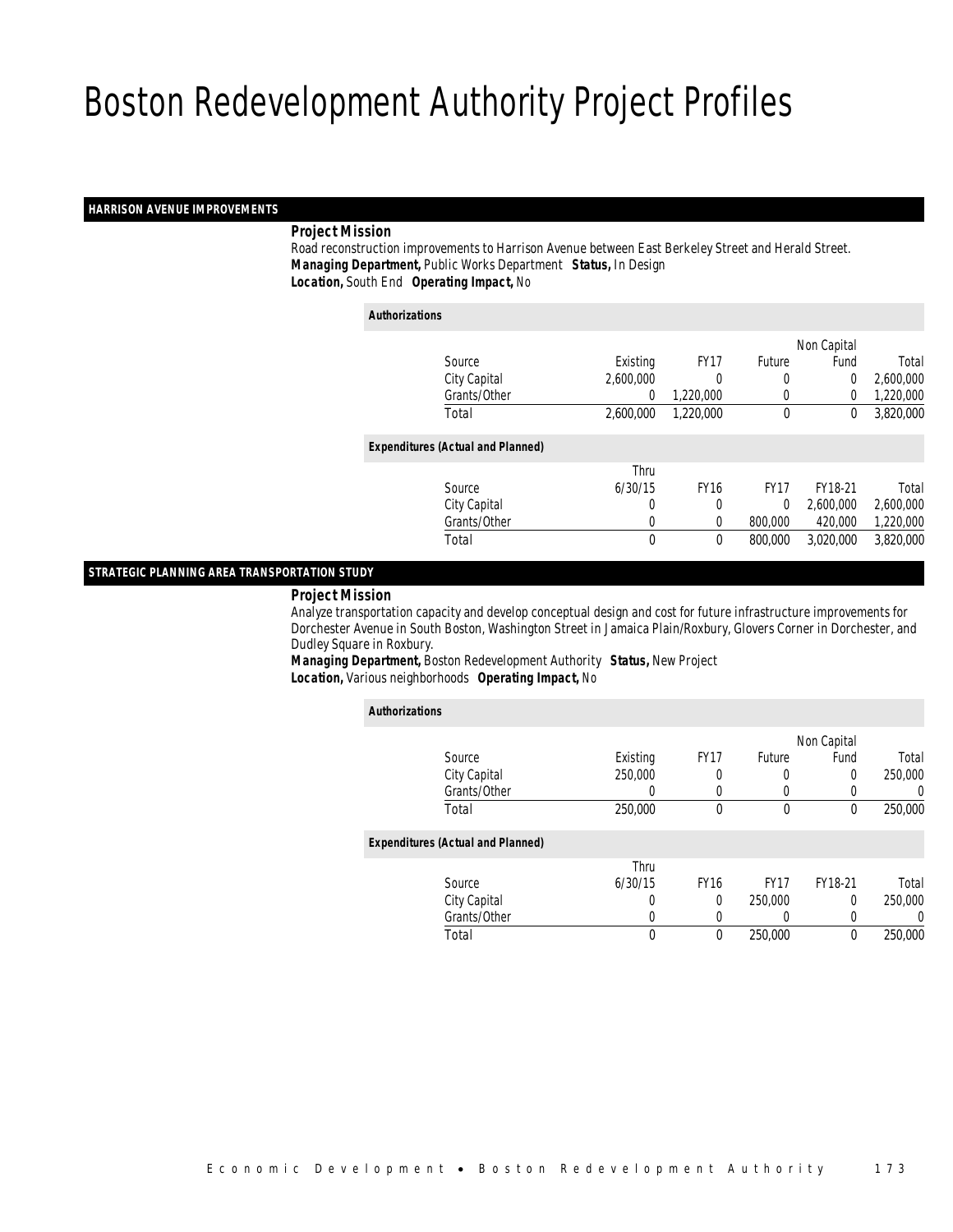### *WASHINGTON STREET / TRAVELER STREET*

#### *Project Mission*

Design services for roadway improvements to Washington Street and Traveler Street including resurfacing, pavement markings and traffic signal improvements.

*Managing Department,* Transportation Department *Status,* In Design

*Location,* South End *Operating Impact,* No

| <b>Authorizations</b>                    |          |                  |             |             |         |
|------------------------------------------|----------|------------------|-------------|-------------|---------|
|                                          |          |                  |             | Non Capital |         |
| Source                                   | Existing | FY <sub>17</sub> | Future      | Fund        | Total   |
| City Capital                             | 200,000  | 0                | 0           | 0           | 200,000 |
| Grants/Other                             |          |                  |             | 0           | 0       |
| Total                                    | 200,000  | $\theta$         | $\theta$    | 0           | 200,000 |
| <b>Expenditures (Actual and Planned)</b> |          |                  |             |             |         |
|                                          | Thru     |                  |             |             |         |
| Source                                   | 6/30/15  | <b>FY16</b>      | <b>FY17</b> | FY18-21     | Total   |
| City Capital                             | 0        | 25,000           | 25,000      | 150,000     | 200,000 |
| Grants/Other                             | 0        |                  | 0           | 0           | 0       |
| Total                                    | $\theta$ | 25,000           | 25,000      | 150,000     | 200,000 |

#### *WINTHROP SQUARE GARAGE*

#### *Project Mission*

Demolish the existing municipal parking garage.

*Managing Department,* Boston Redevelopment Authority *Status,* To Be Scheduled

*Location,* Financial District/Downtown *Operating Impact,* No

| <b>Authorizations</b>                    |           |             |             |             |           |
|------------------------------------------|-----------|-------------|-------------|-------------|-----------|
|                                          |           |             |             | Non Capital |           |
| Source                                   | Existing  | <b>FY17</b> | Future      | Fund        | Total     |
| City Capital                             |           | 0           |             |             | 0         |
| Grants/Other                             | 3,500,000 | 0           |             | 0           | 3,500,000 |
| Total                                    | 3,500,000 | 0           | $\theta$    | 0           | 3,500,000 |
| <b>Expenditures (Actual and Planned)</b> |           |             |             |             |           |
|                                          | Thru      |             |             |             |           |
| Source                                   | 6/30/15   | <b>FY16</b> | <b>FY17</b> | FY18-21     | Total     |
| City Capital                             | 0         | 0           | 0           |             | $\Omega$  |
| Grants/Other                             |           |             | 0           | 3,500,000   | 3,500,000 |
| Total                                    | 0         | $\theta$    | $\theta$    | 3,500,000   | 3,500,000 |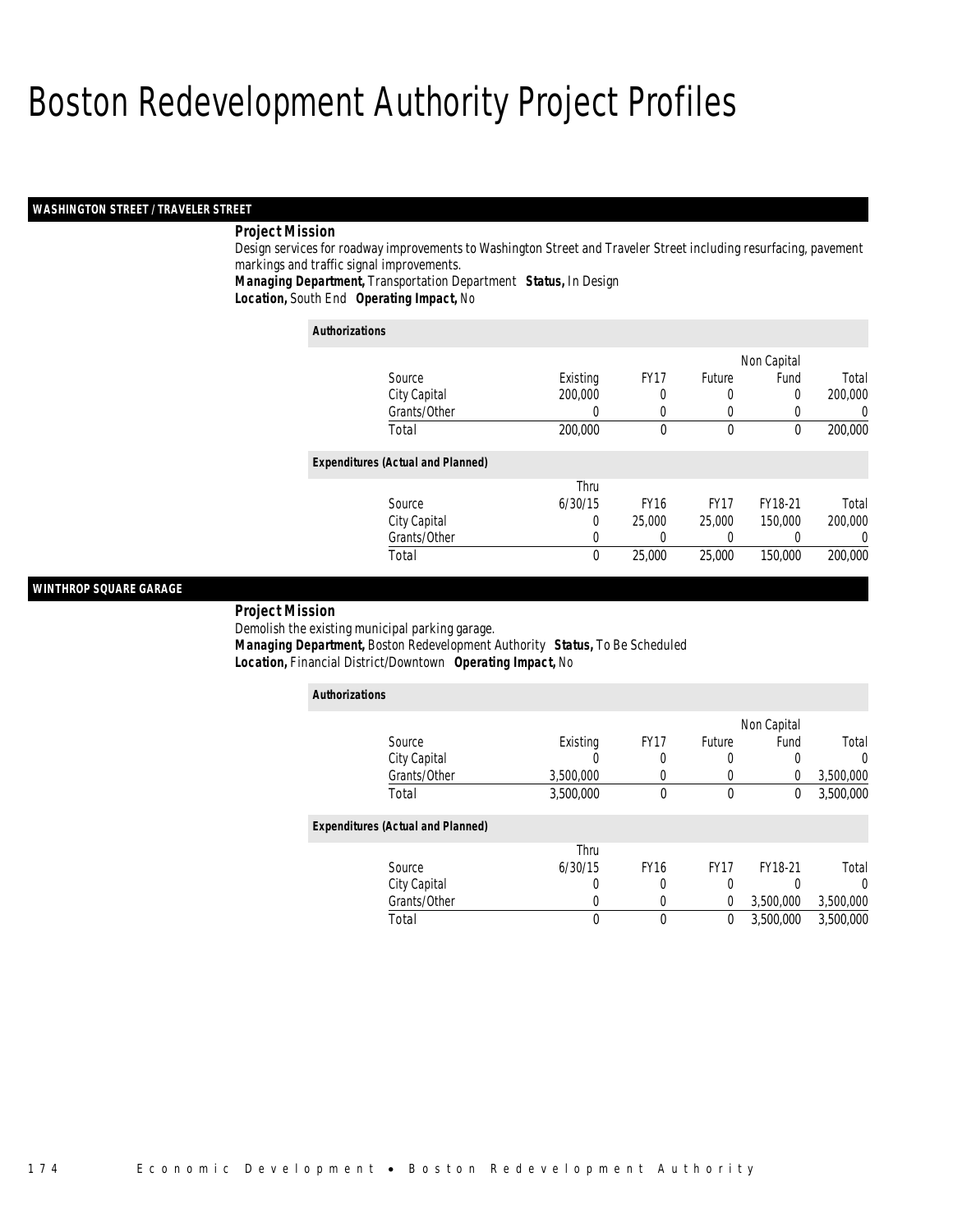# Consumer Affairs & Licensing Operating Budget

#### *Christine Pulgini, Director, Appropriation 114*

#### *Department Mission*

The Consumer Affairs & Licensing Department contributes to the overall mission of improving the quality of life in the City of Boston by maintaining safety and order in the restaurant community through the licensing of entertainment activities and monitoring compliance with relevant laws. The office also educates and mediates on behalf of Boston area consumers in order to facilitate successful resolution of consumer related complaints. The Licensing Board grants and regulates various types of alcohol, food licenses and other licenses for restaurants, nightclubs, private clubs, liquor stores. The Licensing Board consists of 3 Commissioners appointed by the Mayor. Boston Police officers support the office and report violations of the alcoholic and other laws of the Commonwealth. The Licensing Board holds hearings on these violations and issues penalties.

#### *Selected Performance Strategies*

#### *Licensing*

- To address incidents impacting health, safety and order in licensed premises.
- To issue annual and event entertainment licenses within the statutory timeframe.
- To provide high quality service.

#### *Consumer Affairs*

- To keep citizens aware of consumer rights.
- To protect consumers from fraud through investigation and interaction with appropriate authorities. *Licensing Board*
- To renew all licenses on an annual basis and collect the appropriate fees.

| <b>Operating Budget</b>      | Program Name                                            | <b>Total Actual '14</b>        | <b>Total Actual '15</b> | Total Approp '16  | <b>Total Budget '17</b>       |
|------------------------------|---------------------------------------------------------|--------------------------------|-------------------------|-------------------|-------------------------------|
|                              | Licensing<br><b>Consumer Affairs</b><br>Licensing Board | 295.278<br>132,940<br>$\theta$ | 375,410<br>84,520<br>0  | 358,249<br>98,582 | 362,462<br>101,075<br>713,490 |
|                              | <b>Total</b>                                            | 428,218                        | 459,930                 | 456,831           | 1,177,027                     |
| <b>External Funds Budget</b> | <b>Fund Name</b>                                        | <b>Total Actual '14</b>        | Total Actual '15        | Total Approp '16  | <b>Total Budget '17</b>       |
|                              | Local Consumer Aid Fund                                 | 52,000                         | 54,437                  | 52,000            | 52,000                        |
|                              | <b>Total</b>                                            | 52,000                         | 54,437                  | 52,000            | 52,000                        |
| <b>Operating Budget</b>      |                                                         | Actual '14                     | Actual '15              | Approp '16        | Budget '17                    |
|                              | <b>Personnel Services</b><br>Non Personnel              | 396.391<br>31,827              | 444.221<br>15,709       | 429.739<br>27,092 | 1,124,766<br>52,261           |
|                              | Total                                                   | 428.218                        | 459,930                 | 456,831           | 1,177,027                     |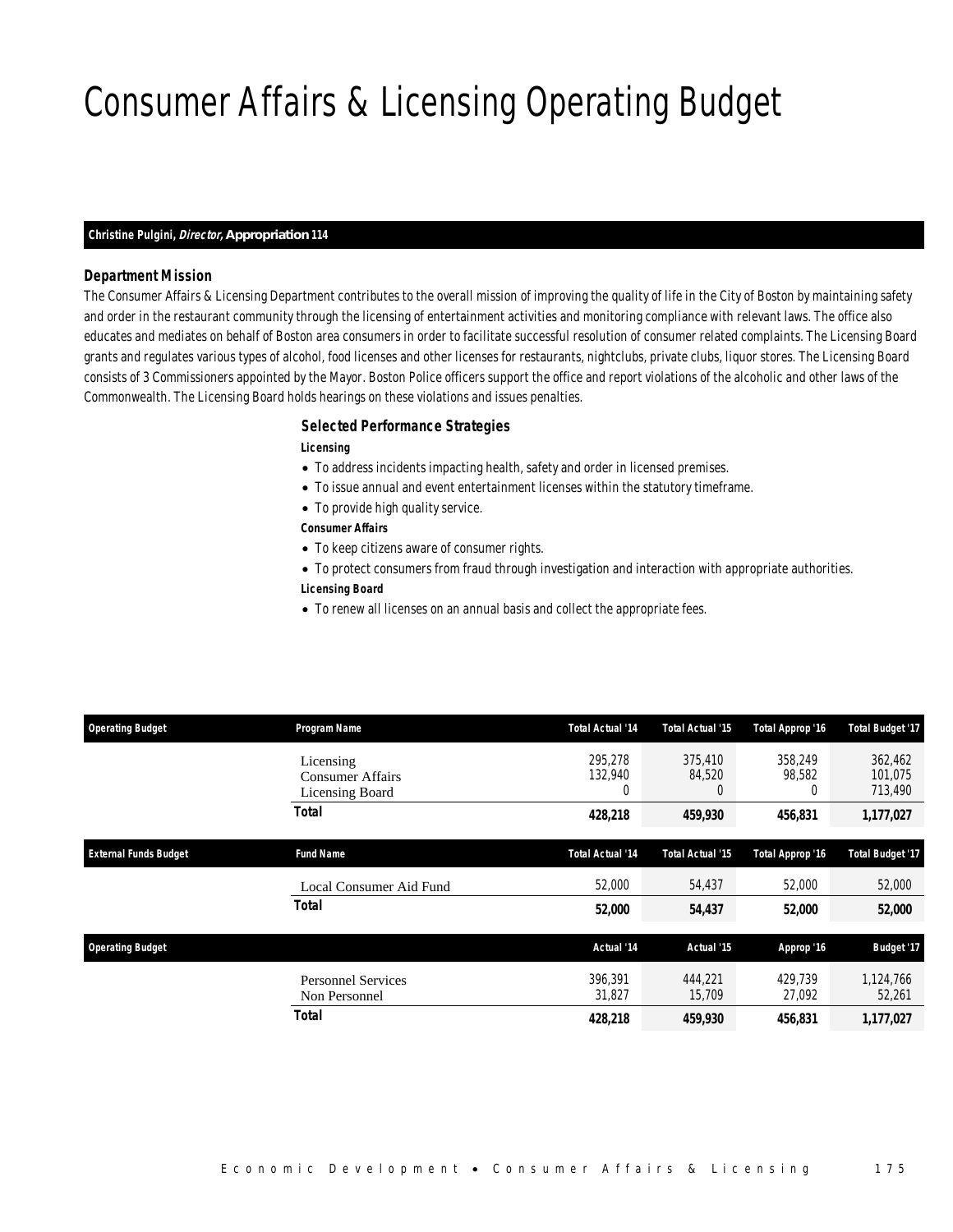### Consumer Affairs & Licensing Operating Budget



#### *Authorizing Statutes*

- Enabling Legislation, CBC Ord. §§ 15-5.1-15-5.2.
- Dancing Halls, M.G.L.A. c. 136, § 4.
- Commonly Used Provisions, M.G.L.A. c.140, §§ 177A, 181, 183A, 185H.
- Theatrical Exhibitions and Public Amusements, CBC Ord. §§ 17-13.1-17-13.5.
- Consumer Protection, M.G.L.A. c.93A, § 9.
- 2014 Mass. Acts ch. 287 ss. 71-75B, 84-85, 119,128,130-132 (Gives Mayor appointing authority) 2014 Mass. Acts ch. 287 ss. 71-75B, 84- 85, 119,128,130-132 (Gives Mayor appointing authority).
- 2014 Mass. Acts ch. 312 ss. 1-2.
- 2015 Mass. Acts ch. 119 ss. 18-19,32-33.
- M.G.L.A. c. 138 ss. 12,14,15,17,23,34,64 67.
- M.G.L.A. c. 140 ss. 1-7,9-12,22-32,177, 185I.

#### *Description of Services*

The Consumer Affairs and Licensing Department is responsible for licensing and regulating all forms of entertainment, alcohol and food within Boston. The Office processes new applications and renewals, inspects premises, and holds hearings on licensing requests and violations. The Office also educates and mediates on behalf of Boston area consumers.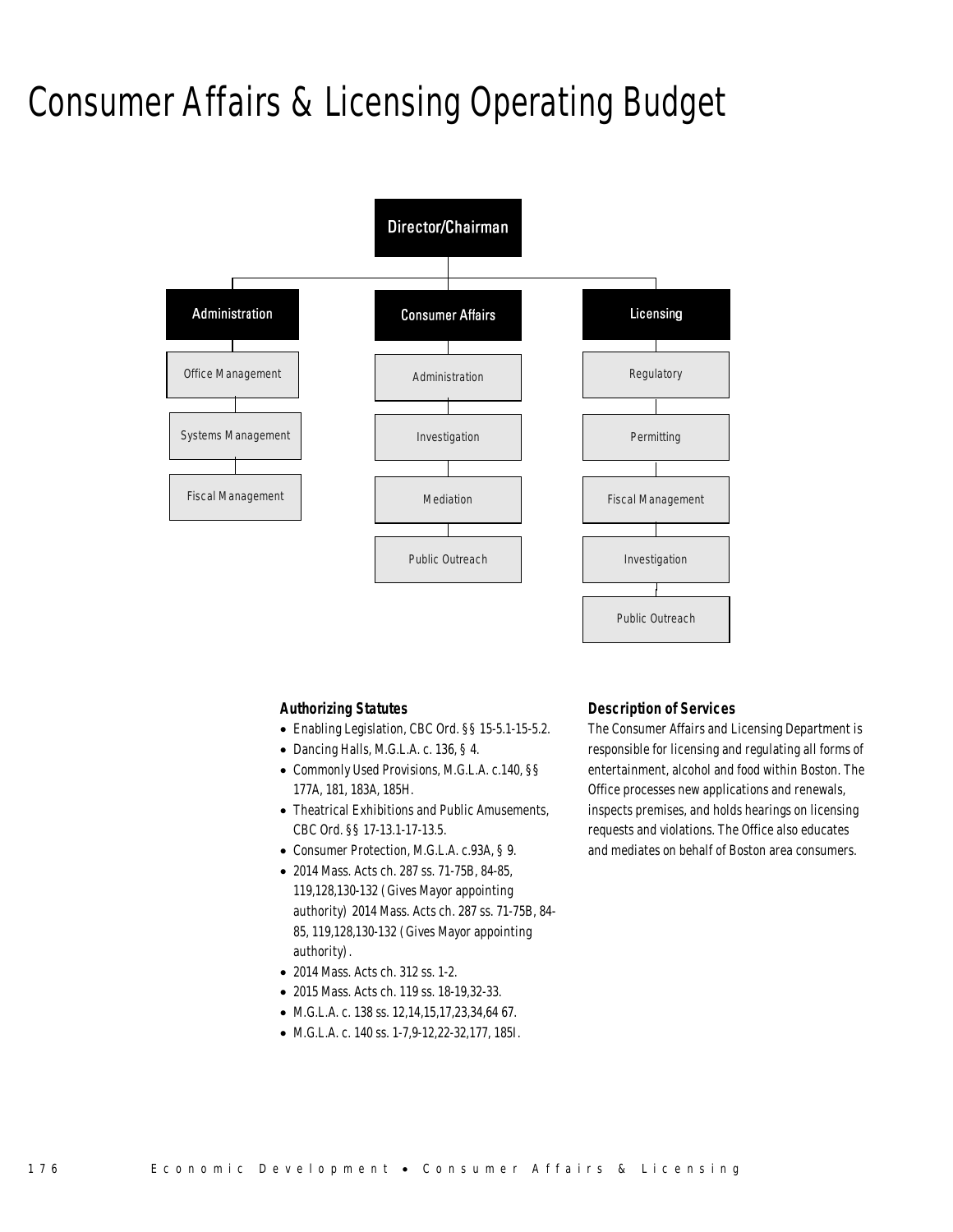## Department History

| <b>Personnel Services</b>       |                                       | FY14 Expenditure | FY15 Expenditure | FY16 Appropriation | FY17 Adopted     | Inc/Dec 16 vs 17 |
|---------------------------------|---------------------------------------|------------------|------------------|--------------------|------------------|------------------|
|                                 | 51000 Permanent Employees             | 396,391          | 444,221          | 426,739            | 1,124,766        | 698,027          |
|                                 | 51100 Emergency Employees             | 0                | 0                | 3,000              | 0                | $-3,000$         |
|                                 | 51200 Overtime                        | 0                | 0                | $\theta$           | $\overline{0}$   | $\mathbf{0}$     |
|                                 | 51600 Unemployment Compensation       | $\mathbf 0$      | 0                | $\mathbf{0}$       | $\overline{0}$   | $\theta$         |
|                                 | 51700 Workers' Compensation           | $\overline{0}$   | 0                | $\overline{0}$     | $\theta$         | $\Omega$         |
|                                 | <b>Total Personnel Services</b>       | 396,391          | 444,221          | 429,739            | 1,124,766        | 695,027          |
| <b>Contractual Services</b>     |                                       | FY14 Expenditure | FY15 Expenditure | FY16 Appropriation | FY17 Adopted     | Inc/Dec 16 vs 17 |
|                                 | 52100 Communications                  | 4,326            | 1,267            | 5,116              | 4,750            | $-366$           |
|                                 | 52200 Utilities                       | 0                | 0                | $\theta$           | 0                | $\mathbf 0$      |
|                                 | 52400 Snow Removal                    | $\overline{0}$   | $\overline{0}$   | $\mathbf{0}$       | $\Omega$         | $\mathbf{0}$     |
|                                 | 52500 Garbage/Waste Removal           | $\mathbf{0}$     | 0                | $\theta$           | $\overline{0}$   | $\mathbf{0}$     |
|                                 | 52600 Repairs Buildings & Structures  | $\overline{0}$   | 0                | $\mathbf{0}$       | $\overline{0}$   | $\mathbf 0$      |
|                                 | 52700 Repairs & Service of Equipment  | 526              | 355              | 1,300              | 1,950            | 650              |
|                                 | 52800 Transportation of Persons       | $\overline{0}$   | 0                | $\theta$           | 1,200            | 1,200            |
|                                 | 52900 Contracted Services             | 12,015           | 6,421            | 8,900              | 12,900           | 4,000            |
|                                 | <b>Total Contractual Services</b>     | 16,867           | 8,043            | 15,316             | 20,800           | 5,484            |
| <b>Supplies &amp; Materials</b> |                                       | FY14 Expenditure | FY15 Expenditure | FY16 Appropriation | FY17 Adopted     | Inc/Dec 16 vs 17 |
|                                 | 53000 Auto Energy Supplies            | $\boldsymbol{0}$ | 0                | $\theta$           | 0                | 0                |
|                                 | 53200 Food Supplies                   | $\overline{0}$   | 0                | $\theta$           | $\mathbf{0}$     | $\mathbf 0$      |
|                                 | 53400 Custodial Supplies              | $\overline{0}$   | 0                | $\overline{0}$     | $\Omega$         | $\overline{0}$   |
|                                 | 53500 Med, Dental, & Hosp Supply      | $\overline{0}$   | 0                | $\theta$           | $\overline{0}$   | $\overline{0}$   |
|                                 | 53600 Office Supplies and Materials   | 9,668            | 6,831            | 10,975             | 19,925           | 8,950            |
|                                 | 53700 Clothing Allowance              | 0                | 0                | $\theta$           | 0                | $\mathbf{0}$     |
|                                 | 53800 Educational Supplies & Mat      | $\overline{0}$   | 0                | $\overline{0}$     | $\overline{0}$   | $\overline{0}$   |
|                                 | 53900 Misc Supplies & Materials       | $\overline{0}$   | $\overline{0}$   | $\overline{0}$     | $\Omega$         | $\Omega$         |
|                                 | <b>Total Supplies &amp; Materials</b> | 9,668            | 6,831            | 10,975             | 19,925           | 8,950            |
| <b>Current Chgs &amp; Oblig</b> |                                       | FY14 Expenditure | FY15 Expenditure | FY16 Appropriation | FY17 Adopted     | Inc/Dec 16 vs 17 |
|                                 | 54300 Workers' Comp Medical           | $\boldsymbol{0}$ | 0                | $\boldsymbol{0}$   | $\boldsymbol{0}$ | 0                |
|                                 | 54400 Legal Liabilities               | $\boldsymbol{0}$ | 0                | $\mathbf{0}$       | $\overline{0}$   | $\mathbf 0$      |
|                                 | 54500 Aid To Veterans                 | $\overline{0}$   | 0                | $\theta$           | $\Omega$         | $\overline{0}$   |
|                                 | 54600 Current Charges H&I             | $\boldsymbol{0}$ | 0                | $\mathbf{0}$       | $\overline{0}$   | $\overline{0}$   |
|                                 | 54700 Indemnification                 | $\overline{0}$   | 0                | $\theta$           | $\theta$         | 0                |
|                                 | 54900 Other Current Charges           | 835              | 835              | 801                | 11,536           | 10,735           |
|                                 | Total Current Chgs & Oblig            | 835              | 835              | 801                | 11,536           | 10,735           |
| Equipment                       |                                       | FY14 Expenditure | FY15 Expenditure | FY16 Appropriation | FY17 Adopted     | Inc/Dec 16 vs 17 |
|                                 | 55000 Automotive Equipment            | $\boldsymbol{0}$ | 0                | $\boldsymbol{0}$   | $\mathbf 0$      | $\mathbf 0$      |
|                                 | 55400 Lease/Purchase                  | $\Omega$         | $\theta$         | $\Omega$           | $\Omega$         | $\Omega$         |
|                                 | 55600 Office Furniture & Equipment    | $\boldsymbol{0}$ | $\boldsymbol{0}$ | $\boldsymbol{0}$   | $\boldsymbol{0}$ | $\mathbf 0$      |
|                                 | 55900 Misc Equipment                  | 4,457            | 0                | $\mathbf{0}$       | $\mathbf 0$      | 0                |
|                                 | <b>Total Equipment</b>                | 4,457            | 0                | 0                  | 0                | 0                |
| Other                           |                                       | FY14 Expenditure | FY15 Expenditure | FY16 Appropriation | FY17 Adopted     | Inc/Dec 16 vs 17 |
|                                 | 56200 Special Appropriation           | 0                | 0                | $\theta$           | 0                | 0                |
|                                 | 57200 Structures & Improvements       | 0                | $\boldsymbol{0}$ | $\theta$           | $\mathbf 0$      | $\mathbf 0$      |
|                                 | 58000 Land & Non-Structure            | $\mathbf 0$      | 0                | $\mathbf 0$        | $\mathbf 0$      | 0                |
|                                 | <b>Total Other</b>                    | $\bf{0}$         | 0                | 0                  | 0                | 0                |
|                                 | <b>Grand Total</b>                    | 428,218          | 459,930          | 456,831            | 1,177,027        | 720,196          |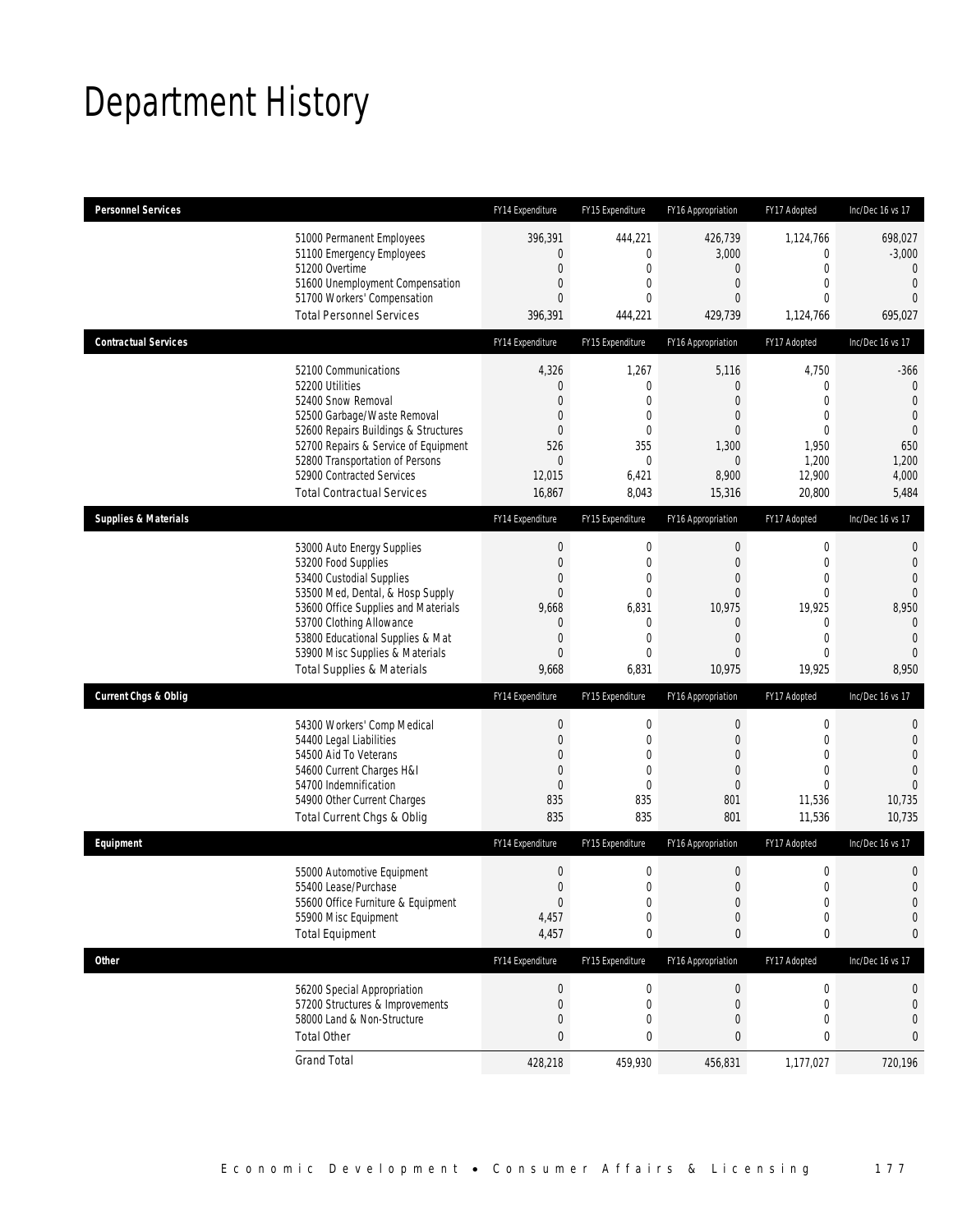# Department Personnel

| Union<br>Code   | Grade     | Position | FY17 Salary | Title                     | Union<br>Code   | Grade     | Position | FY17 Salary    |
|-----------------|-----------|----------|-------------|---------------------------|-----------------|-----------|----------|----------------|
|                 |           |          |             |                           |                 |           |          |                |
| SU4             | 15        | 2.00     | 112,826     | Dep Dir/Legal Advisor     | MY0             | 09        | 1.00     | 84,417         |
| MY <sub>0</sub> | 08        | 1.00     | 78,499      | <b>Exec Director</b>      | CDH             | <b>NG</b> | 1.00     | 125,344        |
| <b>EXM</b>      | <b>NG</b> | 1.00     | 92,754      | Head Admin Clerk          | SU <sub>4</sub> | 14        | 3.00     | 146,369        |
| CDH             | <b>NG</b> | 1.00     | 105,288     | Licensing Investigator II | <b>MYG</b>      | 17        | 1.00     | 54,480         |
| EX <sub>0</sub> | <b>NG</b> | 2.00     | 170,468     | Receptionist/Secretary    | MYG             | 14        | 1.00     | 41,238         |
| <b>MYG</b>      | 17        | 1.00     | 48,597      | Spec Asst                 | <b>MYN</b>      | <b>NG</b> | 1.00     | 76,390         |
|                 |           |          |             | Sr Personnel Officer      | SE <sub>1</sub> | 06        | 1.00     | 78,805         |
|                 |           |          |             | <b>Total</b>              |                 |           | 17       | 1,215,474      |
|                 |           |          |             | <b>Adjustments</b>        |                 |           |          |                |
|                 |           |          |             | Differential Payments     |                 |           |          | $\overline{0}$ |
|                 |           |          |             | Other                     |                 |           |          | 14,580         |
|                 |           |          |             | Chargebacks               |                 |           |          | $\mathbf{0}$   |
|                 |           |          |             | Salary Savings            |                 |           |          | $-105,288$     |
|                 |           |          |             | <b>FY17 Total Request</b> |                 |           |          | 1,124,766      |
|                 |           |          |             |                           |                 |           |          |                |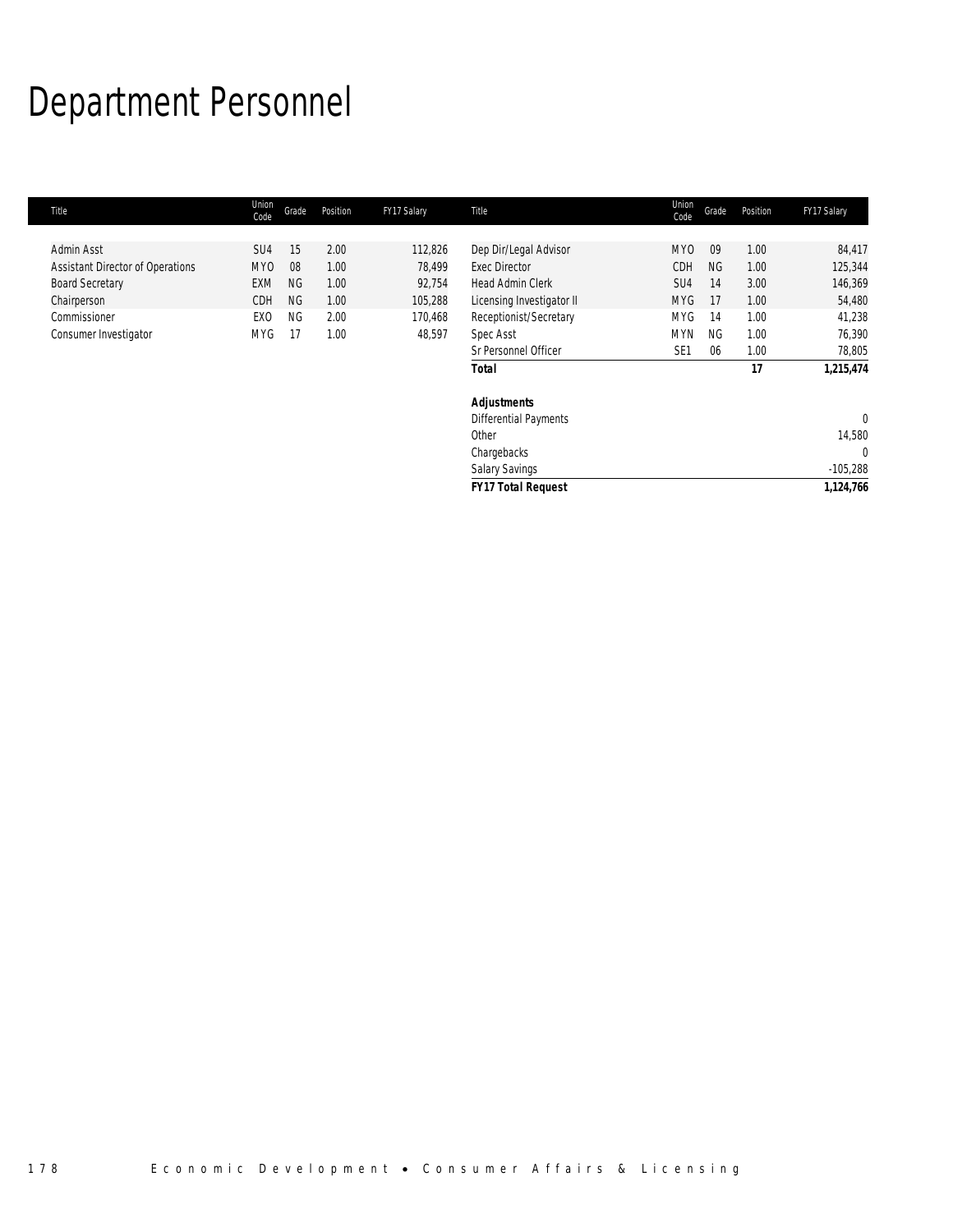## External Funds History

| <b>Personnel Services</b>       |                                       | FY14 Expenditure | FY15 Expenditure | FY16 Appropriation | FY17 Adopted     | Inc/Dec 16 vs 17 |
|---------------------------------|---------------------------------------|------------------|------------------|--------------------|------------------|------------------|
|                                 | 51000 Permanent Employees             | 49,060           | 54,437           | 52,000             | 52,000           | $\mathbf 0$      |
|                                 | 51100 Emergency Employees             | 0                | $\mathbf 0$      | 0                  | $\mathbf{0}$     | $\mathbf 0$      |
|                                 | 51200 Overtime                        | 0                | 0                | 0                  | $\mathbf 0$      | $\overline{0}$   |
|                                 | 51300 Part Time Employees             | 0                | $\mathbf{0}$     | 0                  | $\mathbf{0}$     | $\mathbf{0}$     |
|                                 | 51400 Health Insurance                | 0                | $\mathbf 0$      | 0                  | $\mathbf{0}$     | $\overline{0}$   |
|                                 | 51500 Pension & Annunity              | 0                | 0                | $\boldsymbol{0}$   | $\mathbf 0$      | $\overline{0}$   |
|                                 | 51600 Unemployment Compensation       | 0                | $\Omega$         | 0                  | $\mathbf{0}$     | $\mathbf 0$      |
|                                 | 51700 Workers' Compensation           | 0                | $\mathbf 0$      | 0                  | $\mathbf{0}$     | $\overline{0}$   |
|                                 | 51800 Indirect Costs                  | 2,940            | $\mathbf{0}$     | $\mathbf{0}$       | $\mathbf{0}$     | $\overline{0}$   |
|                                 | 51900 Medicare                        | 0                | $\mathbf{0}$     | 0                  | $\mathbf{0}$     | $\overline{0}$   |
|                                 | <b>Total Personnel Services</b>       | 52,000           | 54,437           | 52,000             | 52,000           | $\mathbf{0}$     |
| <b>Contractual Services</b>     |                                       | FY14 Expenditure | FY15 Expenditure | FY16 Appropriation | FY17 Adopted     | Inc/Dec 16 vs 17 |
|                                 | 52100 Communications                  | $\boldsymbol{0}$ | $\boldsymbol{0}$ | $\boldsymbol{0}$   | $\boldsymbol{0}$ | $\mathbf 0$      |
|                                 | 52200 Utilities                       | 0                | $\mathbf 0$      | $\boldsymbol{0}$   | $\mathbf 0$      | $\mathbf 0$      |
|                                 | 52400 Snow Removal                    | 0                | $\mathbf 0$      | 0                  | $\mathbf{0}$     | $\overline{0}$   |
|                                 | 52500 Garbage/Waste Removal           | 0                | $\mathbf 0$      | $\boldsymbol{0}$   | $\mathbf 0$      | $\overline{0}$   |
|                                 | 52600 Repairs Buildings & Structures  | 0                | $\mathbf{0}$     | 0                  | $\mathbf{0}$     | $\overline{0}$   |
|                                 | 52700 Repairs & Service of Equipment  | 0                | 0                | 0                  | $\mathbf{0}$     | $\overline{0}$   |
|                                 | 52800 Transportation of Persons       | 0                | $\overline{0}$   | $\overline{0}$     | $\mathbf{0}$     | $\mathbf{0}$     |
|                                 | 52900 Contracted Services             | 0                | $\mathbf 0$      | 0                  | $\mathbf{0}$     | $\overline{0}$   |
|                                 | <b>Total Contractual Services</b>     | 0                | 0                | 0                  | 0                | $\mathbf{0}$     |
| <b>Supplies &amp; Materials</b> |                                       | FY14 Expenditure | FY15 Expenditure | FY16 Appropriation | FY17 Adopted     | Inc/Dec 16 vs 17 |
|                                 | 53000 Auto Energy Supplies            | $\boldsymbol{0}$ | 0                | $\boldsymbol{0}$   | $\mathbf 0$      | $\mathbf{0}$     |
|                                 | 53200 Food Supplies                   | 0                | $\mathbf 0$      | $\boldsymbol{0}$   | $\mathbf 0$      | $\mathbf 0$      |
|                                 | 53400 Custodial Supplies              | 0                | $\mathbf 0$      | 0                  | $\mathbf{0}$     | $\overline{0}$   |
|                                 | 53500 Med, Dental, & Hosp Supply      | 0                | 0                | 0                  | $\mathbf{0}$     | $\overline{0}$   |
|                                 | 53600 Office Supplies and Materials   | 0                | $\overline{0}$   | $\overline{0}$     | $\mathbf{0}$     | $\mathbf 0$      |
|                                 | 53700 Clothing Allowance              | 0                | $\mathbf 0$      | 0                  | $\mathbf{0}$     | $\overline{0}$   |
|                                 | 53800 Educational Supplies & Mat      | 0                | $\overline{0}$   | $\boldsymbol{0}$   | $\mathbf{0}$     | $\overline{0}$   |
|                                 | 53900 Misc Supplies & Materials       | 0                | $\mathbf 0$      | 0                  | $\mathbf{0}$     | $\overline{0}$   |
|                                 | <b>Total Supplies &amp; Materials</b> | 0                | 0                | 0                  | 0                | $\mathbf{0}$     |
| <b>Current Chgs &amp; Oblig</b> |                                       | FY14 Expenditure | FY15 Expenditure | FY16 Appropriation | FY17 Adopted     | Inc/Dec 16 vs 17 |
|                                 | 54300 Workers' Comp Medical           | $\boldsymbol{0}$ | 0                | $\boldsymbol{0}$   | $\mathbf 0$      | $\mathbf 0$      |
|                                 | 54400 Legal Liabilities               | $\boldsymbol{0}$ | $\mathbf 0$      | $\boldsymbol{0}$   | $\mathbf 0$      | $\mathbf{0}$     |
|                                 | 54600 Current Charges H&I             | 0                | $\mathbf 0$      | 0                  | $\mathbf{0}$     | $\overline{0}$   |
|                                 | 54700 Indemnification                 | 0                | $\mathbf 0$      | 0                  | $\mathbf 0$      | $\overline{0}$   |
|                                 | 54900 Other Current Charges           | 0                | $\mathbf 0$      | 0                  | $\mathbf 0$      | $\mathbf 0$      |
|                                 | Total Current Chgs & Oblig            | 0                | 0                | 0                  | 0                | $\mathbf{0}$     |
| Equipment                       |                                       | FY14 Expenditure | FY15 Expenditure | FY16 Appropriation | FY17 Adopted     | Inc/Dec 16 vs 17 |
|                                 | 55000 Automotive Equipment            | $\boldsymbol{0}$ | 0                | $\boldsymbol{0}$   | $\boldsymbol{0}$ | $\mathbf 0$      |
|                                 | 55400 Lease/Purchase                  | $\boldsymbol{0}$ | $\mathbf 0$      | $\boldsymbol{0}$   | $\mathbf 0$      | $\mathbf 0$      |
|                                 | 55600 Office Furniture & Equipment    | 0                | $\mathbf 0$      | $\mathbf 0$        | $\mathbf 0$      | $\mathbf 0$      |
|                                 | 55900 Misc Equipment                  | 0                | 0                | $\boldsymbol{0}$   | $\boldsymbol{0}$ | $\mathbf 0$      |
|                                 | <b>Total Equipment</b>                | 0                | 0                | 0                  | 0                | 0                |
| Other                           |                                       | FY14 Expenditure | FY15 Expenditure | FY16 Appropriation | FY17 Adopted     | Inc/Dec 16 vs 17 |
|                                 | 56200 Special Appropriation           | $\boldsymbol{0}$ | $\boldsymbol{0}$ | $\boldsymbol{0}$   | $\boldsymbol{0}$ | 0                |
|                                 | 57200 Structures & Improvements       | $\boldsymbol{0}$ | $\mathbf 0$      | $\boldsymbol{0}$   | $\mathbf 0$      | $\mathbf 0$      |
|                                 | 58000 Land & Non-Structure            | 0                | $\mathbf 0$      | 0                  | $\mathbf 0$      | $\mathbf 0$      |
|                                 | <b>Total Other</b>                    | 0                | 0                | $\bf{0}$           | $\mathbf{0}$     | $\bf{0}$         |
|                                 | <b>Grand Total</b>                    | 52,000           | 54,437           | 52,000             | 52,000           | 0                |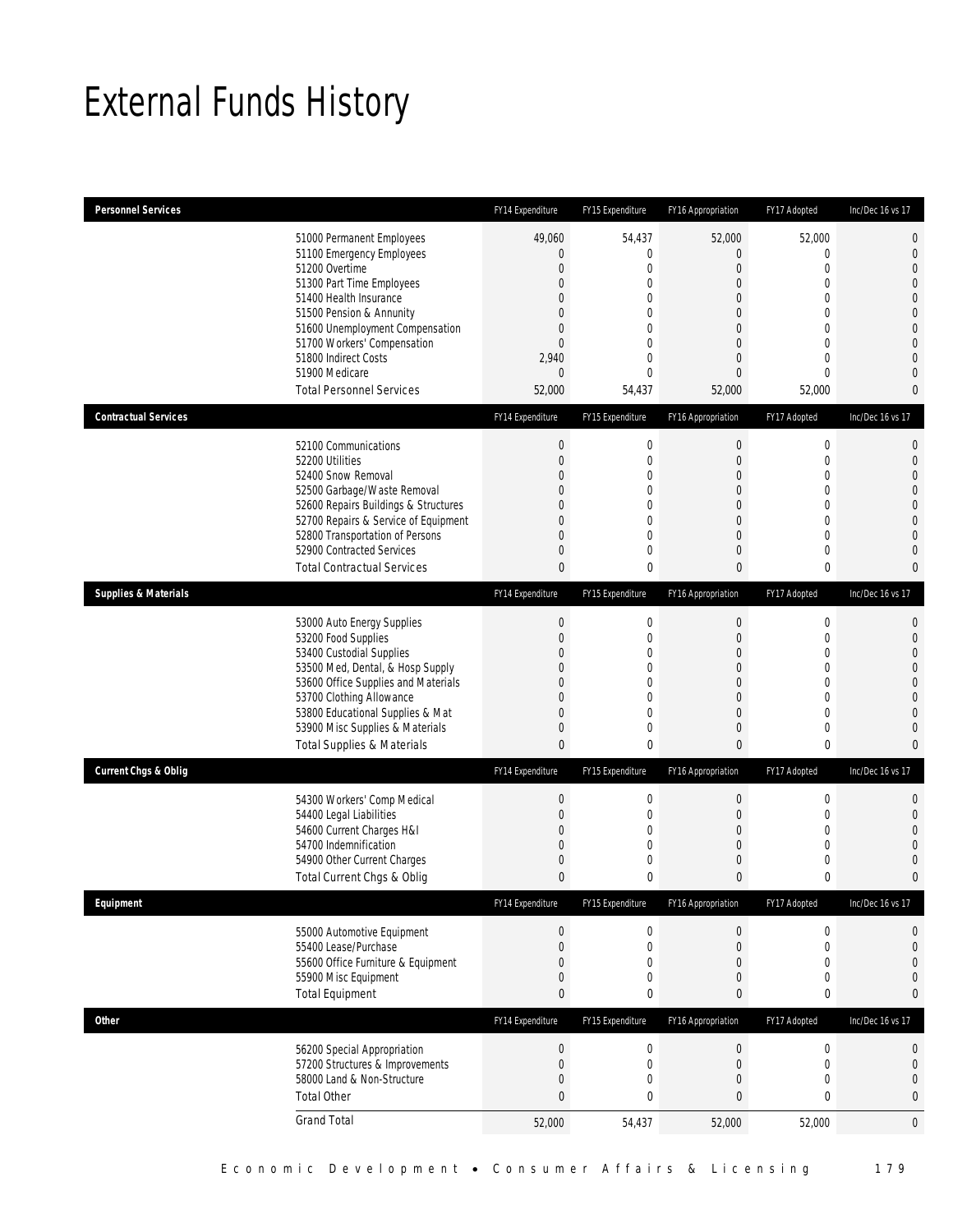## External Funds Personnel

| Title | Union<br>Code | Grade | Position | FY17 Salary | Title                        | Union<br>Code | Grade | Position | FY17 Salary    |
|-------|---------------|-------|----------|-------------|------------------------------|---------------|-------|----------|----------------|
|       |               |       |          |             |                              |               |       |          |                |
|       |               |       |          |             | <b>Staff Asst</b>            | <b>MYO</b>    | 05    | 1.00     | 59,641         |
|       |               |       |          |             | <b>Total</b>                 |               |       |          | 59,641         |
|       |               |       |          |             | <b>Adjustments</b>           |               |       |          |                |
|       |               |       |          |             | <b>Differential Payments</b> |               |       |          | $\mathbf 0$    |
|       |               |       |          |             | Other                        |               |       |          | $\overline{0}$ |
|       |               |       |          |             | Chargebacks                  |               |       |          | $-7,641$       |
|       |               |       |          |             | Salary Savings               |               |       |          | $\overline{0}$ |
|       |               |       |          |             | <b>FY17 Total Request</b>    |               |       |          | 52,000         |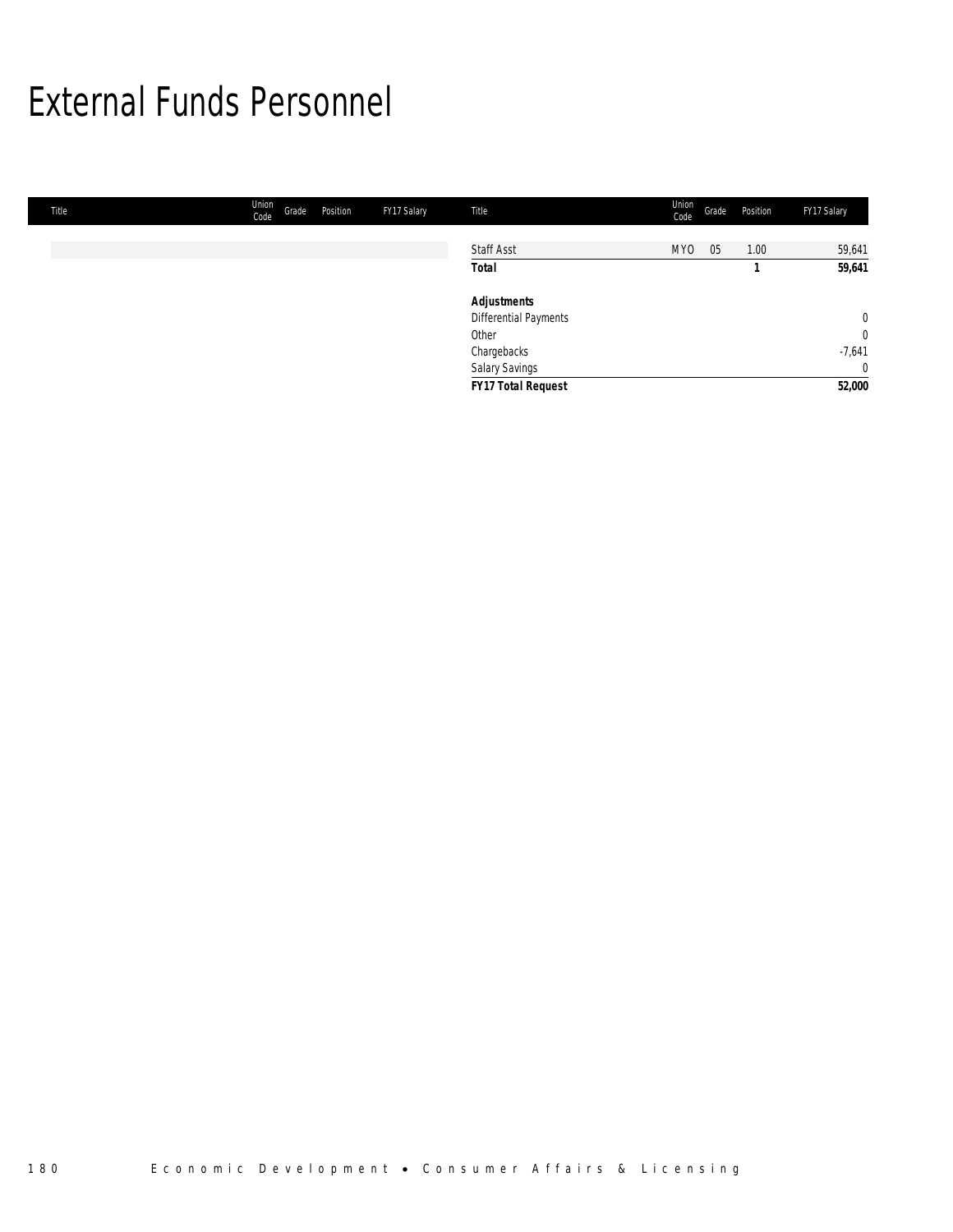## Program 1. Licensing

#### *Christine Pulgini, Director, Organization 114100*

#### *Program Description*

The Licensing Program maintains safety and order throughout the City neighborhoods by licensing entertainment activities and maintaining compliance with relevant laws. The Licensing Division processes new applications and renewals, inspects premises and holds hearings on licensing requests and violations. The Licensing Division works closely with the Boston Police Department and neighborhood organizations.

| <b>Operating Budget</b>                    | Actual '14        | Actual '15        | Approp '16        | <b>Budget '17</b> |
|--------------------------------------------|-------------------|-------------------|-------------------|-------------------|
| <b>Personnel Services</b><br>Non Personnel | 263,498<br>31.780 | 359,701<br>15.709 | 336,397<br>21.852 | 347,901<br>14,561 |
| Total                                      | 295,278           | 375,410           | 358,249           | 362,462           |
|                                            |                   |                   |                   |                   |

*Performance* 

#### **Strategy:** To address incidents impacting health, safety and order in licensed premises.

| <b>Performance Measures</b>                                                | Actual '14 | Actual '15 | Projected '16 | Target '17 |
|----------------------------------------------------------------------------|------------|------------|---------------|------------|
| % of case results communicated to<br>complainant within 14 days of hearing | 100%       | 100%       | 100%          | 100%       |
| Hearings held for Licensed Premises<br>Citations                           | 112        | 83         |               |            |
| Licensed Premises Citations                                                | .503       | .166       | .530          | .500       |

**Strategy:** To issue annual and event entertainment licenses within the statutory timeframe.

| <b>Performance Measures</b>                                                               | Actual '14   | Actual '15  | Projected '16 | Target '17               |
|-------------------------------------------------------------------------------------------|--------------|-------------|---------------|--------------------------|
| Live entertainment licenses granted with<br>conditions                                    | 68           | 43          |               |                          |
| Non-live entertainment licenses applied for<br>Special event and one day licenses granted | 108<br>2.757 | 92<br>4.582 | 103<br>5.007  | 10 <sub>C</sub><br>5,250 |

#### **Strategy:** To provide high quality service.

| <b>Performance Measures</b>                                  | Actual '14 | Actual '15 | Projected '16 | Target '17 |
|--------------------------------------------------------------|------------|------------|---------------|------------|
| New annual licenses granted meeting<br>state/local standards | 17c        | 116        | 135           | 40         |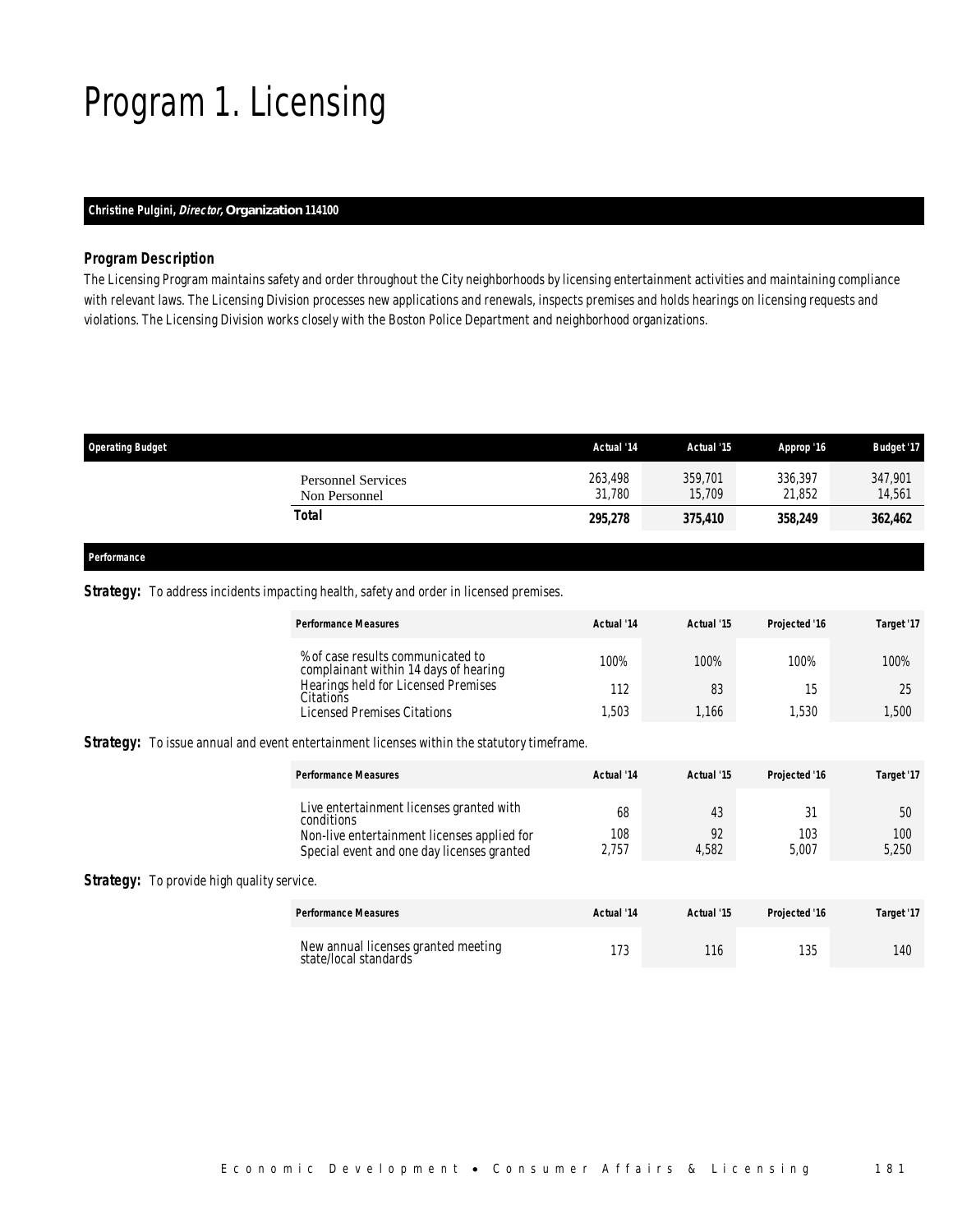# Program 2. Consumer Affairs

### *Christine Pulgini, Director, Organization 114200*

#### *Program Description*

The Consumer Affairs Program educates, advocates and mediates on behalf of Boston consumers. The office monitors businesses to deter unfair and deceptive business practices affecting consumers and serves as a resource to the Mayor's Office on consumer issues. The office works closely with the Office of the Attorney General.

| <b>Operating Budget</b> |                                                                                                                      | Actual '14    | Actual '15  | Approp '16      | <b>Budget '17</b> |
|-------------------------|----------------------------------------------------------------------------------------------------------------------|---------------|-------------|-----------------|-------------------|
|                         | <b>Personnel Services</b><br>Non Personnel                                                                           | 132,893<br>47 | 84,520<br>0 | 93,342<br>5,240 | 97,475<br>3,600   |
|                         | Total                                                                                                                | 132,940       | 84,520      | 98,582          | 101,075           |
| Performance             |                                                                                                                      |               |             |                 |                   |
|                         | <b>Strategy:</b> To keep citizens aware of consumer rights.                                                          |               |             |                 |                   |
|                         | <b>Performance Measures</b>                                                                                          | Actual '14    | Actual '15  | Projected '16   | Target '17        |
|                         | Information calls received                                                                                           | 2,545         | 2,350       | 2,805           | 2,800             |
|                         | <b>Strategy:</b> To protect consumers from fraud through investigation and interaction with appropriate authorities. |               |             |                 |                   |
|                         | <b>Performance Measures</b>                                                                                          | Actual '14    | Actual '15  | Projected '16   | Target '17        |
|                         | Money refunded to consumers through CAL<br>mediation                                                                 | 246,875       | 219,397     | 406,291         | 225,000           |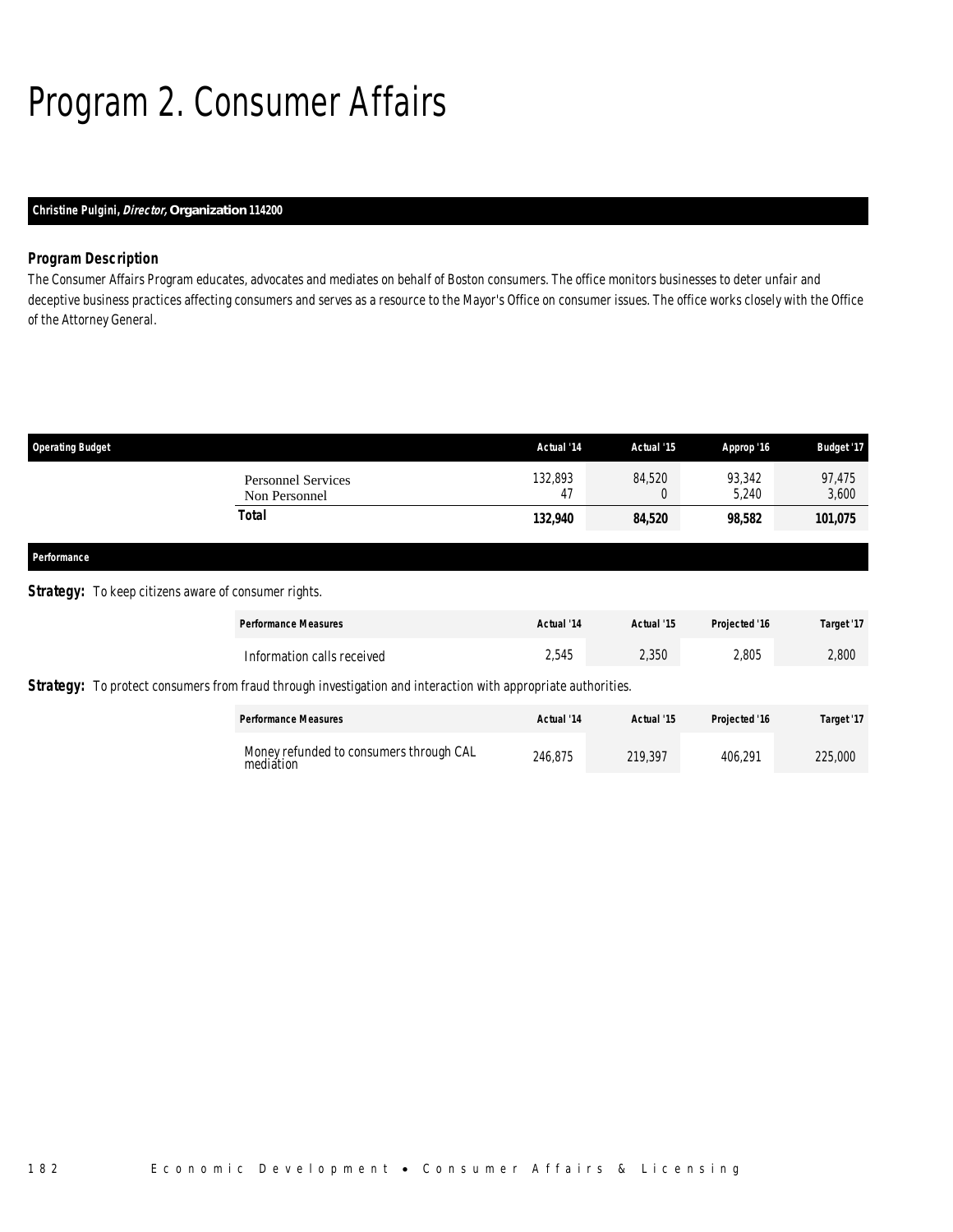# Program 3. Licensing Board

### *Christine Pulgini, Director, Organization 114300*

#### *Program Description*

The Licensing Program regulates all licenses for retail sales of alcoholic and non-alcoholic beverages, restaurant food, and lodgings. The Licensing Board conducts business hearings, disciplinary hearings, and public meetings. This program performs outreach to the community to inform citizens of the work of the Licensing Board.

| <b>Operating Budget</b>                    | Actual '14 | Actual '15 | Approp '16 | <b>Budget '17</b> |
|--------------------------------------------|------------|------------|------------|-------------------|
| <b>Personnel Services</b><br>Non Personnel |            |            |            | 679,390<br>34,100 |
| <b>Total</b>                               | 0          |            | IJ         | 713,490           |
| Performance                                |            |            |            |                   |

#### **Strategy:** To renew all licenses on an annual basis and collect the appropriate fees.

| <b>Performance Measures</b> | Actual '14 | Actual '15 | Projected '16 | Target '17 |
|-----------------------------|------------|------------|---------------|------------|
| Renewal applications sent   | 3,266      | 3,234      | 3,389         | 3,391      |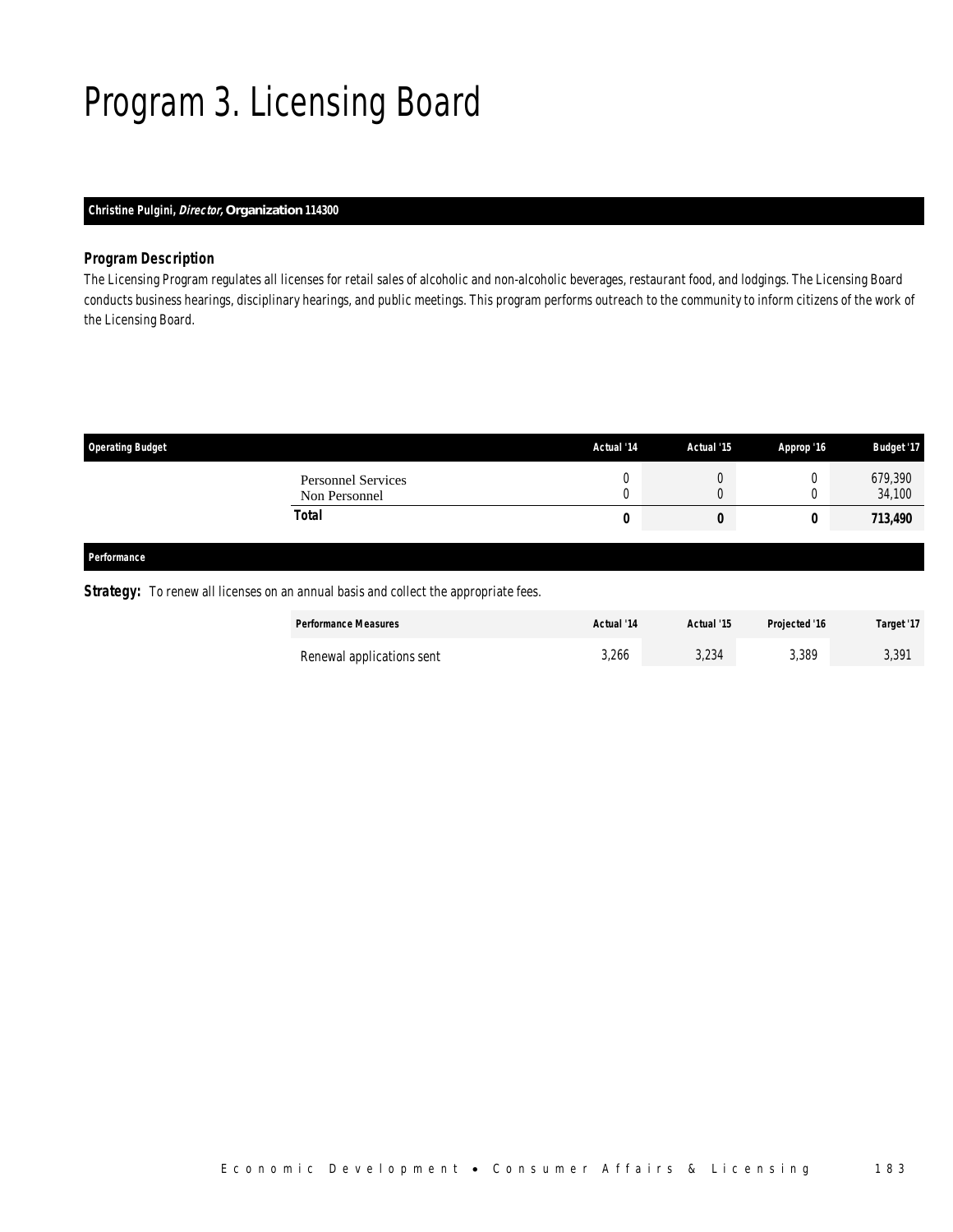### External Funds Projects

*Local Consumer Aid Fund Grant* 

#### *Project Mission*

This grant from the Massachusetts Attorney General's Office is issued annually to the Mayor's Office of Consumer Affairs and Licensing for mediation and resolution of consumer complaints for residents of the City of Boston.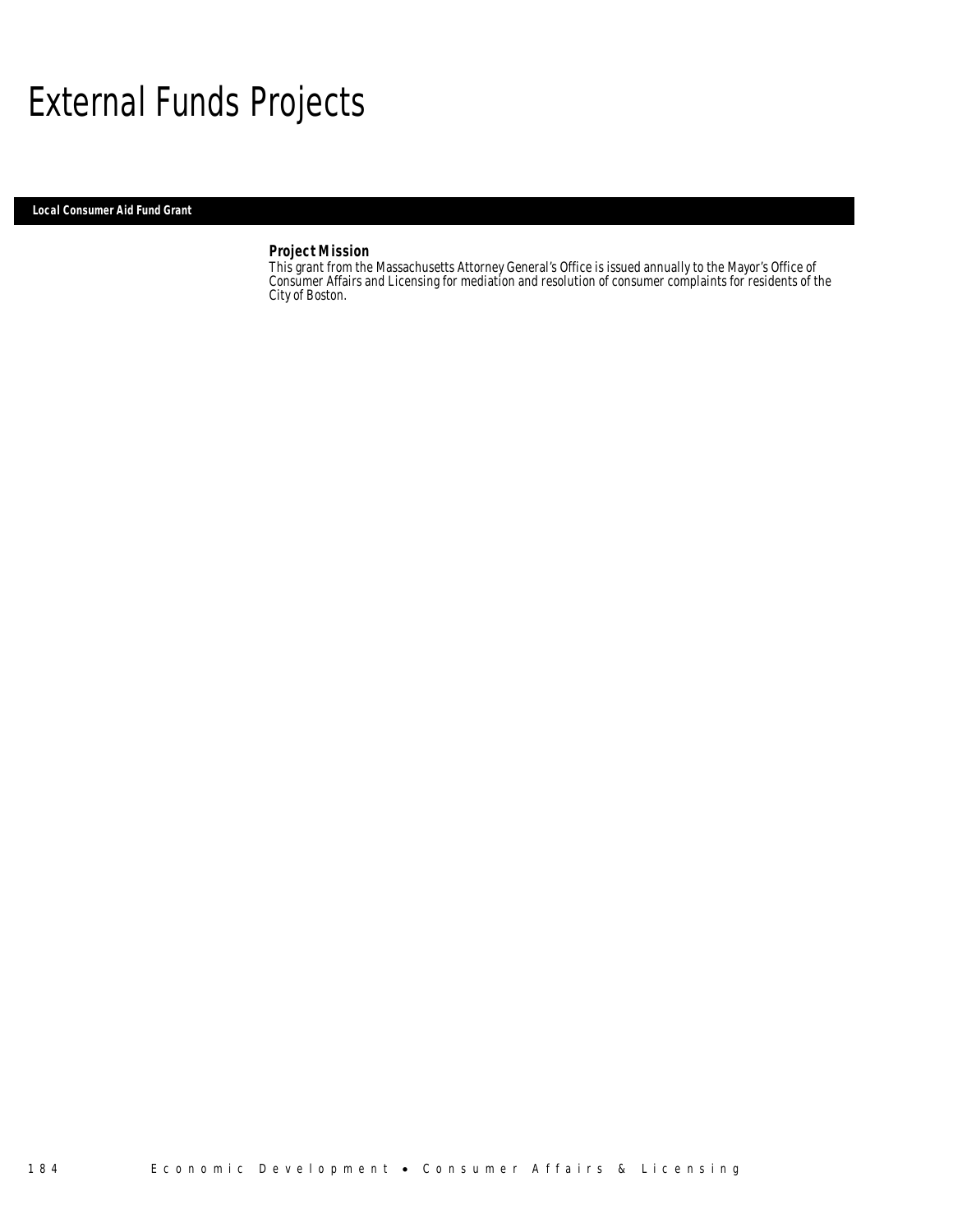# Licensing Board Operating Budget

*Appropriation 252* 

### *Department Mission*

\*In FY17 the Licensing Board was added to the Consumer Affairs & Licensing budget.

| <b>Operating Budget</b> | Program Name | Total Actual '14 | Total Actual '15 | Total Approp '16 | <b>Total Budget '17</b> |
|-------------------------|--------------|------------------|------------------|------------------|-------------------------|
|                         | Licensing    | 661,276          | 704.753          | 833.629          |                         |
|                         | Total        | 661,276          | 704,753          | 833,629          | 0                       |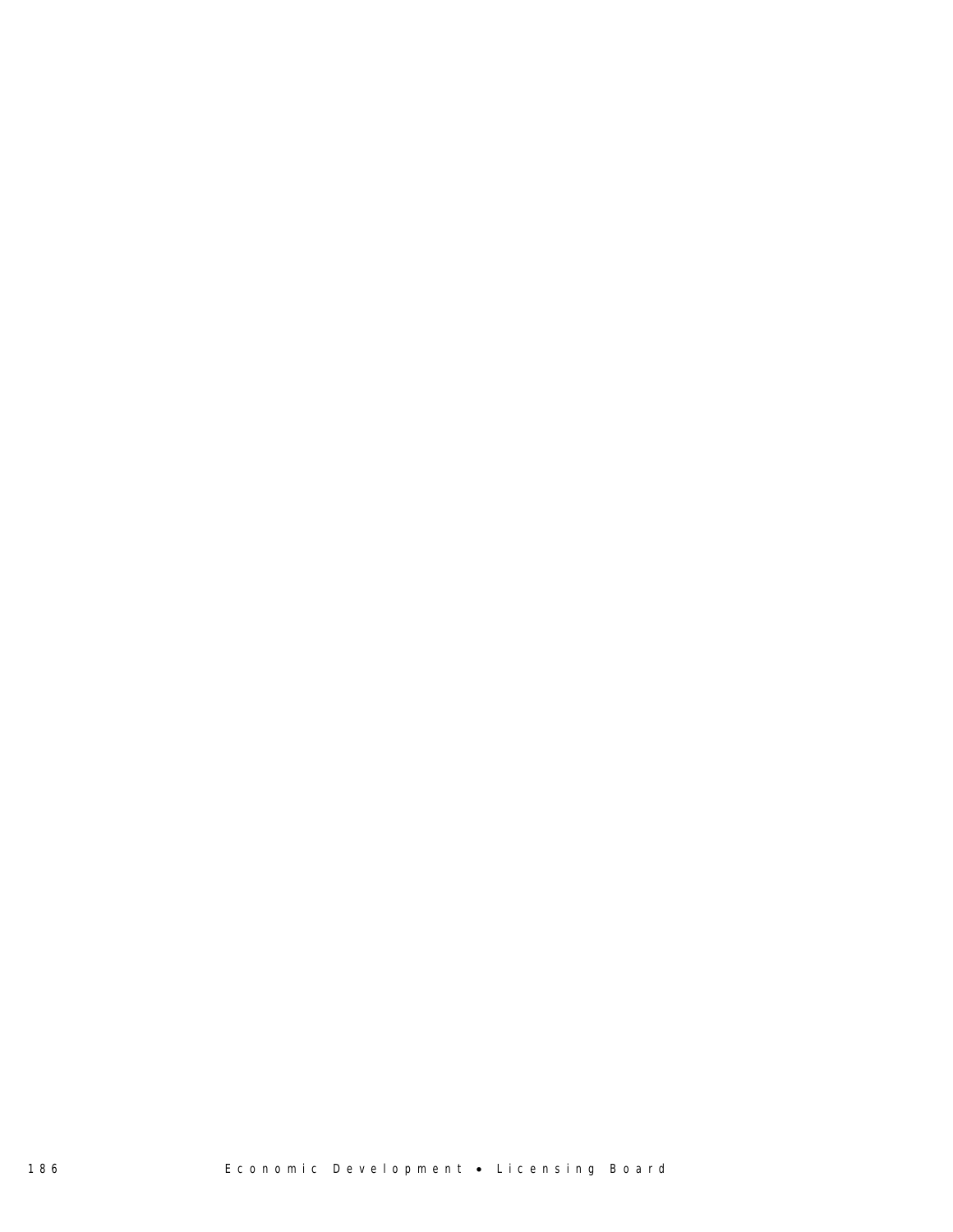# Office of Economic Development Operating Budget

#### *John F. Barros, Director, Appropriation 182*

#### *Department Mission*

The mission of the Office of Economic Development is to increase accessibility for all Bostonians to share in and benefit from the economic boom in Boston. This includes increasing construction employment opportunities for Boston's residents, minorities and women as well as advocating on behalf of minority and women-owned business enterprises (MWBEs) and small and Boston-based business enterprises (SLBEs) to help them compete for City contracts.

#### *Selected Performance Strategies*

#### *Boston Residents Jobs Policy*

- To conduct periodic reviews of all covered projects reviewing statistical performance and Best Efforts to increase BRJP participation.
- To monitor construction contracts, both public and Developmental Impact Projects (DIPs), for compliance with the BRJ Ordinance.
- To report to the Boston Employment Commission (BEC).

#### *Small & Local Business*

- To create jobs and help open new businesses.
- To enhance Boston Main Streets.
- To ensure timely certification of SLBE and MWBE applications.
- To improve customer service for businesses.
- To increase the proportion of small, local, minority, and women owned businesses that receive City contracts.

| <b>Operating Budget</b>      | Program Name                                                | <b>Total Actual '14</b> | Total Actual '15   | Total Approp '16      | <b>Total Budget '17</b> |
|------------------------------|-------------------------------------------------------------|-------------------------|--------------------|-----------------------|-------------------------|
|                              | Economic Development<br><b>Boston Residents Jobs Policy</b> | $\theta$<br>478,438     | 566.884<br>432,876 | 656.765<br>603.987    | 625,796<br>624,653      |
|                              | Small & Local Business                                      | 624,340                 | 552,934            | 624,288               | 1,210,164               |
|                              | <b>Total</b>                                                | 1,102,778               | 1,552,694          | 1,885,040             | 2,460,613               |
| <b>External Funds Budget</b> | <b>Fund Name</b>                                            | <b>Total Actual '14</b> | Total Actual '15   | Total Approp '16      | <b>Total Budget '17</b> |
|                              | <b>CDBG</b>                                                 | $\overline{0}$          | $\overline{0}$     | 0                     | 3,659,882               |
|                              | Choice Neighborhood Implementation                          | 0                       | 0                  |                       | 120,000                 |
|                              | <b>EDIC</b>                                                 | 0                       | 0                  | 500,000               | 500,000                 |
|                              | Section 108 Unrestricted Fund                               | $\overline{0}$          | $\overline{0}$     | 0                     | 317,500                 |
|                              | <b>Total</b>                                                | 0                       | 0                  | <i><b>500,000</b></i> | 4,597,382               |
| <b>Operating Budget</b>      |                                                             | Actual '14              | Actual '15         | Approp '16            | <b>Budget '17</b>       |
|                              |                                                             |                         |                    |                       |                         |
|                              | <b>Personnel Services</b>                                   | 1,074,994               | 1,476,807          | 1,721,111             | 1,912,648               |
|                              | Non Personnel                                               | 27,784                  | 75,887             | 163,929               | 547,965                 |
|                              | Total                                                       | 1,102,778               | 1,552,694          | 1,885,040             | 2,460,613               |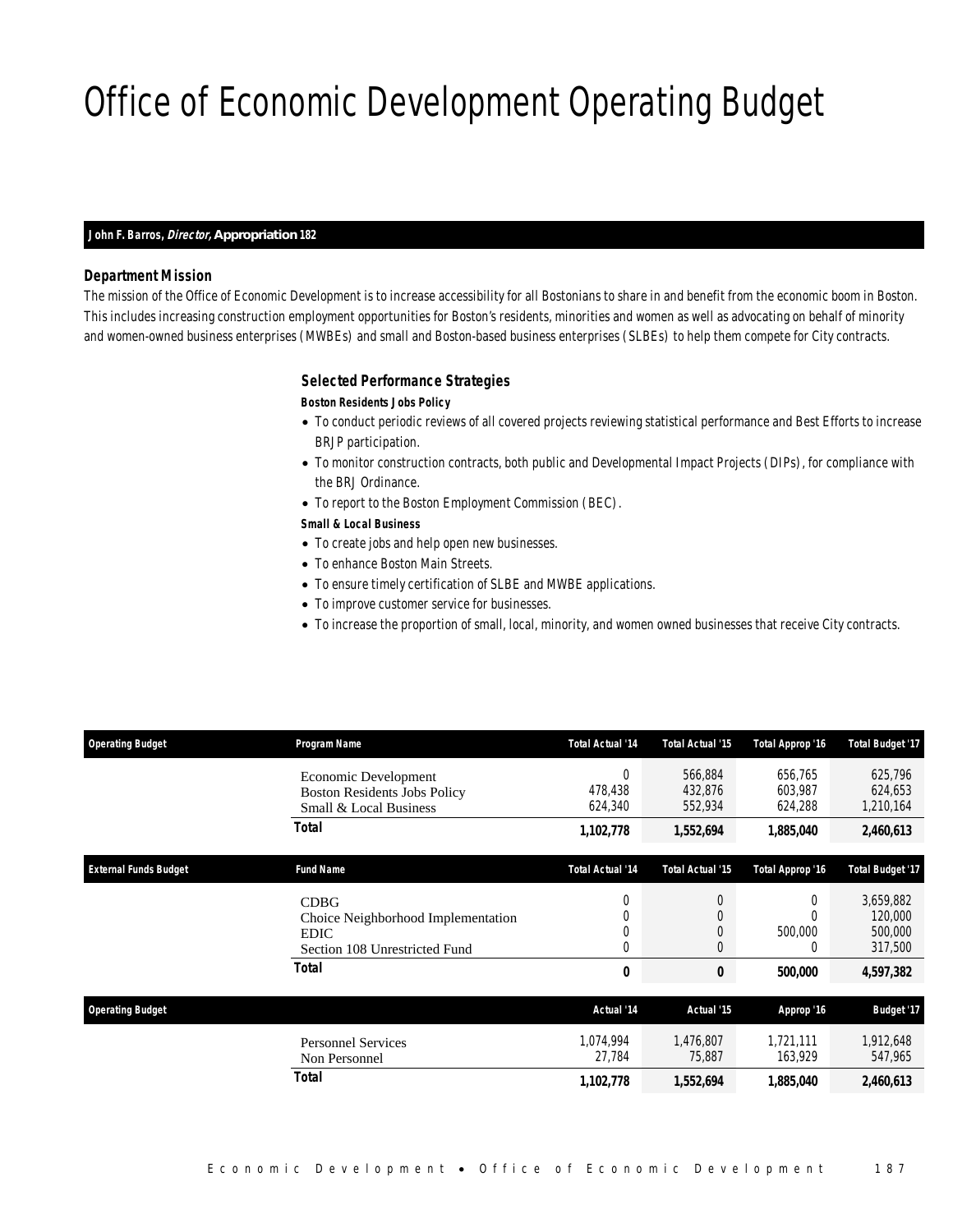# Office of Economic Development Operating Budget



#### *Description of Services*

The Office of Economic Development helps support new business development, ensures pathways to careers and seeks to streamline business permitting and licensing. The Office monitors compliance with the Boston Residents Jobs Policy (BRJP) to increase the level of Boston residents working on construction projects. The Jobs Bank assists Boston residents, minorities and women who are seeking construction employment and contractors who are seeking to employ Boston residents, minorities and women on monitored projects. The Small and Local Business Enterprise program assists City departments to contract with minority and womenowned businesses and small and Boston-based businesses. The Office provides outreach to minority, women, small and local businesses and assistance to City departments. It also monitors the performance of City departments and produces quarterly and annual performance reports. The Office promotes MWBE and SLBE participation on all City of Boston construction projects.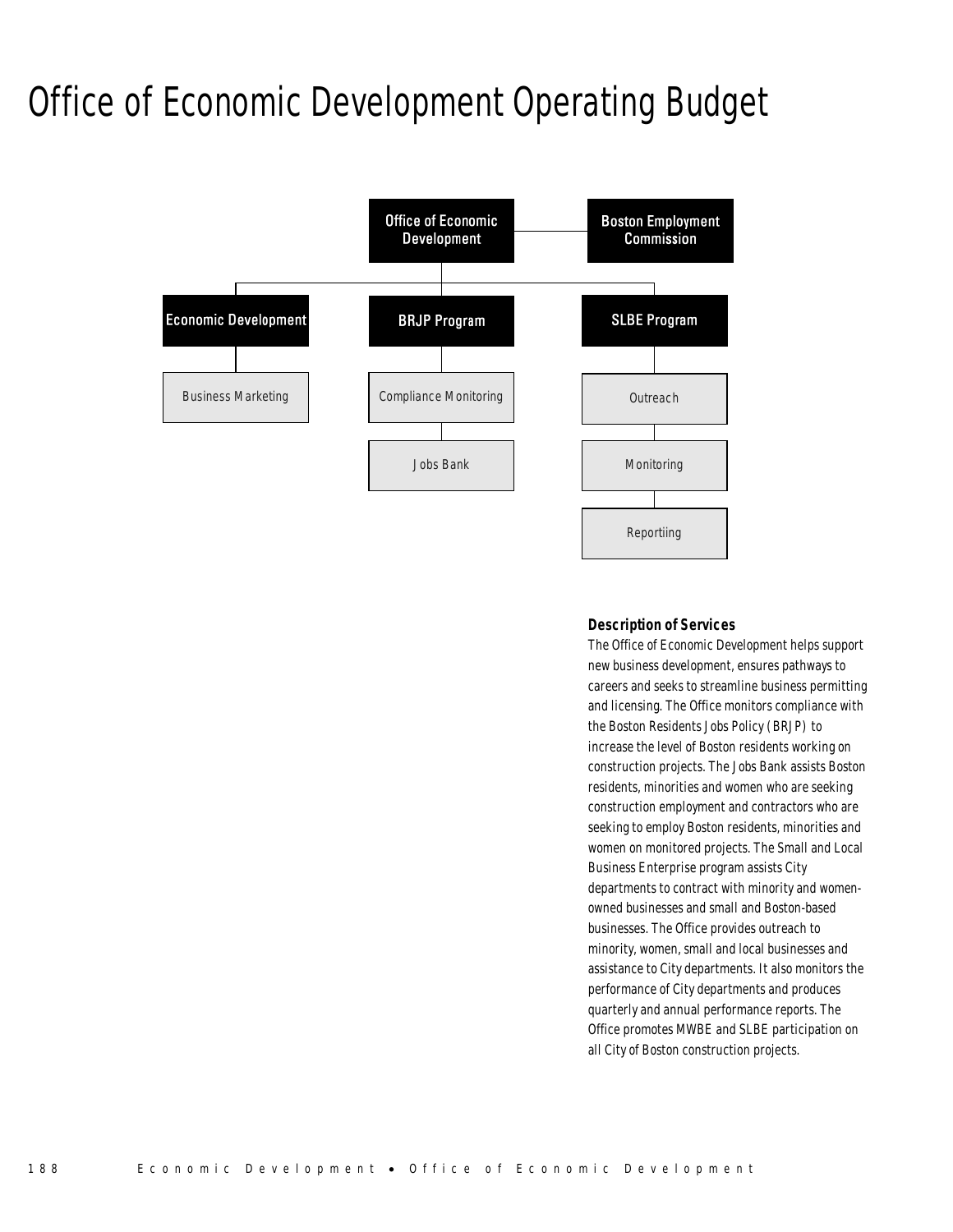## Department History

| <b>Personnel Services</b>       |                                                                          | FY14 Expenditure               | FY15 Expenditure                    | FY16 Appropriation              | FY17 Adopted                    | Inc/Dec 16 vs 17                          |
|---------------------------------|--------------------------------------------------------------------------|--------------------------------|-------------------------------------|---------------------------------|---------------------------------|-------------------------------------------|
|                                 | 51000 Permanent Employees<br>51100 Emergency Employees<br>51200 Overtime | 1,065,358<br>0<br>$\mathbf{0}$ | 1,441,294<br>11,940<br>$\mathbf{0}$ | 1,684,611<br>36,500<br>$\theta$ | 1,876,148<br>36,500<br>0        | 191,537<br>$\overline{0}$<br>$\mathbf{0}$ |
|                                 | 51600 Unemployment Compensation                                          | 9,636                          | 6,094                               | $\theta$                        | $\mathbf{0}$                    | $\overline{0}$                            |
|                                 | 51700 Workers' Compensation<br><b>Total Personnel Services</b>           | $\overline{0}$<br>1,074,994    | 17,479<br>1,476,807                 | $\overline{0}$<br>1,721,111     | $\mathbf{0}$<br>1,912,648       | $\Omega$<br>191,537                       |
| <b>Contractual Services</b>     |                                                                          | FY14 Expenditure               | FY15 Expenditure                    | FY16 Appropriation              | FY17 Adopted                    | Inc/Dec 16 vs 17                          |
|                                 |                                                                          |                                |                                     |                                 |                                 |                                           |
|                                 | 52100 Communications<br>52200 Utilities                                  | 1,979<br>0                     | 3,426<br>0                          | 12,564<br>$\theta$              | 11,564<br>$\mathbf 0$           | $-1,000$<br>$\mathbf{0}$                  |
|                                 | 52400 Snow Removal                                                       | $\overline{0}$                 | $\mathbf{0}$                        | $\overline{0}$                  | $\overline{0}$                  | $\overline{0}$                            |
|                                 | 52500 Garbage/Waste Removal                                              | 0                              | $\mathbf{0}$                        | $\theta$                        | $\mathbf{0}$                    | $\overline{0}$                            |
|                                 | 52600 Repairs Buildings & Structures                                     | 0                              | $\mathbf{0}$                        | $\theta$                        | $\Omega$                        | $\theta$                                  |
|                                 | 52700 Repairs & Service of Equipment<br>52800 Transportation of Persons  | $\mathbf{0}$<br>17,915         | $\mathbf{0}$<br>47,685              | 2,300<br>52,500                 | 9,400<br>53,171                 | 7,100<br>671                              |
|                                 | 52900 Contracted Services                                                | 2,770                          | 2,489                               | 52,600                          | 431,595                         | 378,995                                   |
|                                 | <b>Total Contractual Services</b>                                        | 22,664                         | 53,600                              | 119,964                         | 505,730                         | 385,766                                   |
| <b>Supplies &amp; Materials</b> |                                                                          | FY14 Expenditure               | FY15 Expenditure                    | FY16 Appropriation              | FY17 Adopted                    | Inc/Dec 16 vs 17                          |
|                                 | 53000 Auto Energy Supplies                                               | $\boldsymbol{0}$               | $\mathbf 0$                         | $\mathbf 0$                     | 0                               | $\mathbf 0$                               |
|                                 | 53200 Food Supplies                                                      | $\overline{0}$                 | $\mathbf{0}$                        | 5,000                           | 9,685                           | 4,685                                     |
|                                 | 53400 Custodial Supplies                                                 | 0                              | $\mathbf{0}$                        | $\theta$                        | $\mathbf{0}$                    | $\mathbf{0}$                              |
|                                 | 53500 Med, Dental, & Hosp Supply                                         | $\overline{0}$                 | $\mathbf{0}$                        | $\overline{0}$                  | $\overline{0}$                  | $\overline{0}$                            |
|                                 | 53600 Office Supplies and Materials                                      | 2,615                          | 4,859                               | 10,600                          | 10,400                          | $-200$                                    |
|                                 | 53700 Clothing Allowance<br>53800 Educational Supplies & Mat             | 0<br>$\overline{0}$            | $\mathbf 0$<br>$\mathbf 0$          | $\theta$<br>$\theta$            | 0<br>$\mathbf{0}$               | $\mathbf{0}$<br>$\mathbf{0}$              |
|                                 | 53900 Misc Supplies & Materials                                          | $\overline{0}$                 | $\overline{0}$                      | $\overline{0}$                  | $\overline{0}$                  | $\Omega$                                  |
|                                 | <b>Total Supplies &amp; Materials</b>                                    | 2,615                          | 4,859                               | 15,600                          | 20,085                          | 4,485                                     |
| <b>Current Chgs &amp; Oblig</b> |                                                                          | FY14 Expenditure               | FY15 Expenditure                    | FY16 Appropriation              | FY17 Adopted                    | Inc/Dec 16 vs 17                          |
|                                 | 54300 Workers' Comp Medical                                              | $\boldsymbol{0}$               | 2,928                               | $\boldsymbol{0}$                | 0                               | $\mathbf 0$                               |
|                                 | 54400 Legal Liabilities                                                  | $\boldsymbol{0}$               | $\mathbf 0$                         | $\overline{0}$                  | $\mathbf{0}$                    | $\mathbf 0$                               |
|                                 | 54500 Aid To Veterans                                                    | $\overline{0}$                 | $\mathbf 0$                         | $\theta$                        | $\Omega$                        | $\overline{0}$                            |
|                                 | 54600 Current Charges H&I                                                | $\boldsymbol{0}$               | 0                                   | $\overline{0}$                  | $\mathbf{0}$                    | $\overline{0}$                            |
|                                 | 54700 Indemnification                                                    | $\overline{0}$                 | $\Omega$                            | $\theta$                        | $\Omega$                        | $\mathbf{0}$                              |
|                                 | 54900 Other Current Charges<br>Total Current Chgs & Oblig                | 2,505<br>2,505                 | 11,949<br>14,877                    | 17,574<br>17,574                | 18,150<br>18,150                | 576<br>576                                |
| Equipment                       |                                                                          | FY14 Expenditure               | FY15 Expenditure                    | FY16 Appropriation              | FY17 Adopted                    | Inc/Dec 16 vs 17                          |
|                                 |                                                                          |                                | $\mathbf 0$                         | $\boldsymbol{0}$                |                                 |                                           |
|                                 | 55000 Automotive Equipment<br>55400 Lease/Purchase                       | $\boldsymbol{0}$<br>$\Omega$   | 0                                   | $\Omega$                        | $\boldsymbol{0}$<br>$\mathbf 0$ | $\mathbf 0$<br>$\Omega$                   |
|                                 | 55600 Office Furniture & Equipment                                       | $\boldsymbol{0}$               | $\boldsymbol{0}$                    | $\boldsymbol{0}$                | $\boldsymbol{0}$                | $\mathbf 0$                               |
|                                 | 55900 Misc Equipment                                                     | 0                              | 2,551                               | 10,791                          | 4,000                           | $-6,791$                                  |
|                                 | <b>Total Equipment</b>                                                   | 0                              | 2,551                               | 10,791                          | 4,000                           | $-6,791$                                  |
| Other                           |                                                                          | FY14 Expenditure               | FY15 Expenditure                    | FY16 Appropriation              | FY17 Adopted                    | Inc/Dec 16 vs 17                          |
|                                 | 56200 Special Appropriation                                              | 0                              | 0                                   | $\theta$                        | 0                               | 0                                         |
|                                 | 57200 Structures & Improvements                                          | 0                              | 0                                   | $\theta$                        | 0                               | $\mathbf 0$                               |
|                                 | 58000 Land & Non-Structure                                               | 0                              | 0                                   | $\theta$                        | $\overline{0}$                  | 0                                         |
|                                 | <b>Total Other</b>                                                       | 0                              | 0                                   | 0                               | 0                               | 0                                         |
|                                 | <b>Grand Total</b>                                                       | 1,102,778                      | 1,552,694                           | 1,885,040                       | 2,460,613                       | 575,573                                   |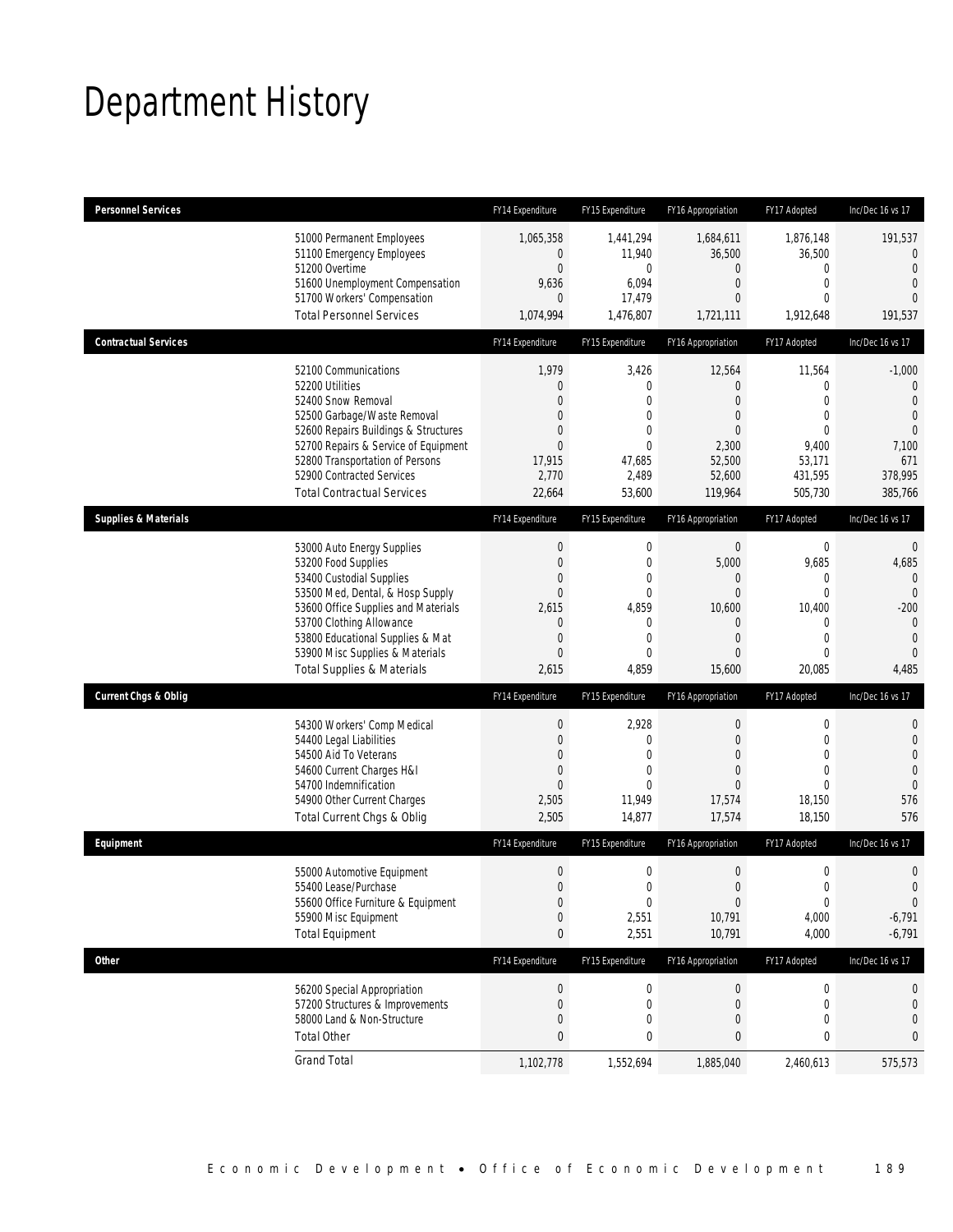## Department Personnel

п

| Title                         | Union<br>Code   | Grade     | Position | FY17 Salary | Title                 | Union<br>Code   | Grade | Position | FY17 Salary |
|-------------------------------|-----------------|-----------|----------|-------------|-----------------------|-----------------|-------|----------|-------------|
|                               |                 |           |          |             |                       |                 |       |          |             |
| Admin Analyst                 | SU <sub>4</sub> | 15        | 1.00     | 46,929      | Prin Accountant       | SU <sub>4</sub> | 16    | 1.00     | 60,910      |
| Admin Asst                    | <b>EXM</b>      | 19        | 0.10     | 5,717       | Prin Adm Assistant    | <b>EXM</b>      | 08    | 1.00     | 97,763      |
| Admin Asst                    | SU <sub>4</sub> | 16        | 2.00     | 138,812     | Prin Admin Assistant  | SE <sub>1</sub> | 08    | 2.00     | 165,387     |
| Deputy Director               | <b>EXM</b>      | 29        | 0.50     | 62,636      | Prin Research Analyst | SF <sub>1</sub> | 06    | 1.00     | 58.945      |
| Design Services Manager       | SU <sub>2</sub> | 24        | 0.10     | 9.550       | Principal Clerk       | SU <sub>4</sub> | 10    | 1.00     | 46,946      |
| Dir of Outreach & Engagement  | <b>MYN</b>      | <b>NG</b> | 1.00     | 97,134      | Prog Asst             | SU <sub>2</sub> | 19    | 0.30     | 19,422      |
| Economic Development Chief    | CDH             | <b>NG</b> | 1.00     | 135,371     | Spec Asst             | <b>MYN</b>      | NG    | 2.00     | 197,519     |
| <b>Exec Assistant</b>         | CDH             | <b>NG</b> | 1.00     | 91,250      | Sr Adm Analyst        | SF <sub>1</sub> | 06    | 1.00     | 55,720      |
| Neighborhood Business Manager | SU <sub>2</sub> | 22        | 0.70     | 52.240      | Sr Neigh Business Mgr | SU <sub>2</sub> | 24    | 0.10     | 9.550       |
| Office Manager                | SU <sub>4</sub> | 16        | 1.00     | 65,881      | Sr Program Manager    | SU <sub>2</sub> | 23    | 0.10     | 8,835       |
| <b>Operations Manager</b>     | EXM             | 25        | 0.10     | 9,153       | Sr Research Analyst   | SU4             | 18    | 5.00     | 362,510     |
| <b>Operations Specialist</b>  | SU <sub>2</sub> | 26        | 0.10     | 11,161      | Staff Assist I        | MY <sub>0</sub> | 04    | 1.00     | 54,159      |
|                               |                 |           |          |             | Total                 |                 |       | 24       | 1,863,499   |
|                               |                 |           |          |             |                       |                 |       |          |             |

| Adjustments                  |              |
|------------------------------|--------------|
| <b>Differential Payments</b> | 0            |
| Other                        | 22,650       |
| Chargebacks                  | $\mathbf{0}$ |
| <b>Salary Savings</b>        | $-10,000$    |
| <b>FY17 Total Request</b>    | 1,876,149    |
|                              |              |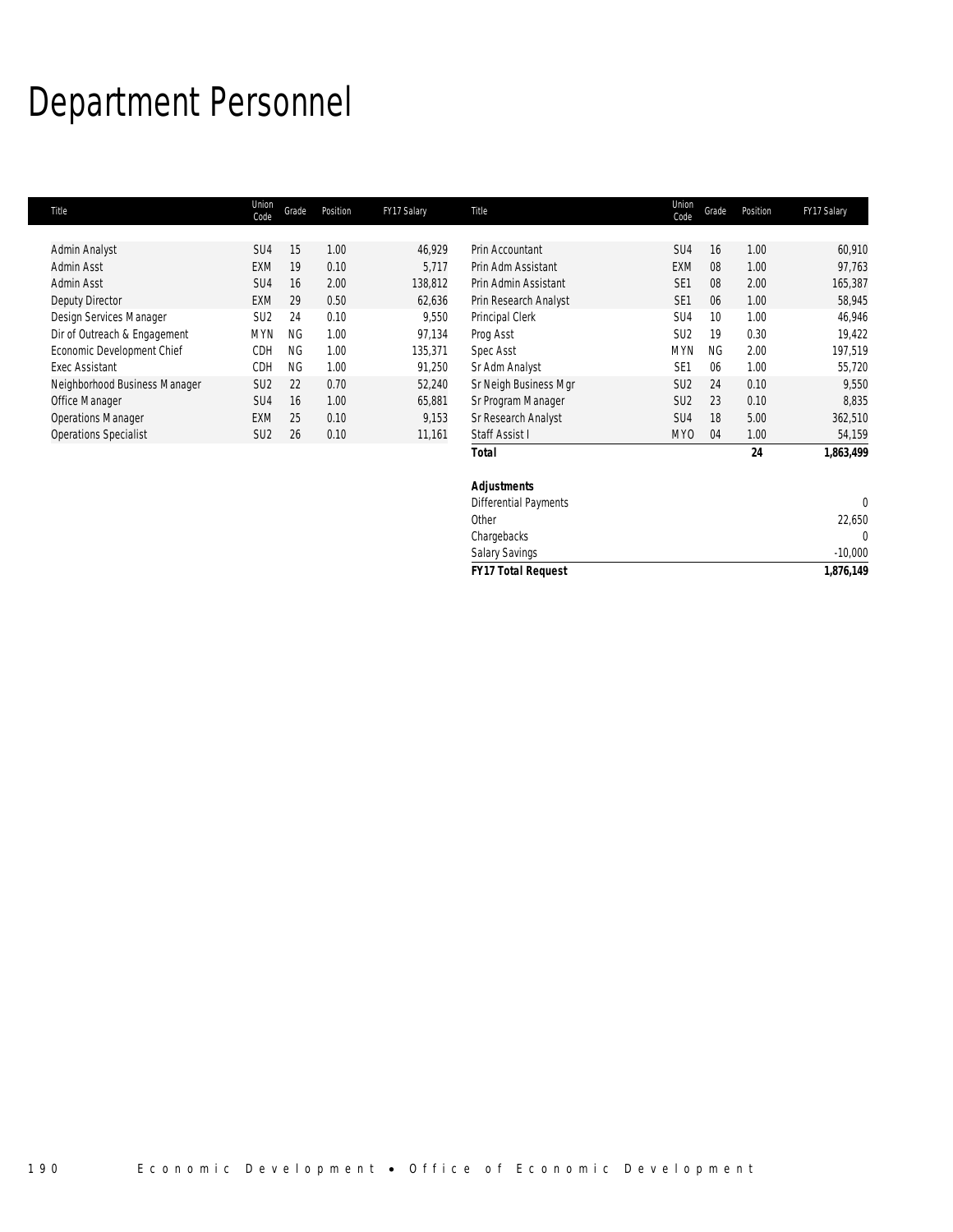## External Funds History

| <b>Personnel Services</b>       |                                                                                                                                                                                                                                                                                                            | FY14 Expenditure                                                                                      | FY15 Expenditure                                                                                                                | FY16 Appropriation                                                                                                                              | FY17 Adopted                                                                                                                  | Inc/Dec 16 vs 17                                                                                                                                            |
|---------------------------------|------------------------------------------------------------------------------------------------------------------------------------------------------------------------------------------------------------------------------------------------------------------------------------------------------------|-------------------------------------------------------------------------------------------------------|---------------------------------------------------------------------------------------------------------------------------------|-------------------------------------------------------------------------------------------------------------------------------------------------|-------------------------------------------------------------------------------------------------------------------------------|-------------------------------------------------------------------------------------------------------------------------------------------------------------|
|                                 | 51000 Permanent Employees<br>51100 Emergency Employees<br>51200 Overtime<br>51300 Part Time Employees<br>51400 Health Insurance<br>51500 Pension & Annunity<br>51600 Unemployment Compensation<br>51700 Workers' Compensation<br>51800 Indirect Costs<br>51900 Medicare<br><b>Total Personnel Services</b> | $\boldsymbol{0}$<br>$\overline{0}$<br>0<br>0<br>$\Omega$<br>0<br>0<br>0<br>0<br>$\boldsymbol{0}$<br>0 | $\mathbf 0$<br>$\overline{0}$<br>$\mathbf 0$<br>0<br>0<br>$\mathbf 0$<br>0<br>$\mathbf 0$<br>$\overline{0}$<br>$\mathbf 0$<br>0 | 344,273<br>$\overline{0}$<br>$\mathbf 0$<br>$\mathbf{0}$<br>99,000<br>44,550<br>$\mathbf 0$<br>$\mathbf 0$<br>$\mathbf{0}$<br>7,177<br>495,000  | 1,578,369<br>0<br>0<br>0<br>57,697<br>34,618<br>0<br>0<br>0<br>5,577<br>1,676,261                                             | 1,234,096<br>$\mathbf{0}$<br>$\mathbf{0}$<br>$\overline{0}$<br>$-41,303$<br>$-9,932$<br>$\theta$<br>$\mathbf{0}$<br>$\overline{0}$<br>$-1,600$<br>1,181,261 |
| <b>Contractual Services</b>     |                                                                                                                                                                                                                                                                                                            | FY14 Expenditure                                                                                      | FY15 Expenditure                                                                                                                | FY16 Appropriation                                                                                                                              | FY17 Adopted                                                                                                                  | Inc/Dec 16 vs 17                                                                                                                                            |
|                                 | 52100 Communications<br>52200 Utilities<br>52400 Snow Removal<br>52500 Garbage/Waste Removal<br>52600 Repairs Buildings & Structures<br>52700 Repairs & Service of Equipment<br>52800 Transportation of Persons<br>52900 Contracted Services<br><b>Total Contractual Services</b>                          | $\boldsymbol{0}$<br>$\mathbf 0$<br>$\Omega$<br>0<br>0<br>0<br>0<br>0<br>0                             | $\boldsymbol{0}$<br>$\mathbf 0$<br>0<br>$\overline{0}$<br>0<br>$\mathbf 0$<br>0<br>0<br>0                                       | $\boldsymbol{0}$<br>$\boldsymbol{0}$<br>$\theta$<br>$\theta$<br>$\theta$<br>$\mathbf 0$<br>$\mathbf 0$<br>2,000<br>2,000                        | $\boldsymbol{0}$<br>$\mathbf 0$<br>$\overline{0}$<br>$\overline{0}$<br>$\overline{0}$<br>0<br>2,482<br>2,913,139<br>2,915,621 | 0<br>$\mathbf 0$<br>$\overline{0}$<br>$\overline{0}$<br>$\mathbf 0$<br>$\overline{0}$<br>2,482<br>2,911,139<br>2,913,621                                    |
| <b>Supplies &amp; Materials</b> |                                                                                                                                                                                                                                                                                                            | FY14 Expenditure                                                                                      | FY15 Expenditure                                                                                                                | FY16 Appropriation                                                                                                                              | FY17 Adopted                                                                                                                  | Inc/Dec 16 vs 17                                                                                                                                            |
|                                 | 53000 Auto Energy Supplies<br>53200 Food Supplies<br>53400 Custodial Supplies<br>53500 Med, Dental, & Hosp Supply<br>53600 Office Supplies and Materials<br>53700 Clothing Allowance<br>53800 Educational Supplies & Mat<br>53900 Misc Supplies & Materials<br><b>Total Supplies &amp; Materials</b>       | 0<br>$\mathbf 0$<br>0<br>0<br>0<br>0<br>0<br>0<br>0                                                   | 0<br>$\mathbf 0$<br>0<br>$\mathbf 0$<br>0<br>$\overline{0}$<br>$\overline{0}$<br>0<br>0                                         | $\boldsymbol{0}$<br>$\boldsymbol{0}$<br>$\theta$<br>$\boldsymbol{0}$<br>$\theta$<br>$\boldsymbol{0}$<br>$\mathbf{0}$<br>$\mathbf 0$<br>$\bf{0}$ | 0<br>$\mathbf 0$<br>$\overline{0}$<br>$\mathbf 0$<br>$\overline{0}$<br>$\mathbf 0$<br>$\mathbf 0$<br>500<br>500               | 0<br>$\mathbf 0$<br>$\overline{0}$<br>$\mathbf{0}$<br>$\mathbf 0$<br>$\mathbf{0}$<br>$\mathbf{0}$<br>500<br>500                                             |
| <b>Current Chgs &amp; Oblig</b> |                                                                                                                                                                                                                                                                                                            | FY14 Expenditure                                                                                      | FY15 Expenditure                                                                                                                | FY16 Appropriation                                                                                                                              | FY17 Adopted                                                                                                                  | Inc/Dec 16 vs 17                                                                                                                                            |
|                                 | 54300 Workers' Comp Medical<br>54400 Legal Liabilities<br>54600 Current Charges H&I<br>54700 Indemnification<br>54900 Other Current Charges<br>Total Current Chgs & Oblig                                                                                                                                  | $\boldsymbol{0}$<br>$\mathbf 0$<br>0<br>0<br>0<br>0                                                   | $\boldsymbol{0}$<br>$\mathbf 0$<br>0<br>$\mathbf 0$<br>0<br>0                                                                   | $\boldsymbol{0}$<br>$\boldsymbol{0}$<br>$\theta$<br>$\boldsymbol{0}$<br>3,000<br>3,000                                                          | 0<br>$\mathbf 0$<br>$\overline{0}$<br>$\mathbf 0$<br>0<br>0                                                                   | 0<br>$\mathbf{0}$<br>$\overline{0}$<br>$\overline{0}$<br>$-3,000$<br>$-3,000$                                                                               |
| Equipment                       |                                                                                                                                                                                                                                                                                                            | FY14 Expenditure                                                                                      | FY15 Expenditure                                                                                                                | FY16 Appropriation                                                                                                                              | FY17 Adopted                                                                                                                  | Inc/Dec 16 vs 17                                                                                                                                            |
|                                 | 55000 Automotive Equipment<br>55400 Lease/Purchase<br>55600 Office Furniture & Equipment<br>55900 Misc Equipment<br><b>Total Equipment</b>                                                                                                                                                                 | 0<br>$\mathbf 0$<br>0<br>0<br>0                                                                       | 0<br>$\mathbf 0$<br>0<br>0<br>0                                                                                                 | $\boldsymbol{0}$<br>$\boldsymbol{0}$<br>$\theta$<br>$\boldsymbol{0}$<br>0                                                                       | $\boldsymbol{0}$<br>0<br>0<br>5,000<br>5,000                                                                                  | 0<br>$\mathbf{0}$<br>$\mathbf 0$<br>5,000<br>5,000                                                                                                          |
| <b>Other</b>                    |                                                                                                                                                                                                                                                                                                            | FY14 Expenditure                                                                                      | FY15 Expenditure                                                                                                                | FY16 Appropriation                                                                                                                              | FY17 Adopted                                                                                                                  | Inc/Dec 16 vs 17                                                                                                                                            |
|                                 | 56200 Special Appropriation<br>57200 Structures & Improvements<br>58000 Land & Non-Structure<br><b>Total Other</b>                                                                                                                                                                                         | $\boldsymbol{0}$<br>$\mathbf 0$<br>0<br>0                                                             | $\boldsymbol{0}$<br>$\mathbf 0$<br>0<br>0                                                                                       | $\boldsymbol{0}$<br>$\boldsymbol{0}$<br>$\mathbf 0$<br>$\pmb{0}$                                                                                | $\boldsymbol{0}$<br>$\mathbf 0$<br>0<br>0                                                                                     | 0<br>0<br>$\mathbf 0$<br>$\bf{0}$                                                                                                                           |
|                                 | <b>Grand Total</b>                                                                                                                                                                                                                                                                                         | $\boldsymbol{0}$                                                                                      | 0                                                                                                                               | 500,000                                                                                                                                         | 4,597,382                                                                                                                     | 4,097,382                                                                                                                                                   |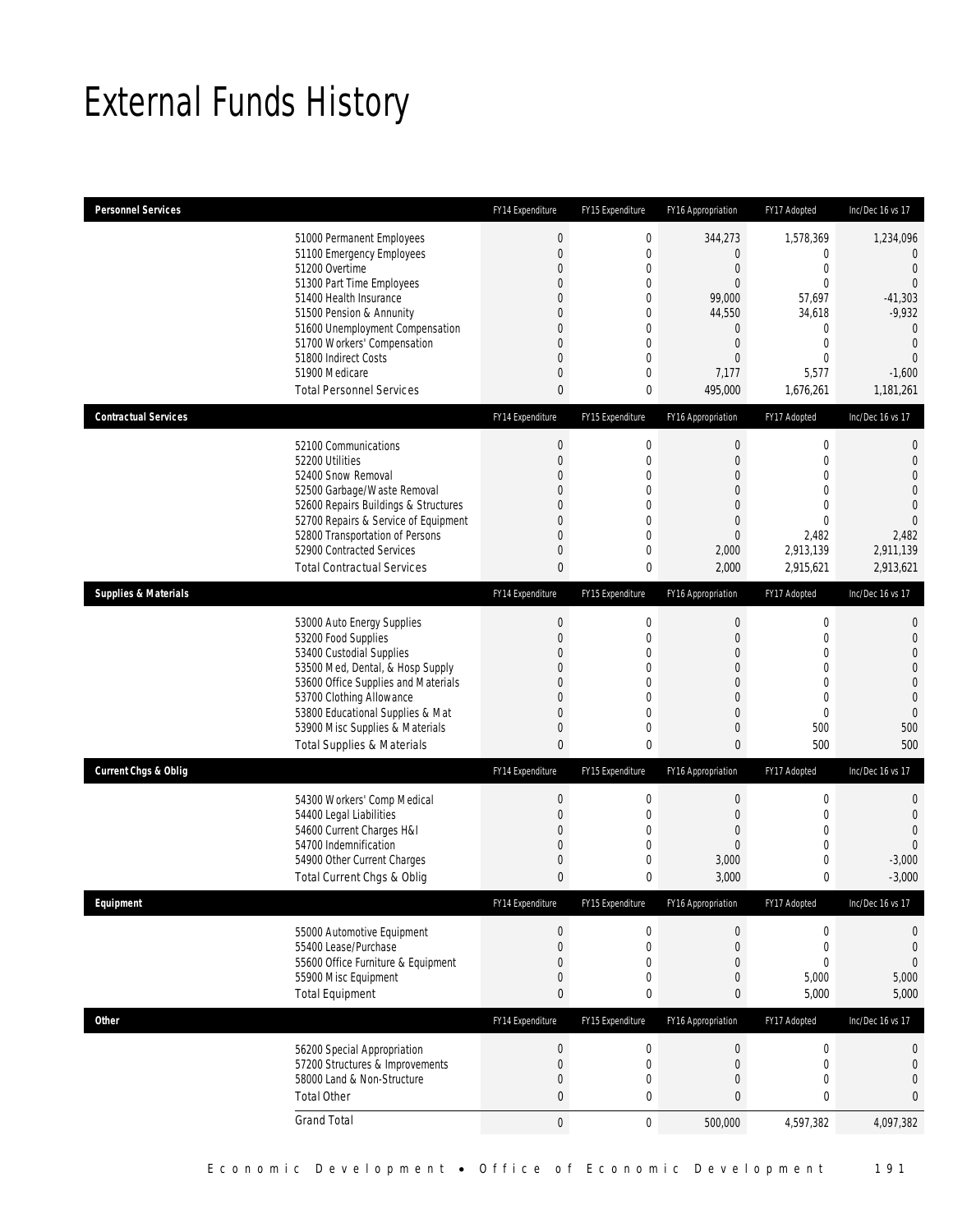## External Funds Personnel

| Title                           | Union<br>Code   | Grade     | Position | FY17 Salary | Title                        | Union<br>Code   | Grade     | Position | FY17 Salary |
|---------------------------------|-----------------|-----------|----------|-------------|------------------------------|-----------------|-----------|----------|-------------|
|                                 |                 |           |          |             |                              |                 |           |          |             |
| Admin Asst                      | <b>EXM</b>      | 19        | 0.90     | 51,456      | <b>Operations Manager</b>    | <b>EXM</b>      | 25        | 0.90     | 82,380      |
| Dep Dir of Business Strategy    | <b>EXM</b>      | <b>NG</b> | 1.00     | 90,889      | <b>Operations Specialist</b> | SU <sub>2</sub> | 26        | 0.90     | 100,445     |
| Deputy Director                 | EXM             | 29        | 0.50     | 62,636      | Prog Asst                    | SU <sub>2</sub> | 19        | 2.70     | 174,795     |
| Design Services Manager         | SU <sub>2</sub> | 24        | 0.90     | 85,949      | <b>Spec Asst</b>             | <b>MYN</b>      | <b>NG</b> | 3.00     | 225,000     |
| Economic Develop Policy Analyst | EXM             | <b>NG</b> | 1.00     | 69,200      | Sr Neigh Business Mgr        | SU <sub>2</sub> | 24        | 0.90     | 85,949      |
| Neighborhood Business Manager   | SU <sub>2</sub> | 22        | 6.30     | 470,157     | Sr Program Manager           | SU <sub>2</sub> | 23        | 0.90     | 79,511      |
|                                 |                 |           |          |             | <b>Total</b>                 |                 |           | 20       | 1,578,369   |
|                                 |                 |           |          |             | <b>Adjustments</b>           |                 |           |          |             |
|                                 |                 |           |          |             | Differential Payments        |                 |           |          | 0           |
|                                 |                 |           |          |             | Other                        |                 |           |          | 0           |
|                                 |                 |           |          |             | Chargebacks                  |                 |           |          | 0           |
|                                 |                 |           |          |             | Salary Savings               |                 |           |          | $\Omega$    |
|                                 |                 |           |          |             | <b>FY17 Total Request</b>    |                 |           |          | 1,578,369   |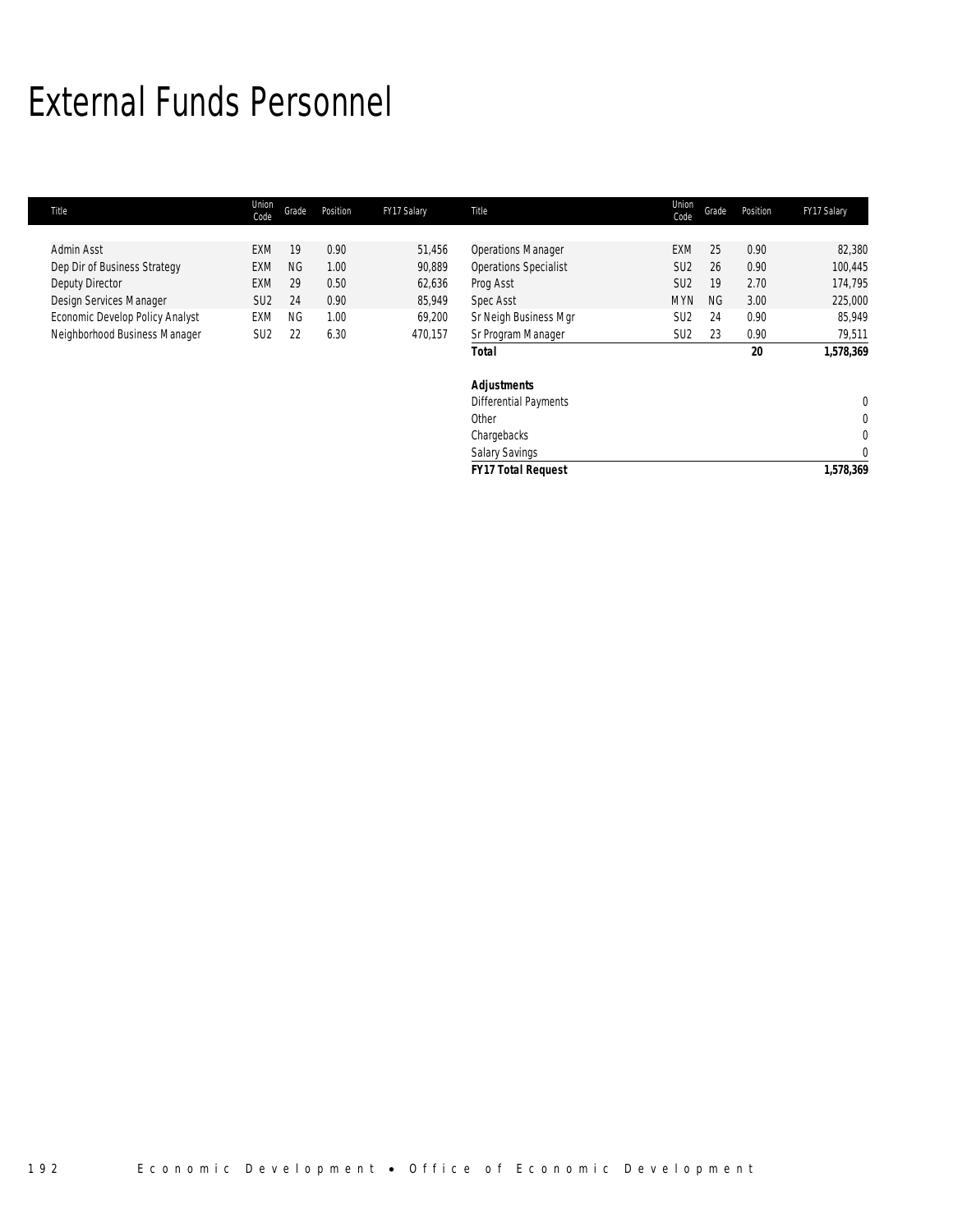# Program 1. Economic Development

#### *John Barros, Manager, Organization 182100*

#### *Program Description*

The Economic Development Program will focus on fostering economic development in all of Boston's neighborhoods through marketing Boston on a national and international scale; ensuring access to employment, pathways to careers, and strong job growth; streamlining licensing and permitting processes; and supporting small businesses.

| <b>Operating Budget</b>                    | Actual '14 | Actual '15        | Approp '16         | <b>Budget '17</b> |
|--------------------------------------------|------------|-------------------|--------------------|-------------------|
| <b>Personnel Services</b><br>Non Personnel |            | 513.996<br>52,888 | 514.960<br>141.805 | 531,732<br>94,064 |
| Total                                      | 0          | 566,884           | 656,765            | 625,796           |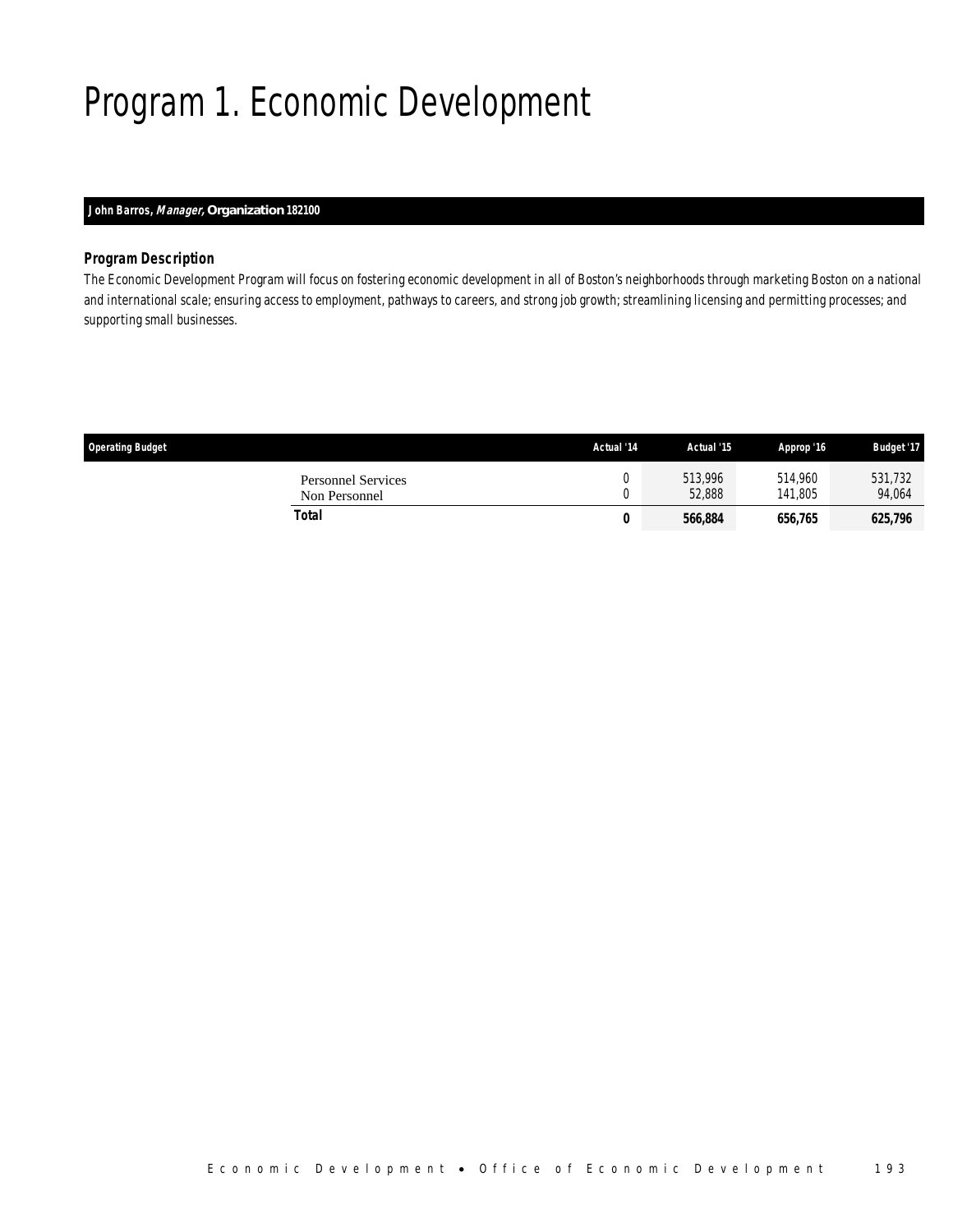# Program 2. Boston Residents Jobs Policy

### *Karilyn Crockett, Manager, Organization 182200*

#### *Program Description*

The mission of the Boston Residents Jobs Policy is to increase the employment opportunities for Boston's residents, minorities, and women. The Boston Residents Jobs Ordinance sets goals on construction-related projects funded by or approved by the City. The ordinance stated goals aim to have 50% of the work hours performed by Boston residents, 25% by minorities, and 10% by women on a trade-by-trade basis.

| <b>Operating Budget</b> |                                            | Actual '14        | Actual '15       | Approp '16       | <b>Budget '17</b> |
|-------------------------|--------------------------------------------|-------------------|------------------|------------------|-------------------|
|                         | <b>Personnel Services</b><br>Non Personnel | 460,492<br>17.946 | 424,303<br>8,573 | 598.874<br>5,113 | 619,058<br>5,595  |
|                         | <b>Total</b>                               | 478,438           | 432,876          | 603,987          | 624,653           |
|                         |                                            |                   |                  |                  |                   |
| Performance             |                                            |                   |                  |                  |                   |

**Strategy:** To conduct periodic reviews of all covered projects reviewing statistical performance and Best Efforts to increase BRJP participation.

| <b>Performance Measures</b>        | Actual '14 | Actual '15 | Projected '16 | Target '17 |
|------------------------------------|------------|------------|---------------|------------|
| Periodic project reviews conducted |            |            |               |            |

**Strategy:** To monitor construction contracts, both public and Developmental Impact Projects (DIPs), for compliance with the BRJ Ordinance.

| <b>Performance Measures</b>                                                                                                       | Actual '14       | Actual '15       | Projected '16          | Target '17        |
|-----------------------------------------------------------------------------------------------------------------------------------|------------------|------------------|------------------------|-------------------|
| % of work hours performed by Boston<br>residents<br>% of work hours performed by minorities<br>% of work hours performed by women | 41%<br>44%<br>5% | 41%<br>48%<br>6% | 35.7%<br>39.6%<br>5.3% | 50%<br>25%<br>10% |

**Strategy:** To report to the Boston Employment Commission (BEC).

| <b>Performance Measures</b>                                     | Actual '14 | Actual '15 | Projected '16 | Target '17 |
|-----------------------------------------------------------------|------------|------------|---------------|------------|
| Corrective action meetings held                                 | 284        | 252        | 207           | 120        |
| Project reviews and presentations for<br>contractors/developers | 25<br>JJ   | 40         | 28<br>JU      | 50         |
| Site visits conducted                                           | 261        | 242        | 168           | 250        |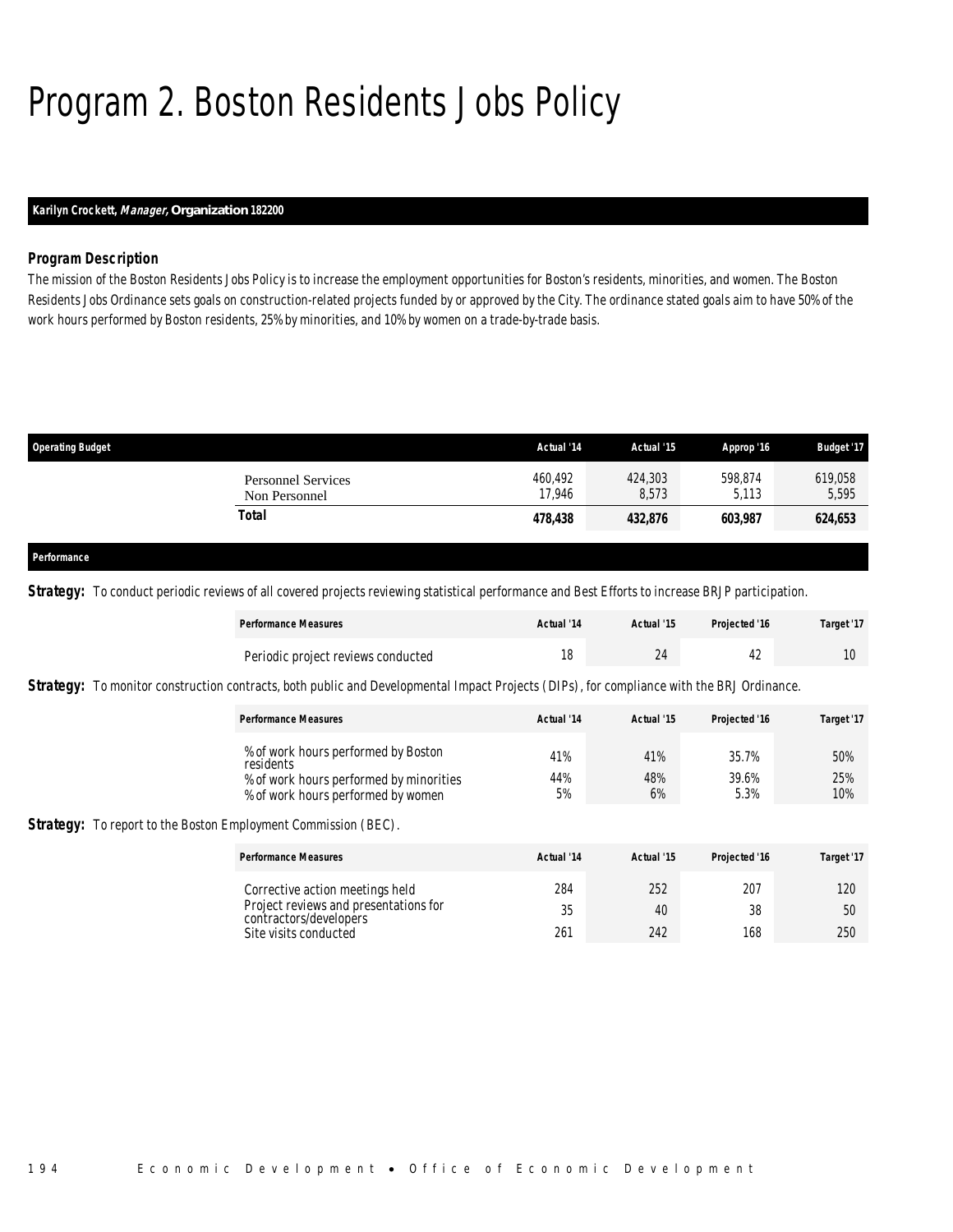# Program 3. Small & Local Business

#### *Karilyn Crockett, Manager, Organization 182300*

#### *Program Description*

The Small and Local Business Program encourages, assists, and provides opportunities for minority and women-owned businesses and small and Bostonbased businesses to participate in the City's contracting arena as well as in the broader Boston area economy. The program assists City departments to increase both the number of City contracts and the dollars awarded to those businesses on goods and services contracts and construction contracts.

| <b>Operating Budget</b> |                                                               |                                                                                                                                | Actual '14       | Actual '15                 | Approp '16        | Budget '17         |
|-------------------------|---------------------------------------------------------------|--------------------------------------------------------------------------------------------------------------------------------|------------------|----------------------------|-------------------|--------------------|
|                         |                                                               | <b>Personnel Services</b><br>Non Personnel                                                                                     | 614,502<br>9,838 | 538,508<br>14,426          | 607,277<br>17,011 | 761,858<br>448,306 |
|                         |                                                               | <b>Total</b>                                                                                                                   | 624,340          | 552,934                    | 624,288           | 1,210,164          |
| Performance             |                                                               |                                                                                                                                |                  |                            |                   |                    |
|                         | <b>Strategy:</b> To create jobs and help open new businesses. |                                                                                                                                |                  |                            |                   |                    |
|                         |                                                               | <b>Performance Measures</b>                                                                                                    | Actual '14       | Actual '15                 | Projected '16     | Target '17         |
|                         |                                                               | Jobs created through all OBD programs<br>New businesses opened with financial or<br>technical assistance                       | 1,030<br>147     | 1,580<br>121               | 1,300<br>173      | 1,400<br>250       |
|                         | <b>Strategy:</b> To enhance Boston Main Streets.              |                                                                                                                                |                  |                            |                   |                    |
|                         |                                                               | <b>Performance Measures</b>                                                                                                    | Actual '14       | Actual '15                 | Projected '16     | Target '17         |
|                         |                                                               | % of Main Street storefronts occupied                                                                                          | 95%              | 94%                        | 94%               | 95%                |
|                         |                                                               | <b>Strategy:</b> To ensure timely certification of SLBE and MWBE applications.                                                 |                  |                            |                   |                    |
|                         |                                                               | <b>Performance Measures</b>                                                                                                    | Actual '14       | Actual '15                 | Projected '16     | Target '17         |
|                         |                                                               | % of applications processed within 60<br>business days<br>MWBE firms certified<br>SLBE firms certified                         | 60%<br>4<br>12   | 60%<br>4<br>$\overline{7}$ | 60%<br>4<br>9     | 60%<br>15<br>20    |
|                         | <b>Strategy:</b> To improve customer service for businesses.  |                                                                                                                                |                  |                            |                   |                    |
|                         |                                                               | <b>Performance Measures</b>                                                                                                    | Actual '14       | Actual '15                 | Projected '16     | Target '17         |
|                         |                                                               | Businesses assisted with financial or<br>technical assistance                                                                  | 3,173            | 3,619                      | 2,887             | 3,900              |
|                         |                                                               | <b>Strategy:</b> To increase the proportion of small, local, minority, and women owned businesses that receive City contracts. |                  |                            |                   |                    |
|                         |                                                               | <b>Performance Measures</b>                                                                                                    | Actual '14       | Actual '15                 | Projected '16     | Target '17         |

| MBE firms certified<br>16<br>SBE firms certified | FUIDINAINE IVIUQUIUS | Aciual 14 | Aciual IJ | <i>FIUJCLICU IU</i> | <i>Larger II</i> |
|--------------------------------------------------|----------------------|-----------|-----------|---------------------|------------------|
| WBE firms certified                              |                      |           |           |                     | ZJ<br>30         |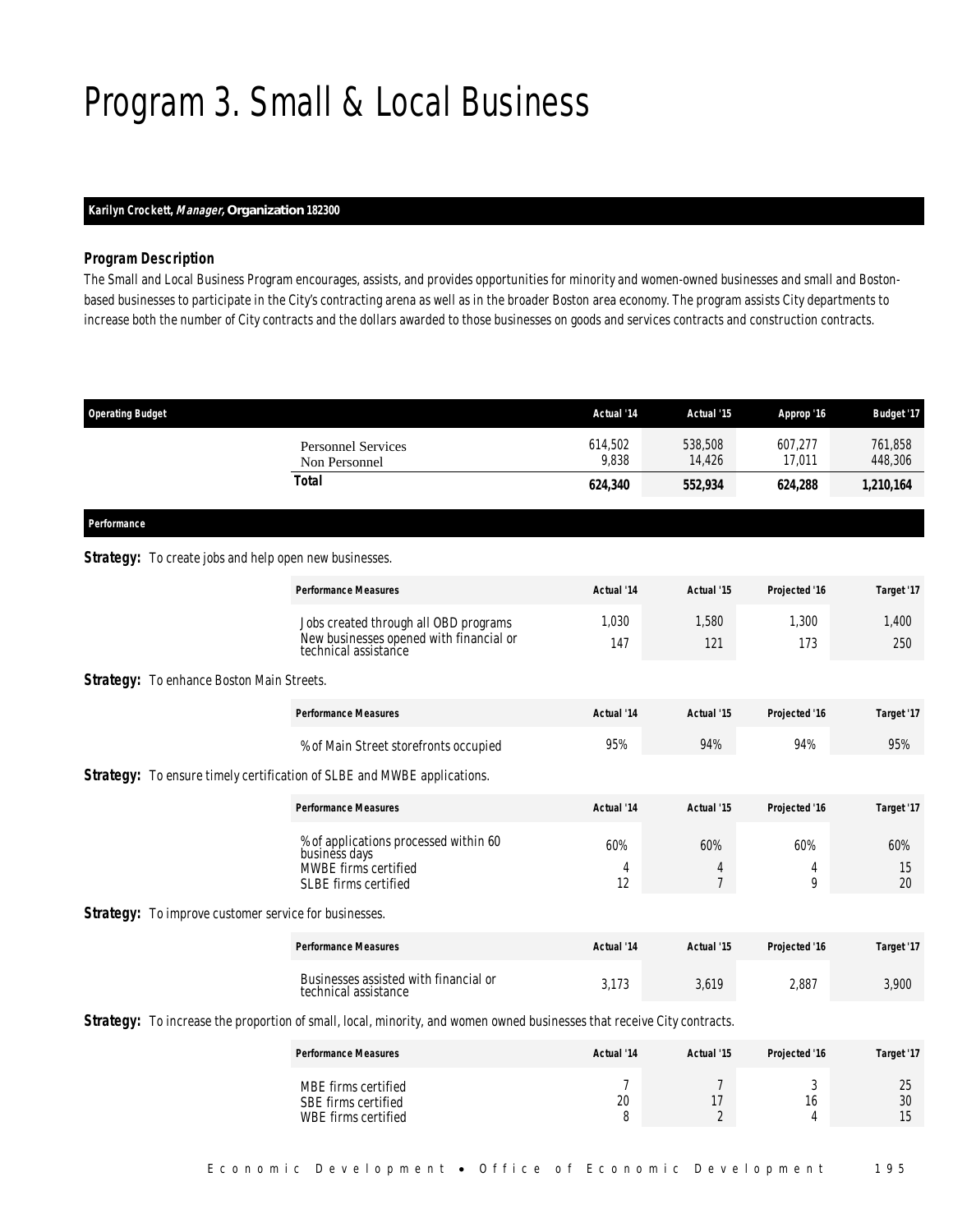### External Funds Projects

#### *Project Mission*

The Community Development Block Grant (CDBG) is an annual entitlement grant from the U.S. Department of Housing and Urban Development to the City of Boston designed to fund a variety of neighborhood development activities. At least 70 percent of CDBG funds must be used to benefit low- and moderate-income households. CDBG funds are used to produce and preserve affordable housing, revitalize neighborhood commercial districts, assist the renovation of non-profit facilities, improve vacant lots, promote and monitor fair housing activities, and assist non-profit organizations in the operation of emergency shelters, health care, child care, youth and adult literacy programs. CDBG funds cannot be used for general government services or to replace funding cuts from existing public service activities. The CDBG awards for FY13, FY14, and FY15 were \$15,929,397, \$16,834,371, and \$16,390,443 respectively. The FY16 award is \$16,101,121.

#### *Choice Neighborhoods Implementation Grant*

#### *Project Mission*

The Choice Neighborhood Implementation Grant is a competitive grant from the US Department of Housing and Urban Development. The grant is being used to redevelop the Woodledge/Morrant Bay Apartments and revitalize Dorchester's Quincy Street Corridor. The grant also aims to link affordable housing with quality schools, public transportation, good jobs, and safe streets thus totally transforming the neighborhood. The grant totaling \$20,500,000 started on 1/12/2012 and ends on 9/30/2017. Ì

#### *Section 108 (Unrestricted)*

#### *Project Mission*

Section 108 funds are available to eligible cities from the U.S. Department of Housing and Urban Development (HUD) on an application basis. Section 108 funds are secured by the City through a pledge of its current and future CDBG grant awards. These funds are used for economic development projects. The Boston Invests in Growth Loan Fund is a \$40 million HUD Section 108 funded loan pool designed to jumpstart well-financed construction projects, create jobs, and strengthen Boston's economy. This program is designed for large commercial projects in Boston that have both permanent financing and equity in place. Boston Invests will finance the gap that remains between the financing and equity and the total project cost, known as mezzanine financing. In addition, up to 10% of the loan pool will be set aside for smaller neighborhood based projects of at least 5,000 square feet, the underwriting criteria for which will be the same as for the larger loans but the interest rate charged as well as the additional interest paid at the end will be lower. Additionally, \$2.5 million HUD Section 108 funded loan pool will be used for energy efficiency and to promote job creation. The Section 108 Spread Unrestricted Fund is income earned as a result of the interest spread between Section 108 loan repayments owed to DND by its borrowers and Section 108 repayments DND owes to HUD. In FY16, DND will use this source to fund Main Streets districts and Restore projects that do not meet CDBG eligibility requirements.

#### *EDIC*

#### *Project Mission*

Funded by the Economic Development and Industrial Corporation (EDIC), this program will support the operational needs of the Office of Economic Development. This multi-year project will award the department \$500,000 each year over the next three years.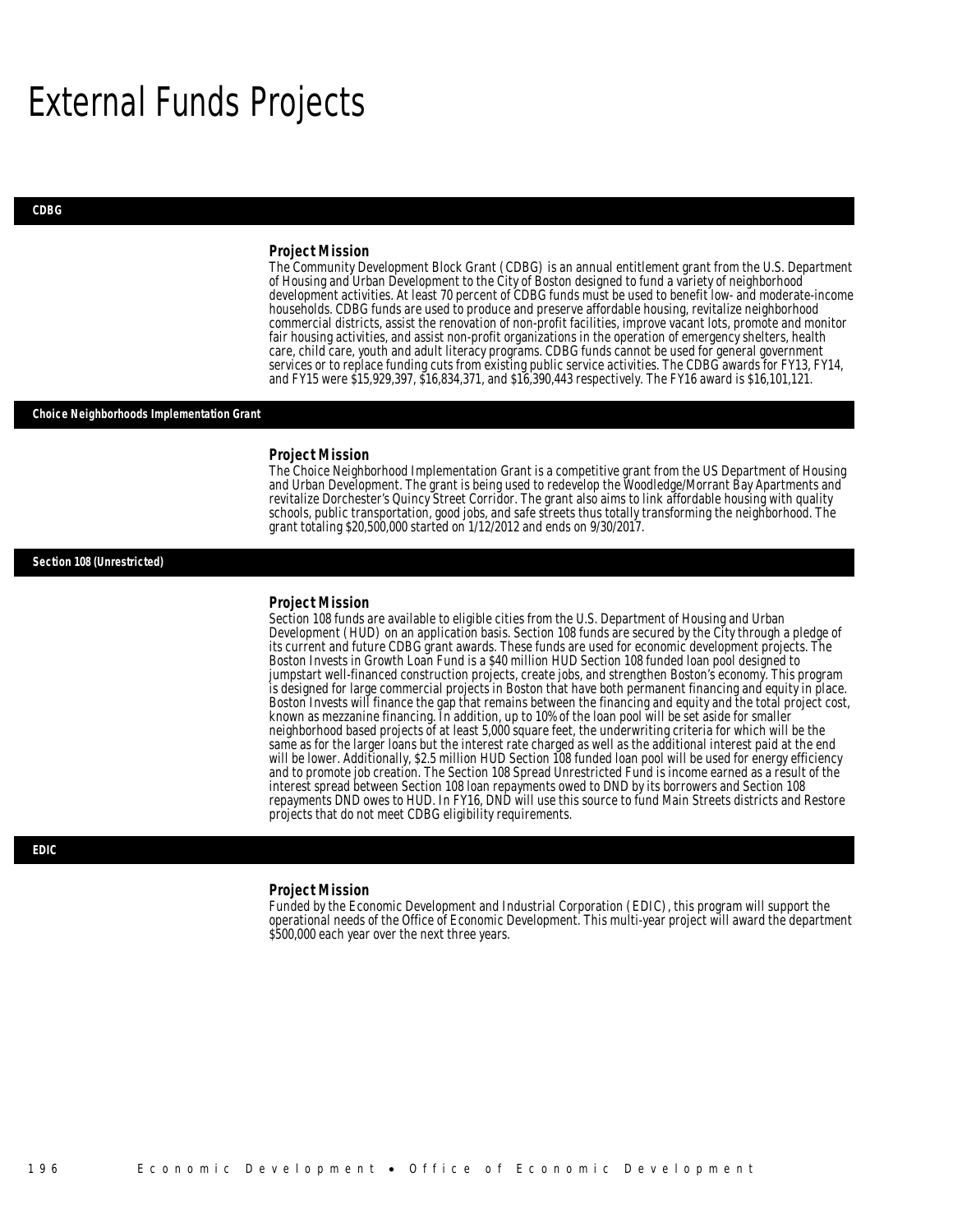# Office of Tourism Operating Budget

#### *Amy B. Yandle, Interim Director, Appropriation 416*

#### *Department Mission*

The mission of the Office of Tourism is to advance tourism in Boston and promote participation in public celebrations.

#### *Selected Performance Strategies*

*Film & Special Events* 

• To produce City-wide public celebrations.

*Tourism* 

- To increase awareness of City sponsored events.
- To work with the hospitality industry to increase visitors and conventions.

| <b>Operating Budget</b>      | Program Name                                                                | <b>Total Actual '14</b>                  | Total Actual '15                  | Total Approp '16              | <b>Total Budget '17</b>                         |
|------------------------------|-----------------------------------------------------------------------------|------------------------------------------|-----------------------------------|-------------------------------|-------------------------------------------------|
|                              | Administration<br><b>Arts Promotion</b><br>Film & Special Events<br>Tourism | 743,792<br>335,019<br>604,210<br>117,076 | 352,633<br>0<br>566,836<br>92,090 | 401,632<br>623,430<br>130,688 | 408,135<br>$\overline{0}$<br>656,945<br>334,629 |
|                              | Total                                                                       | 1,800,097                                | 1,011,559                         | 1,155,750                     | 1,399,709                                       |
| <b>External Funds Budget</b> | <b>Fund Name</b>                                                            | <b>Total Actual '14</b>                  | <b>Total Actual '15</b>           | Total Approp '16              | <b>Total Budget '17</b>                         |
|                              | City Hall Plaza Fund<br>Special Events Fund                                 | 108,671<br>0                             | 87,768<br>0                       | 100,000<br>0                  | 60,000<br>80,000                                |
|                              | Total                                                                       | 108,671                                  | 87,768                            | <i><b>100,000</b></i>         | 140,000                                         |
| <b>Operating Budget</b>      |                                                                             | Actual '14                               | Actual '15                        | Approp '16                    | <b>Budget '17</b>                               |
|                              | <b>Personnel Services</b><br>Non Personnel                                  | 1,357,882<br>442,215                     | 681,373<br>330,186                | 797,147<br>358,603            | 829,419<br>570,290                              |
|                              | <b>Total</b>                                                                | 1,800,097                                | 1,011,559                         | 1,155,750                     | 1,399,709                                       |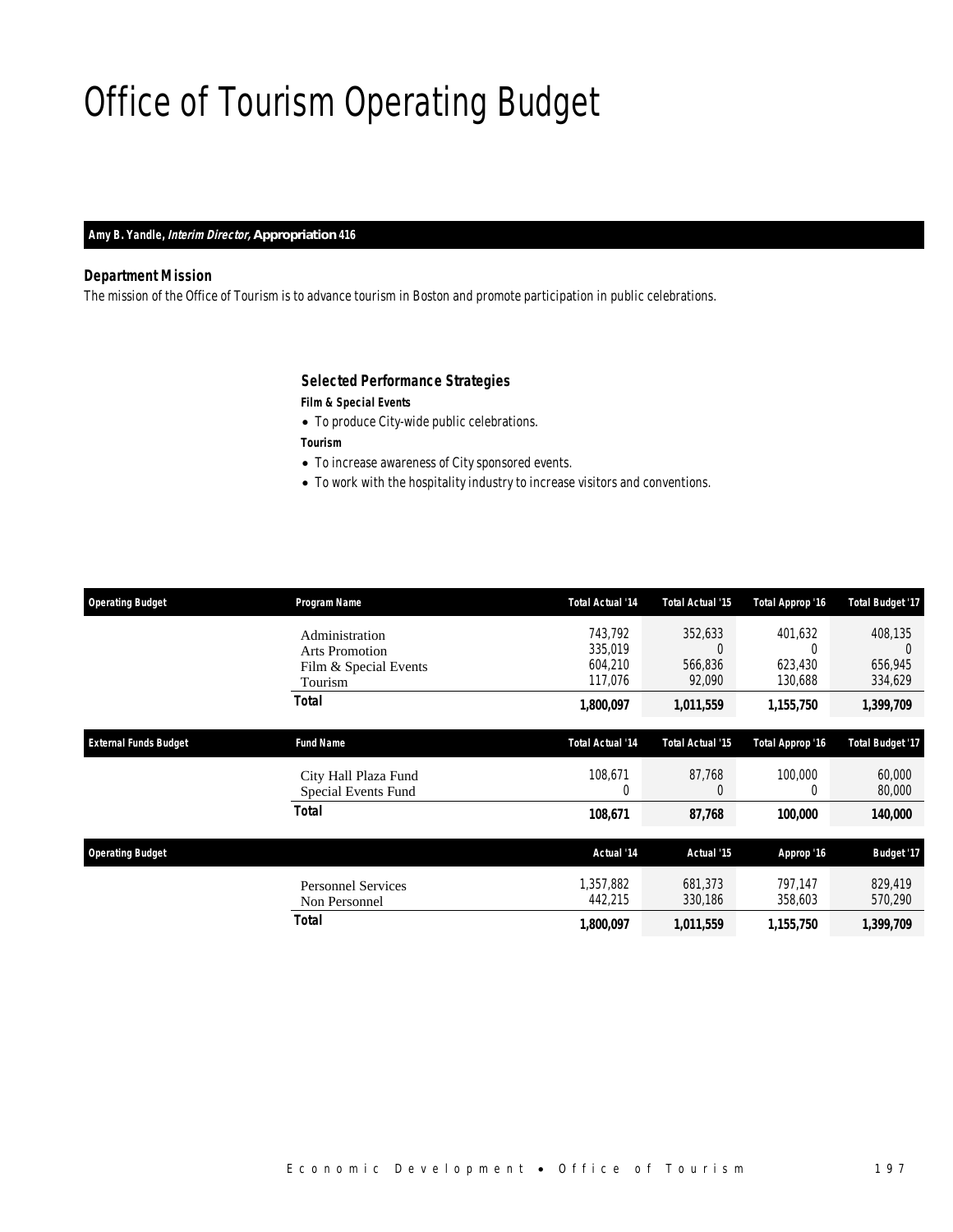# Office of Tourism Operating Budget



### *Authorizing Statutes*

• Enabling Legislation, CBC Ord. §§ 15-3.1-15-3.2.

### *Description of Services*

The Office of Tourism serves Boston's residents, visitors, and the tourism industry in the following ways: producing year-round events including festivals, concerts, exhibitions, and public celebrations both downtown and in Boston's neighborhoods; supporting film and television production through Boston Film Bureau with permitting, location assistance, and coordination with local and state agencies; providing technical assistance to neighborhood based groups with event production; promoting Boston as a desirable destination for visitors, conventions, and familyoriented sporting events such as amateur collegiate, and Olympic tournaments; fostering international relations through its Sister City and Distinguished Guest Programs.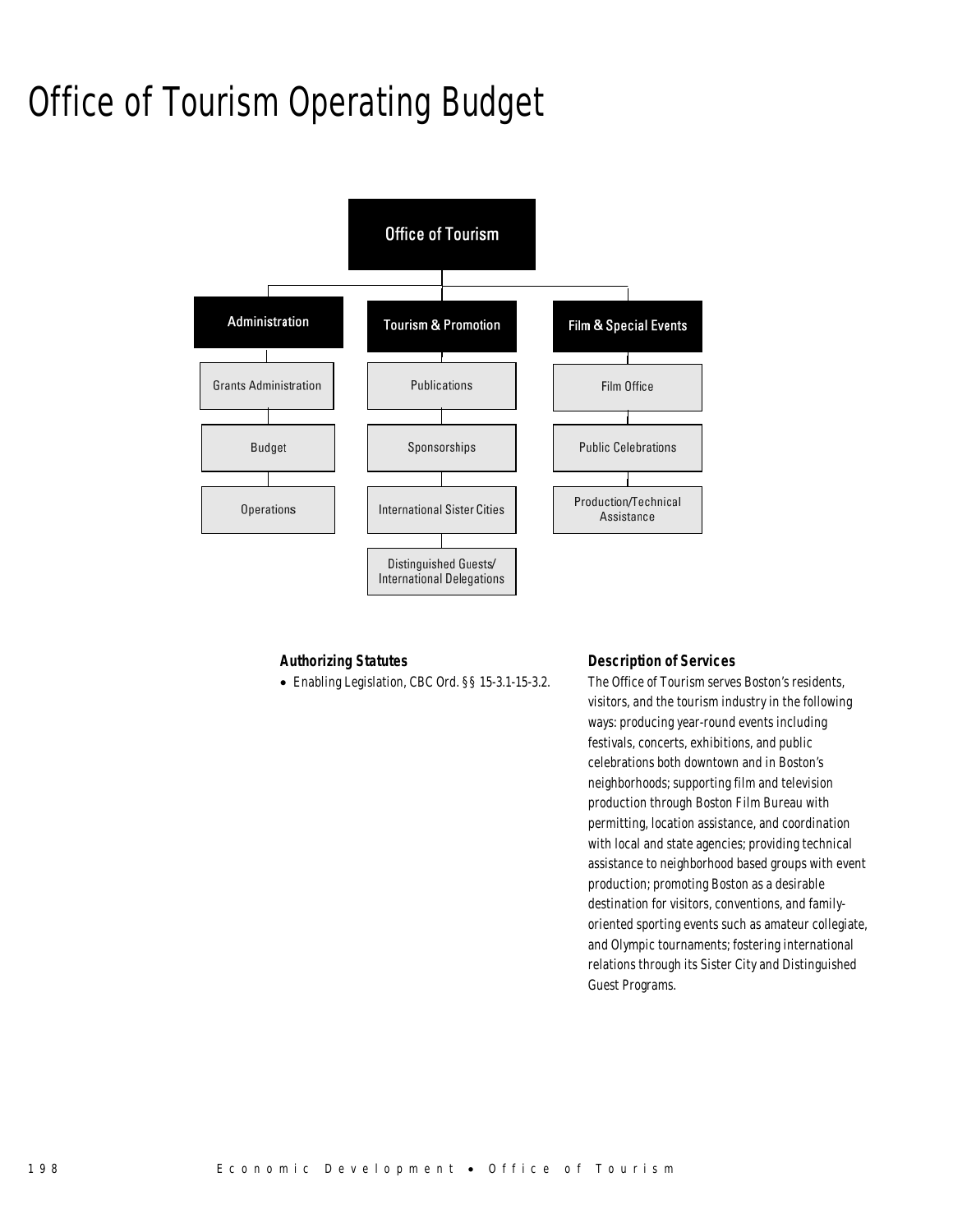## Department History

| <b>Personnel Services</b>       |                                                                                                                                                                                                                                                                                                      | FY14 Expenditure                                                                                            | FY15 Expenditure                                                                                          | FY16 Appropriation                                                                                 | FY17 Adopted                                                                                                  | Inc/Dec 16 vs 17                                                                                                       |
|---------------------------------|------------------------------------------------------------------------------------------------------------------------------------------------------------------------------------------------------------------------------------------------------------------------------------------------------|-------------------------------------------------------------------------------------------------------------|-----------------------------------------------------------------------------------------------------------|----------------------------------------------------------------------------------------------------|---------------------------------------------------------------------------------------------------------------|------------------------------------------------------------------------------------------------------------------------|
|                                 | 51000 Permanent Employees<br>51100 Emergency Employees<br>51200 Overtime<br>51600 Unemployment Compensation<br>51700 Workers' Compensation<br><b>Total Personnel Services</b>                                                                                                                        | 1,223,726<br>133.956<br>0<br>200<br>$\overline{0}$<br>1,357,882                                             | 601,321<br>80,052<br>0<br>0<br>$\mathbf 0$<br>681,373                                                     | 718,622<br>78,525<br>$\theta$<br>$\overline{0}$<br>$\theta$<br>797,147                             | 744,419<br>85,000<br>0<br>$\mathbf{0}$<br>$\mathbf 0$<br>829,419                                              | 25,797<br>6,475<br>$\theta$<br>$\mathbf{0}$<br>$\overline{0}$<br>32,272                                                |
| <b>Contractual Services</b>     |                                                                                                                                                                                                                                                                                                      | FY14 Expenditure                                                                                            | FY15 Expenditure                                                                                          | FY16 Appropriation                                                                                 | FY17 Adopted                                                                                                  | Inc/Dec 16 vs 17                                                                                                       |
|                                 | 52100 Communications<br>52200 Utilities<br>52400 Snow Removal<br>52500 Garbage/Waste Removal<br>52600 Repairs Buildings & Structures<br>52700 Repairs & Service of Equipment<br>52800 Transportation of Persons<br>52900 Contracted Services<br><b>Total Contractual Services</b>                    | 18,062<br>127,363<br>$\mathbf 0$<br>$\boldsymbol{0}$<br>$\overline{0}$<br>390<br>2,377<br>28,514<br>176,706 | 10,463<br>$\mathbf 0$<br>$\mathbf{0}$<br>$\mathbf 0$<br>$\mathbf 0$<br>6,235<br>1,637<br>20,203<br>38,538 | 9,780<br>$\theta$<br>$\theta$<br>$\overline{0}$<br>$\theta$<br>1,750<br>10,000<br>18,350<br>39,880 | 9,703<br>$\mathbf 0$<br>$\overline{0}$<br>$\overline{0}$<br>$\Omega$<br>2,750<br>10,000<br>218,350<br>240,803 | $-77$<br>$\theta$<br>$\overline{0}$<br>$\overline{0}$<br>$\overline{0}$<br>1,000<br>$\mathbf{0}$<br>200,000<br>200,923 |
| <b>Supplies &amp; Materials</b> |                                                                                                                                                                                                                                                                                                      | FY14 Expenditure                                                                                            | FY15 Expenditure                                                                                          | FY16 Appropriation                                                                                 | FY17 Adopted                                                                                                  | Inc/Dec 16 vs 17                                                                                                       |
|                                 | 53000 Auto Energy Supplies<br>53200 Food Supplies<br>53400 Custodial Supplies<br>53500 Med, Dental, & Hosp Supply<br>53600 Office Supplies and Materials<br>53700 Clothing Allowance<br>53800 Educational Supplies & Mat<br>53900 Misc Supplies & Materials<br><b>Total Supplies &amp; Materials</b> | 1,872<br>14,500<br>0<br>$\boldsymbol{0}$<br>4,097<br>0<br>$\mathbf 0$<br>577<br>21,046                      | 1,175<br>13,771<br>0<br>$\mathbf 0$<br>4,769<br>$\mathbf 0$<br>$\mathbf{0}$<br>1,699<br>21,414            | 4,635<br>22,500<br>0<br>$\mathbf 0$<br>2,200<br>$\theta$<br>$\theta$<br>$\overline{0}$<br>29,335   | 3,708<br>20,000<br>0<br>$\mathbf 0$<br>2,100<br>0<br>$\mathbf{0}$<br>$\Omega$<br>25,808                       | $-927$<br>$-2,500$<br>$\mathbf{0}$<br>$\overline{0}$<br>$-100$<br>$\mathbf{0}$<br>$\mathbf{0}$<br>$\Omega$<br>$-3,527$ |
| <b>Current Chgs &amp; Oblig</b> |                                                                                                                                                                                                                                                                                                      | FY14 Expenditure                                                                                            | FY15 Expenditure                                                                                          | FY16 Appropriation                                                                                 | FY17 Adopted                                                                                                  | Inc/Dec 16 vs 17                                                                                                       |
|                                 | 54300 Workers' Comp Medical<br>54400 Legal Liabilities<br>54500 Aid To Veterans<br>54600 Current Charges H&I<br>54700 Indemnification<br>54900 Other Current Charges<br>Total Current Chgs & Oblig                                                                                                   | $\boldsymbol{0}$<br>$\boldsymbol{0}$<br>0<br>0<br>$\Omega$<br>54,885<br>54,885                              | 0<br>$\mathbf 0$<br>$\mathbf{0}$<br>$\mathbf{0}$<br>$\Omega$<br>49,544<br>49,544                          | $\mathbf 0$<br>$\overline{0}$<br>$\theta$<br>$\overline{0}$<br>$\overline{0}$<br>50,074<br>50,074  | 0<br>$\mathbf 0$<br>$\mathbf{0}$<br>$\mathbf{0}$<br>$\Omega$<br>64,365<br>64,365                              | 0<br>$\mathbf{0}$<br>$\overline{0}$<br>$\overline{0}$<br>$\Omega$<br>14,291<br>14,291                                  |
| Equipment                       |                                                                                                                                                                                                                                                                                                      | FY14 Expenditure                                                                                            | FY15 Expenditure                                                                                          | FY16 Appropriation                                                                                 | FY17 Adopted                                                                                                  | Inc/Dec 16 vs 17                                                                                                       |
|                                 | 55000 Automotive Equipment<br>55400 Lease/Purchase<br>55600 Office Furniture & Equipment<br>55900 Misc Equipment<br><b>Total Equipment</b>                                                                                                                                                           | $\boldsymbol{0}$<br>$\Omega$<br>0<br>0<br>0                                                                 | 0<br>10,514<br>$\boldsymbol{0}$<br>3,116<br>13,630                                                        | $\boldsymbol{0}$<br>21,029<br>$\theta$<br>$\theta$<br>21,029                                       | 0<br>21,029<br>$\boldsymbol{0}$<br>$\theta$<br>21,029                                                         | $\mathbf 0$<br>$\overline{0}$<br>$\mathbf 0$<br>$\mathbf 0$<br>0                                                       |
| <b>Other</b>                    |                                                                                                                                                                                                                                                                                                      | FY14 Expenditure                                                                                            | FY15 Expenditure                                                                                          | FY16 Appropriation                                                                                 | FY17 Adopted                                                                                                  | Inc/Dec 16 vs 17                                                                                                       |
|                                 | 56200 Special Appropriation<br>57200 Structures & Improvements<br>58000 Land & Non-Structure<br><b>Total Other</b>                                                                                                                                                                                   | 189,578<br>0<br>$\boldsymbol{0}$<br>189,578                                                                 | 207,060<br>0<br>$\overline{0}$<br>207,060                                                                 | 218,285<br>$\mathbf 0$<br>$\mathbf 0$<br>218,285                                                   | 218,285<br>0<br>$\overline{0}$<br>218,285                                                                     | 0<br>0<br>0<br>0                                                                                                       |
|                                 | <b>Grand Total</b>                                                                                                                                                                                                                                                                                   | 1,800,097                                                                                                   | 1,011,559                                                                                                 | 1,155,750                                                                                          | 1,399,709                                                                                                     | 243,959                                                                                                                |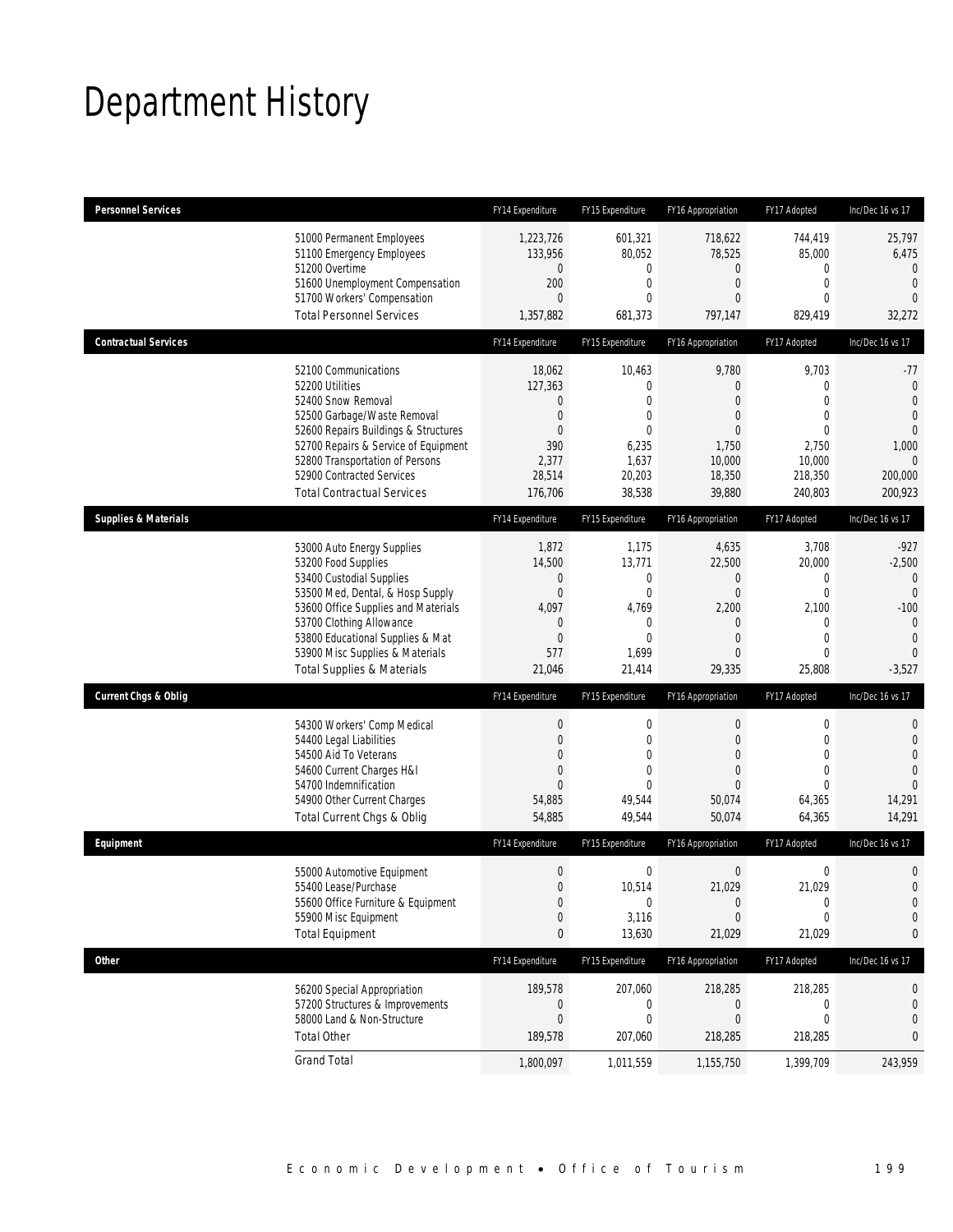# Department Personnel

| Title                  | Union<br>Code   | Grade     | Position | FY17 Salary | Title                     | Union<br>Code   | Grade | Position | FY17 Salary    |
|------------------------|-----------------|-----------|----------|-------------|---------------------------|-----------------|-------|----------|----------------|
|                        |                 |           |          |             |                           |                 |       |          |                |
| Admin Asst             | MY0             | 03        | 1.00     | 49,115      | <b>Staff Assistant</b>    | <b>MYO</b>      | 03    | 1.00     | 49,115         |
| <b>Director</b>        | CDH             | <b>NG</b> | 1.00     | 97,267      | Staff Assistant II        | MYO             | 06    | 2.00     | 130,247        |
| Staff Assist I         | MY <sub>0</sub> | 04        | 2.00     | 95,618      | Staff Asst II             | MY <sub>0</sub> | 05    | 1.00     | 55,480         |
| <b>Staff Assistant</b> | <b>MYN</b>      | ΝG        | 1.00     | 100,561     | Staff Asst III            | <b>MYO</b>      | 07    | 1.00     | 71,700         |
|                        |                 |           |          |             | Staff Asst IV             | MY <sub>0</sub> | 09    | 1.00     | 82,406         |
|                        |                 |           |          |             | <b>Total</b>              |                 |       | 11       | 731,509        |
|                        |                 |           |          |             | <b>Adjustments</b>        |                 |       |          |                |
|                        |                 |           |          |             | Differential Payments     |                 |       |          | $\pmb{0}$      |
|                        |                 |           |          |             | Other                     |                 |       |          | 12,910         |
|                        |                 |           |          |             | Chargebacks               |                 |       |          | $\mathbf{0}$   |
|                        |                 |           |          |             | <b>Salary Savings</b>     |                 |       |          | $\overline{0}$ |
|                        |                 |           |          |             | <b>FY17 Total Request</b> |                 |       |          | 744,419        |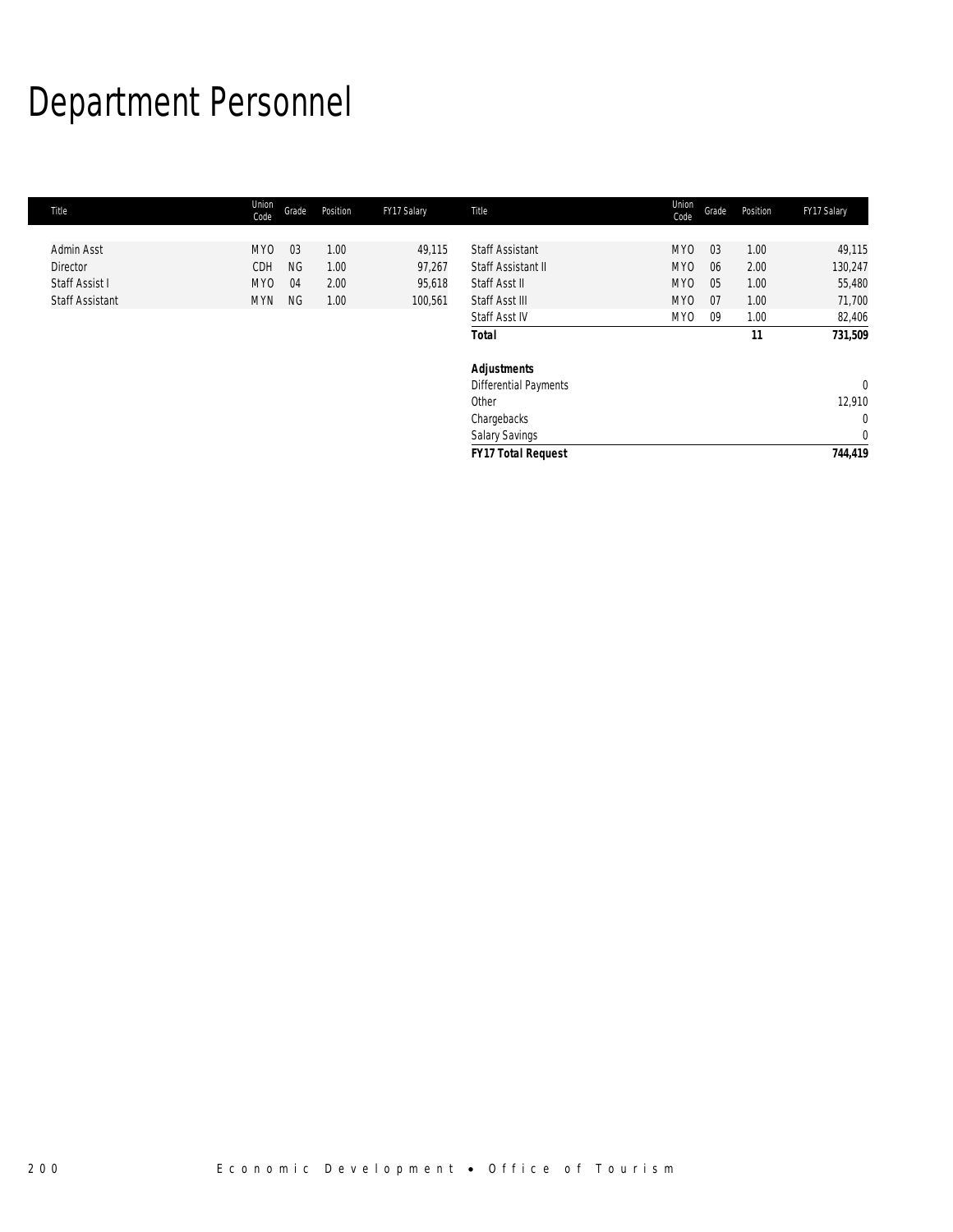## External Funds History

| <b>Personnel Services</b>       |                                                                                                                                                                                                                                                                                                            | FY14 Expenditure                                                                                | FY15 Expenditure                                                                               | FY16 Appropriation                                                                                                                                                      | FY17 Adopted                                                                                                                                                | Inc/Dec 16 vs 17                                                                                                                                                                               |
|---------------------------------|------------------------------------------------------------------------------------------------------------------------------------------------------------------------------------------------------------------------------------------------------------------------------------------------------------|-------------------------------------------------------------------------------------------------|------------------------------------------------------------------------------------------------|-------------------------------------------------------------------------------------------------------------------------------------------------------------------------|-------------------------------------------------------------------------------------------------------------------------------------------------------------|------------------------------------------------------------------------------------------------------------------------------------------------------------------------------------------------|
|                                 | 51000 Permanent Employees<br>51100 Emergency Employees<br>51200 Overtime<br>51300 Part Time Employees<br>51400 Health Insurance<br>51500 Pension & Annunity<br>51600 Unemployment Compensation<br>51700 Workers' Compensation<br>51800 Indirect Costs<br>51900 Medicare<br><b>Total Personnel Services</b> | $\mathbf 0$<br>$\overline{0}$<br>0<br>0<br>0<br>0<br>0<br>0<br>0<br>0<br>0                      | 0<br>0<br>0<br>0<br>0<br>0<br>$\Omega$<br>0<br>0<br>0<br>0                                     | $\mathbf 0$<br>$\mathbf 0$<br>$\mathbf 0$<br>$\overline{0}$<br>0<br>$\overline{0}$<br>$\overline{0}$<br>$\overline{0}$<br>$\overline{0}$<br>$\mathbf 0$<br>$\mathbf{0}$ | $\mathbf 0$<br>$\mathbf 0$<br>$\mathbf 0$<br>$\mathbf{0}$<br>$\mathbf{0}$<br>$\mathbf 0$<br>$\mathbf{0}$<br>$\mathbf 0$<br>$\mathbf 0$<br>$\mathbf{0}$<br>0 | $\mathbf{0}$<br>$\overline{0}$<br>$\overline{0}$<br>$\overline{0}$<br>$\overline{0}$<br>$\overline{0}$<br>$\overline{0}$<br>$\overline{0}$<br>$\overline{0}$<br>$\overline{0}$<br>$\mathbf{0}$ |
| <b>Contractual Services</b>     |                                                                                                                                                                                                                                                                                                            | FY14 Expenditure                                                                                | FY15 Expenditure                                                                               | FY16 Appropriation                                                                                                                                                      | FY17 Adopted                                                                                                                                                | Inc/Dec 16 vs 17                                                                                                                                                                               |
|                                 | 52100 Communications<br>52200 Utilities<br>52400 Snow Removal<br>52500 Garbage/Waste Removal<br>52600 Repairs Buildings & Structures<br>52700 Repairs & Service of Equipment<br>52800 Transportation of Persons<br>52900 Contracted Services<br><b>Total Contractual Services</b>                          | $\boldsymbol{0}$<br>$\mathbf{0}$<br>0<br>0<br>0<br>0<br>$\overline{0}$<br>$\boldsymbol{0}$<br>0 | $\boldsymbol{0}$<br>$\mathbf 0$<br>0<br>0<br>0<br>$\boldsymbol{0}$<br>0<br>12,103<br>12,103    | $\boldsymbol{0}$<br>0<br>$\mathbf 0$<br>$\mathbf{0}$<br>$\overline{0}$<br>$\mathbf 0$<br>$\overline{0}$<br>$\mathbf 0$<br>0                                             | $\mathbf 0$<br>$\mathbf 0$<br>$\mathbf{0}$<br>$\overline{0}$<br>$\mathbf{0}$<br>$\mathbf 0$<br>$\mathbf{0}$<br>80,000<br>80,000                             | $\mathbf{0}$<br>$\mathbf{0}$<br>$\overline{0}$<br>$\Omega$<br>$\overline{0}$<br>$\overline{0}$<br>$\overline{0}$<br>80,000<br>80,000                                                           |
| <b>Supplies &amp; Materials</b> |                                                                                                                                                                                                                                                                                                            | FY14 Expenditure                                                                                | FY15 Expenditure                                                                               | FY16 Appropriation                                                                                                                                                      | FY17 Adopted                                                                                                                                                | Inc/Dec 16 vs 17                                                                                                                                                                               |
|                                 | 53000 Auto Energy Supplies<br>53200 Food Supplies<br>53400 Custodial Supplies<br>53500 Med, Dental, & Hosp Supply<br>53600 Office Supplies and Materials<br>53700 Clothing Allowance<br>53800 Educational Supplies & Mat<br>53900 Misc Supplies & Materials<br><b>Total Supplies &amp; Materials</b>       | $\boldsymbol{0}$<br>$\overline{0}$<br>0<br>0<br>0<br>0<br>0<br>$\boldsymbol{0}$<br>0            | $\boldsymbol{0}$<br>$\mathbf 0$<br>0<br>0<br>0<br>$\mathbf 0$<br>$\mathbf 0$<br>7,617<br>7,617 | $\boldsymbol{0}$<br>$\overline{0}$<br>0<br>$\overline{0}$<br>$\overline{0}$<br>$\overline{0}$<br>$\overline{0}$<br>$\mathbf 0$<br>$\mathbf{0}$                          | $\boldsymbol{0}$<br>$\mathbf{0}$<br>$\mathbf 0$<br>$\overline{0}$<br>$\mathbf 0$<br>$\mathbf 0$<br>$\mathbf{0}$<br>$\mathbf 0$<br>0                         | $\mathbf{0}$<br>$\mathbf{0}$<br>$\overline{0}$<br>$\overline{0}$<br>$\overline{0}$<br>$\overline{0}$<br>$\mathbf{0}$<br>$\Omega$<br>$\mathbf{0}$                                               |
| <b>Current Chgs &amp; Oblig</b> |                                                                                                                                                                                                                                                                                                            | FY14 Expenditure                                                                                | FY15 Expenditure                                                                               | FY16 Appropriation                                                                                                                                                      | FY17 Adopted                                                                                                                                                | Inc/Dec 16 vs 17                                                                                                                                                                               |
|                                 | 54300 Workers' Comp Medical<br>54400 Legal Liabilities<br>54600 Current Charges H&I<br>54700 Indemnification<br>54900 Other Current Charges<br>Total Current Chgs & Oblig                                                                                                                                  | $\boldsymbol{0}$<br>$\mathbf{0}$<br>0<br>0<br>$\mathbf 0$<br>$\mathbf{0}$                       | 0<br>$\mathbf 0$<br>0<br>0<br>0<br>0                                                           | $\boldsymbol{0}$<br>0<br>$\mathbf 0$<br>$\mathbf 0$<br>$\mathbf 0$<br>$\mathbf{0}$                                                                                      | $\boldsymbol{0}$<br>$\mathbf 0$<br>$\mathbf 0$<br>$\mathbf{0}$<br>$\mathbf 0$<br>0                                                                          | $\mathbf{0}$<br>$\mathbf{0}$<br>$\Omega$<br>$\overline{0}$<br>$\Omega$<br>$\mathbf{0}$                                                                                                         |
| Equipment                       |                                                                                                                                                                                                                                                                                                            | FY14 Expenditure                                                                                | FY15 Expenditure                                                                               | FY16 Appropriation                                                                                                                                                      | FY17 Adopted                                                                                                                                                | Inc/Dec 16 vs 17                                                                                                                                                                               |
|                                 | 55000 Automotive Equipment<br>55400 Lease/Purchase<br>55600 Office Furniture & Equipment<br>55900 Misc Equipment<br><b>Total Equipment</b>                                                                                                                                                                 | $\theta$<br>$\boldsymbol{0}$<br>0<br>0<br>0                                                     | $\boldsymbol{0}$<br>$\boldsymbol{0}$<br>0<br>$\boldsymbol{0}$<br>0                             | $\boldsymbol{0}$<br>$\mathbf 0$<br>$\mathbf 0$<br>$\boldsymbol{0}$<br>0                                                                                                 | $\boldsymbol{0}$<br>$\mathbf 0$<br>$\mathbf 0$<br>$\mathbf 0$<br>0                                                                                          | 0<br>$\mathbf{0}$<br>$\mathbf{0}$<br>$\mathbf{0}$<br>$\bf{0}$                                                                                                                                  |
| <b>Other</b>                    |                                                                                                                                                                                                                                                                                                            | FY14 Expenditure                                                                                | FY15 Expenditure                                                                               | FY16 Appropriation                                                                                                                                                      | FY17 Adopted                                                                                                                                                | Inc/Dec 16 vs 17                                                                                                                                                                               |
|                                 | 56200 Special Appropriation<br>57200 Structures & Improvements<br>58000 Land & Non-Structure<br><b>Total Other</b>                                                                                                                                                                                         | 108,671<br>$\boldsymbol{0}$<br>$\boldsymbol{0}$<br>108,671                                      | 68,048<br>0<br>$\boldsymbol{0}$<br>68,048                                                      | 100,000<br>0<br>$\mathbf 0$<br>100,000                                                                                                                                  | 60,000<br>$\boldsymbol{0}$<br>$\mathbf 0$<br>60,000                                                                                                         | $-40,000$<br>0<br>$\mathbf{0}$<br>$-40,000$                                                                                                                                                    |
|                                 | <b>Grand Total</b>                                                                                                                                                                                                                                                                                         | 108,671                                                                                         | 87,768                                                                                         | 100,000                                                                                                                                                                 | 140,000                                                                                                                                                     | 40,000                                                                                                                                                                                         |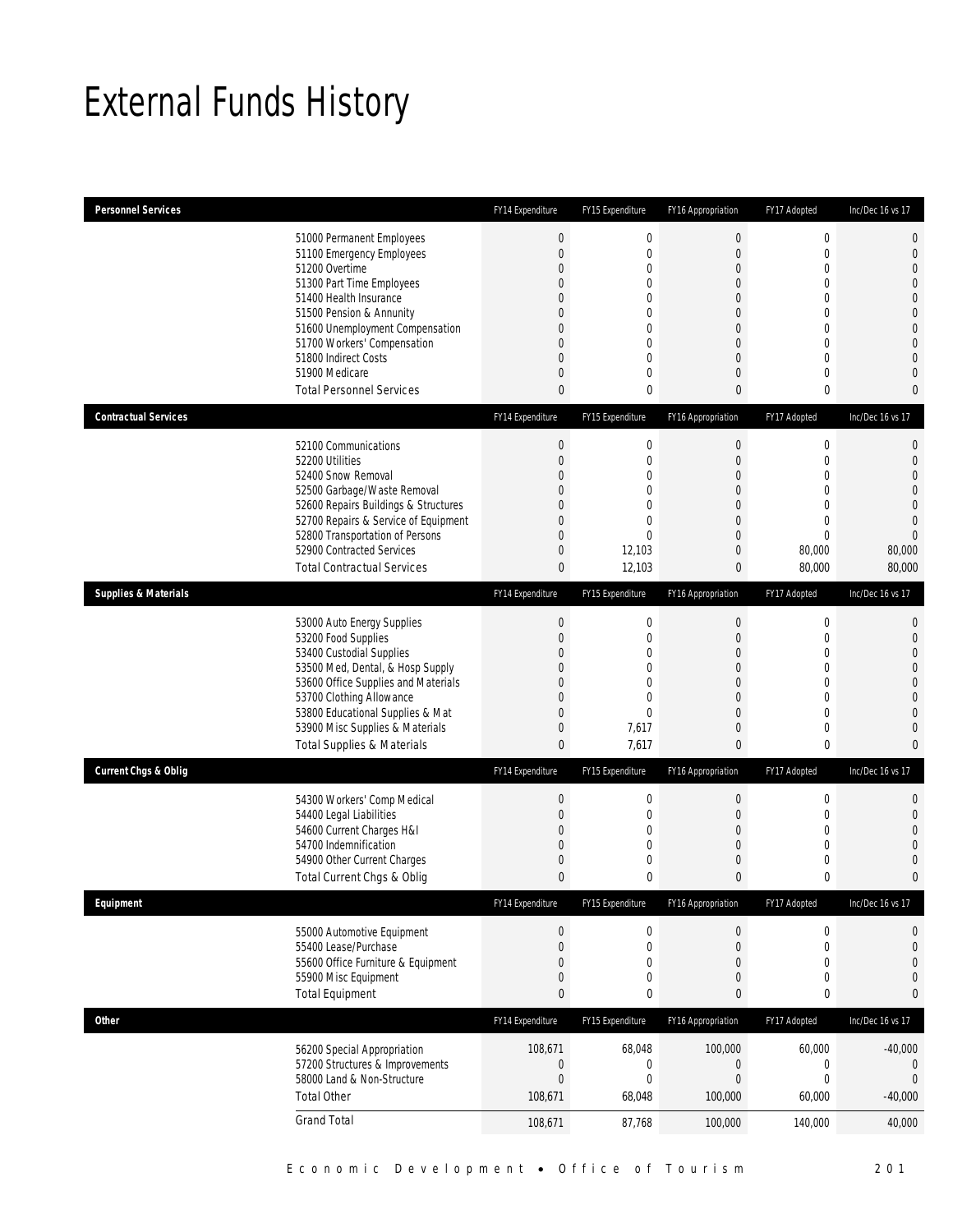# Program 1. Administration

### *Catherine Davis, Manager, Organization 416100*

### *Program Description*

The Administration Program provides administrative, financial, and personnel support for the department. The Program builds partnerships to support and strengthen the City's cultural life.

| <b>Operating Budget</b> |                                            | Actual '14         | Actual '15        | Approp '16        | <b>Budget '17</b> |
|-------------------------|--------------------------------------------|--------------------|-------------------|-------------------|-------------------|
|                         | <b>Personnel Services</b><br>Non Personnel | 557,791<br>186.001 | 298.773<br>53.860 | 347,258<br>54.374 | 362,282<br>45,853 |
|                         | Total                                      | 743,792            | 352,633           | 401,632           | 408,135           |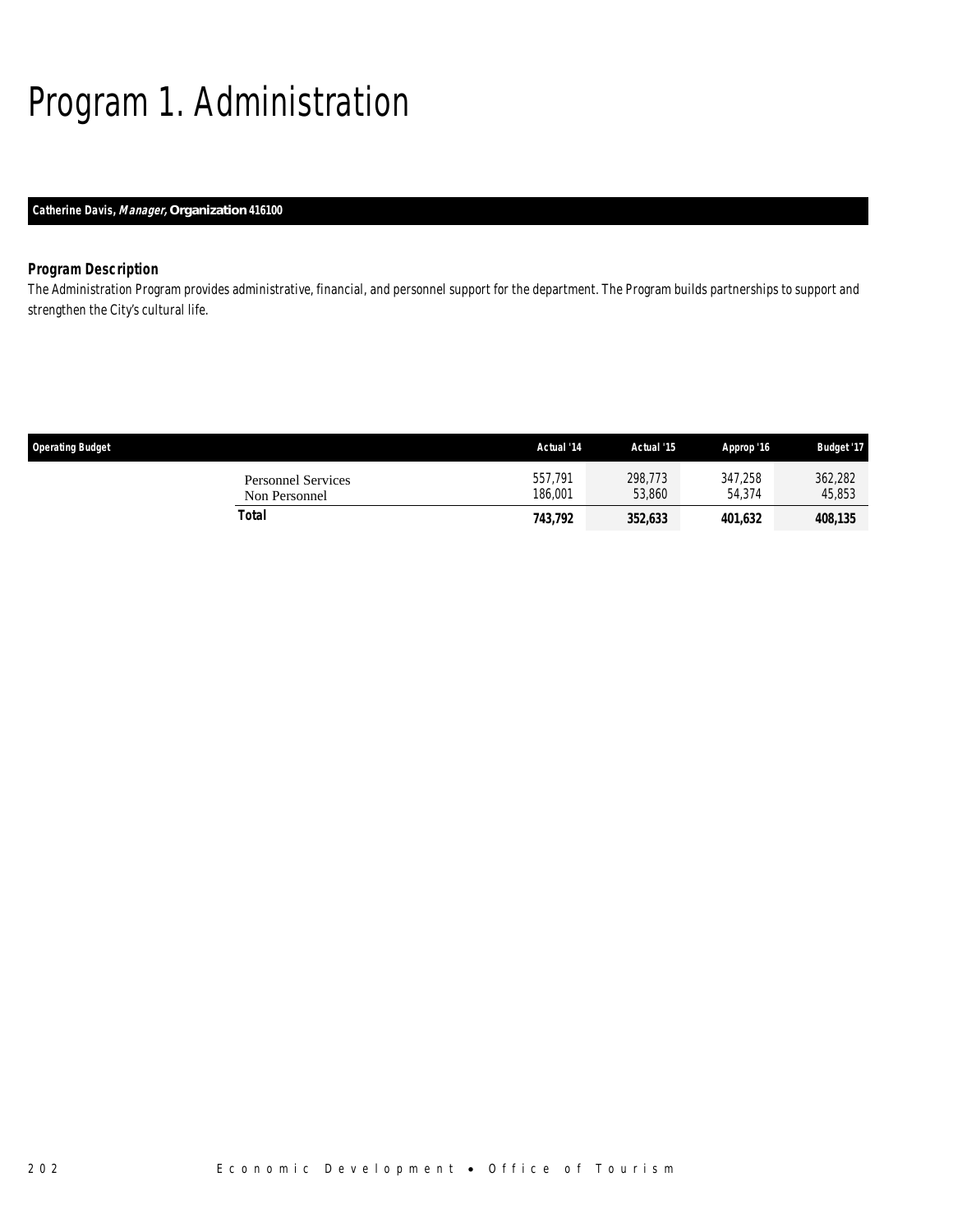# Program 2. Arts Promotion

### *Organization 416200*

### *Program Description*

In FY15 the budget for this program was transferred to the Office of Arts and Culture.

| <b>Operating Budget</b>                    | Actual '14      | Actual '15 | Approp '16 | <b>Budget '17</b> |
|--------------------------------------------|-----------------|------------|------------|-------------------|
| <b>Personnel Services</b><br>Non Personnel | 327,272<br>.747 |            |            |                   |
| <b>Total</b>                               | 335,019         |            |            | 0                 |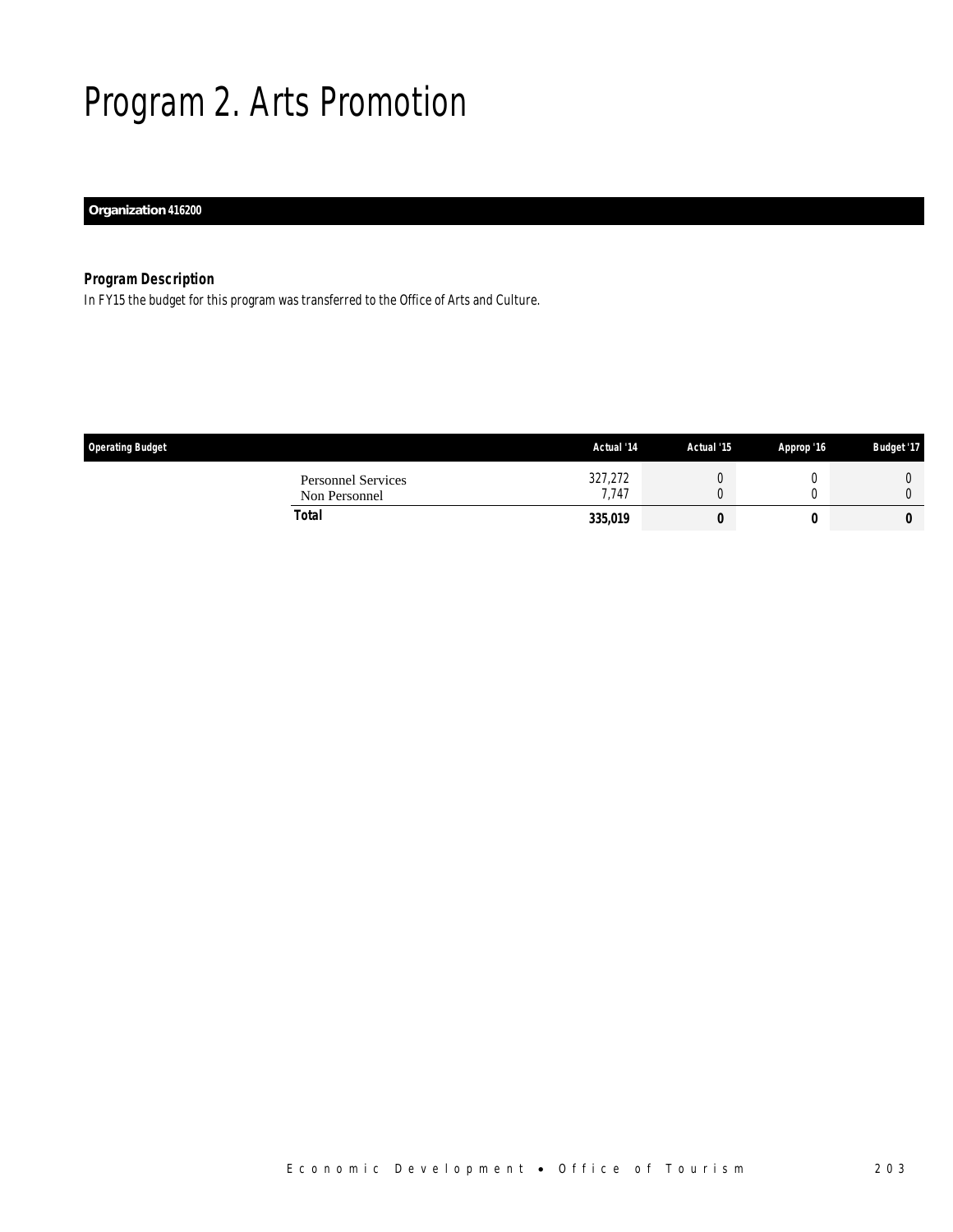# Program 3. Film & Special Events

### *Patricia A. Papa, Manager, Organization 416300*

### *Program Description*

The Film and Special Events program oversees the annual production of special events and public celebrations that celebrate and promote the City's cultural and ethnic diversity along with Boston's rich history and promotes Boston as a location for film and video productions by supporting the film and television industry's work in the City.

| <b>Operating Budget</b> |                                                           | Actual '14         | Actual '15         | Approp '16         | <b>Budget '17</b>  |
|-------------------------|-----------------------------------------------------------|--------------------|--------------------|--------------------|--------------------|
|                         | <b>Personnel Services</b><br>Non Personnel                | 371,310<br>232,900 | 320.599<br>246,237 | 355.116<br>268,314 | 368,423<br>288,522 |
|                         | Total                                                     | 604,210            | 566,836            | 623,430            | 656,945            |
| Performance             |                                                           |                    |                    |                    |                    |
|                         | <b>Strategy:</b> To produce City-wide public celebrations |                    |                    |                    |                    |
|                         | <b>Performance Measures</b>                               | Actual '14         | Actual '15         | Projected '16      | Target '17         |
|                         | Number of special events                                  |                    |                    | 165                | 450                |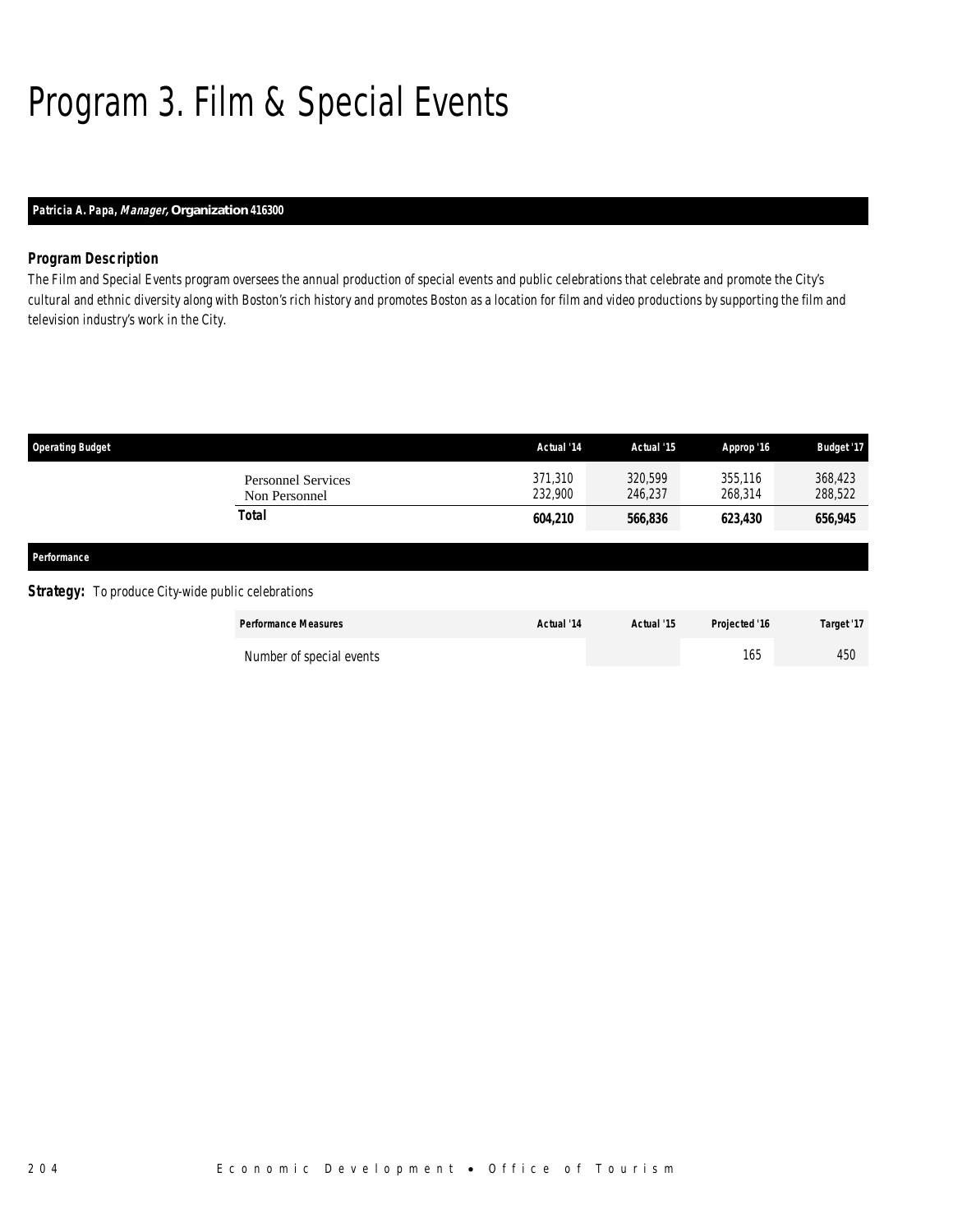## Program 4. Tourism

### *Amy B. Yandle, Manager, Organization 416400*

### *Program Description*

The Tourism program oversees the department's promotional efforts, its sponsorships and its international relations.

| <b>Operating Budget</b>             | Actual '14        | Actual '15       | Approp '16       | <b>Budget '17</b> |
|-------------------------------------|-------------------|------------------|------------------|-------------------|
| Personnel Services<br>Non Personnel | 101,509<br>15.567 | 62,001<br>30.089 | 94.773<br>35.915 | 98,714<br>235,915 |
| Total                               | 117,076           | 92,090           | 130,688          | 334,629           |
|                                     |                   |                  |                  |                   |

### *Performance*

### **Strategy:** To increase awareness of City sponsored events.

| <b>Performance Measures</b>                                                                    | Actual '14               | Actual '15                | Projected '16             | Target '17 |
|------------------------------------------------------------------------------------------------|--------------------------|---------------------------|---------------------------|------------|
| Number of hits on visitor page                                                                 | 478.640                  | 587.402                   | 341.899                   | 500,000    |
| <b>Strategy:</b> To work with the hospitality industry to increase visitors and conventions.   |                          |                           |                           |            |
| <b>Performance Measures</b>                                                                    | Actual '14               | Actual '15                | Projected '16             | Target '17 |
| Number of convention attendees<br>Number of conventions<br>Number of future hotel rooms booked | 735,833<br>99<br>330,189 | 710.751<br>261<br>403,081 | 797.303<br>256<br>569,115 |            |